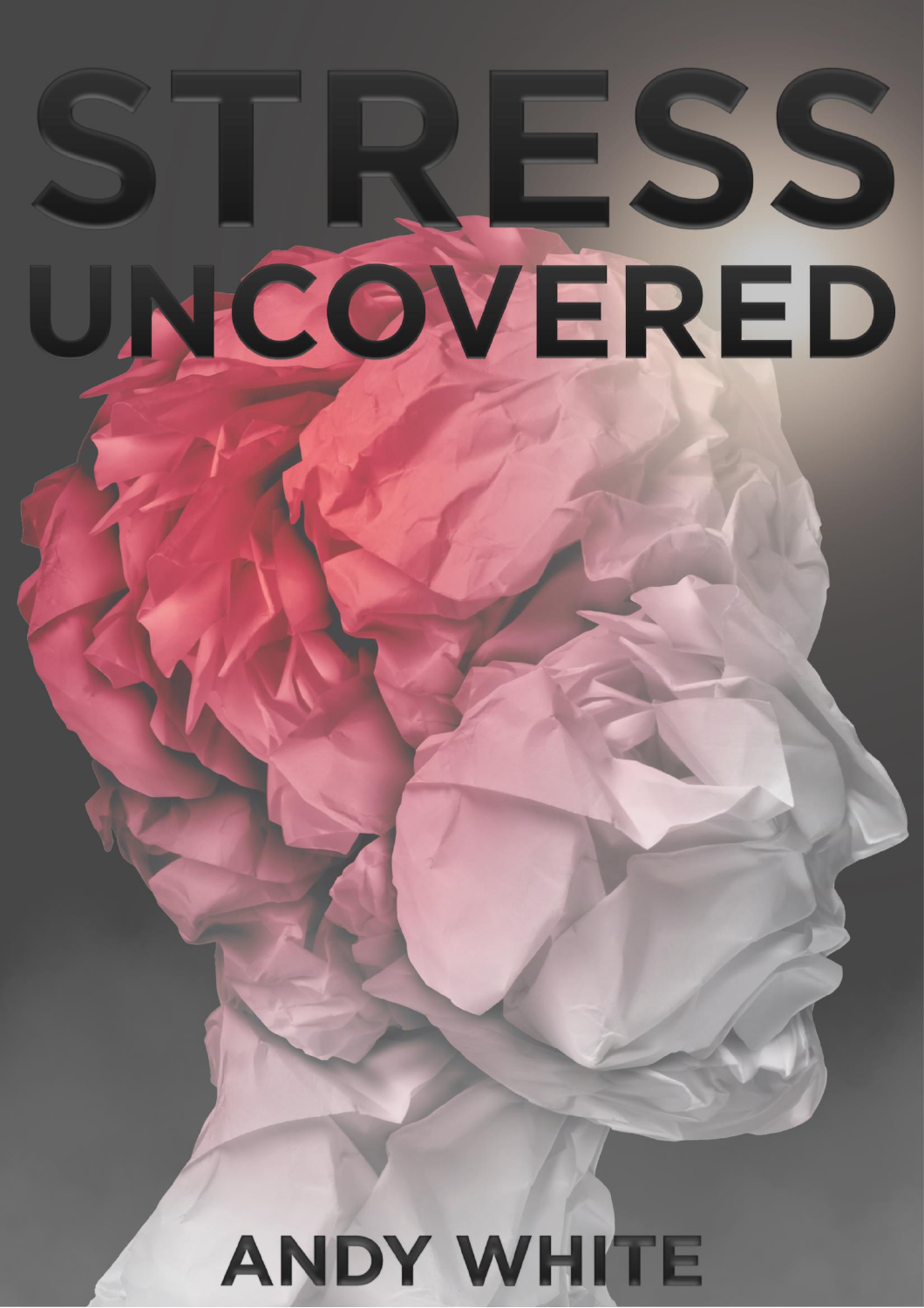# **STRESS UNCOVERED**

**© 2020 Andy White Self-Published**

**Contact Details** Email: andy@biglifesolutions.com

> **Website** www. biglifesolutions.com

# **IMPORTANT NOTICE**

#### **ALL RIGHTS RESERVED.**

This book contains material protected under International and Federal Copyright Laws and Treaties. Any unauthorized reprint or use of this material is prohibited. No part of this book may be reproduced or transmitted in any form or by any means, electronic or mechanical, including photocopying, recording, or by any information storage and retrieval system without express written permission from the author / publisher.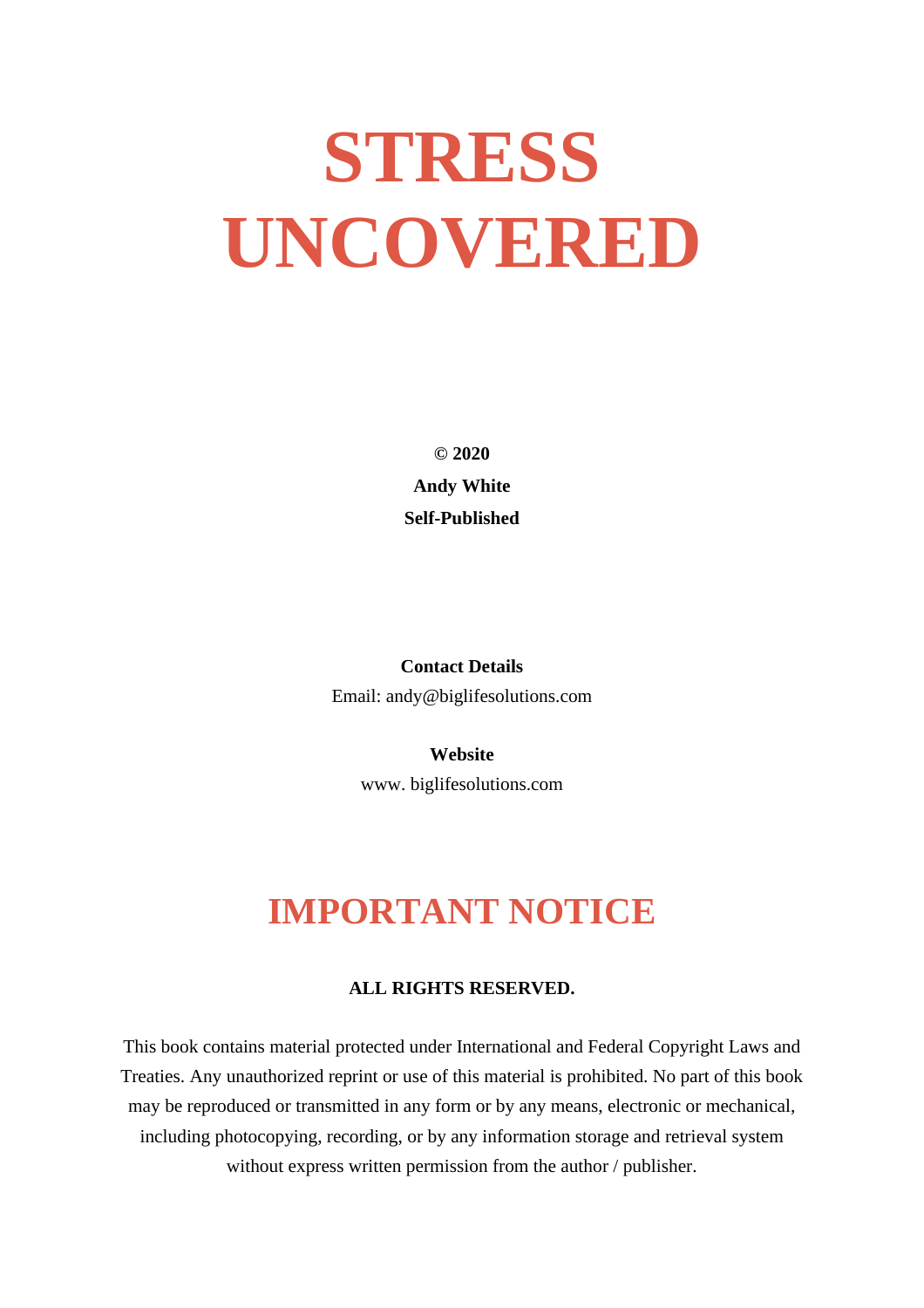# **Contents**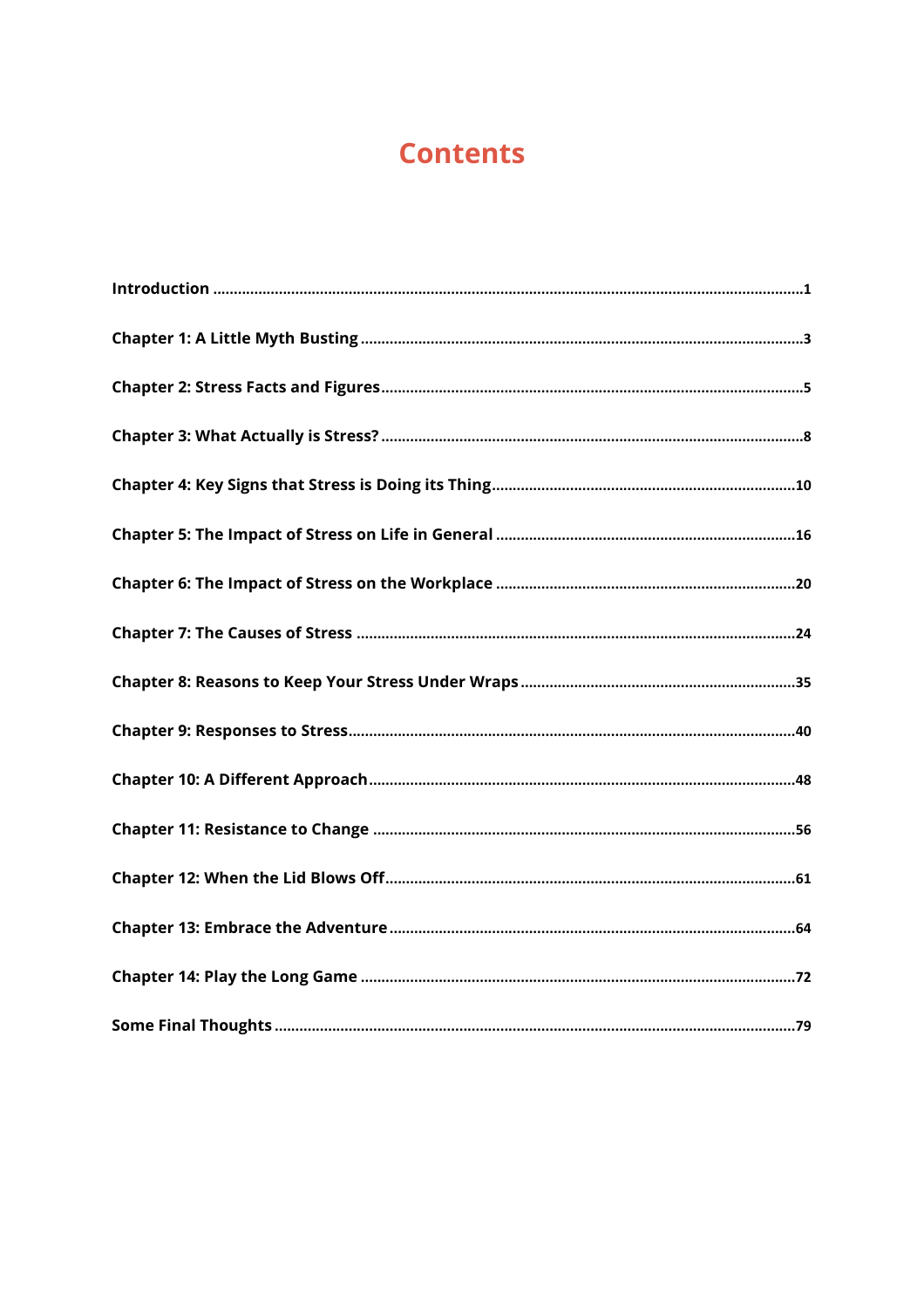# **Preface**

Sat in the Doctor's consulting room, the pain in my limbs was draining, and I could feel myself shivering, even though the room was warm. She took one look at me, placed her pad in front of her and began to scribble something on it. As she wrote, she glanced at me and said "Mr. White, there is absolutely no chance you are going back to work any time soon". Those words marked the beginning of the rest of my life.

But it's a life that may well not have happened but for the love, kindness, patience, understanding, compassion, forgiveness and acceptance of some very special people. Rob, Ivor, Kathy, Paul, Sue, Zoe, Phil - you gave me the space and the scaffolding I needed to haul myself from the pit I had fallen into, and for you all I will be forever grateful.

There is one person, though, without whose utterly unconditional embrace I genuinely don't think I would be sat here today writing this preface to a book that has been forming for nearly two decades: My soulmate.

Kate, you never wavered, even in my darkest moments. As the storm kept coming you stood firm, no matter what it hurled in your direction. Our roles reversed, you provided me with shelter, warmth, love and safety. No longer were you the protected, you were the protector. In a matter of moments, all you had expected when we said "I do" not even a decade before, was cast into disarray. And yet, unflinchingly you found new depths of resilience to mine, new strength with which to hold your family, and you carried me through what was definitely for me, and must surely have been for you, one of the, if not *the,* worst of times. This book is dedicated to you, because you are who made it possible. Quite simply, my love, without you I would not be here.

The simple fact is stress nearly killed me. Sounds dramatic, I know, but it's true. And I count myself as one of the lucky ones, because it could so easily have been different. From relationship and family breakdowns, through to debilitating physical illnesses, and, ultimately, suicide, stress can have devastating effects. But there is a way back when it strikes, and there is a way to limit, even tame completely, it's capacity to wreak havoc in the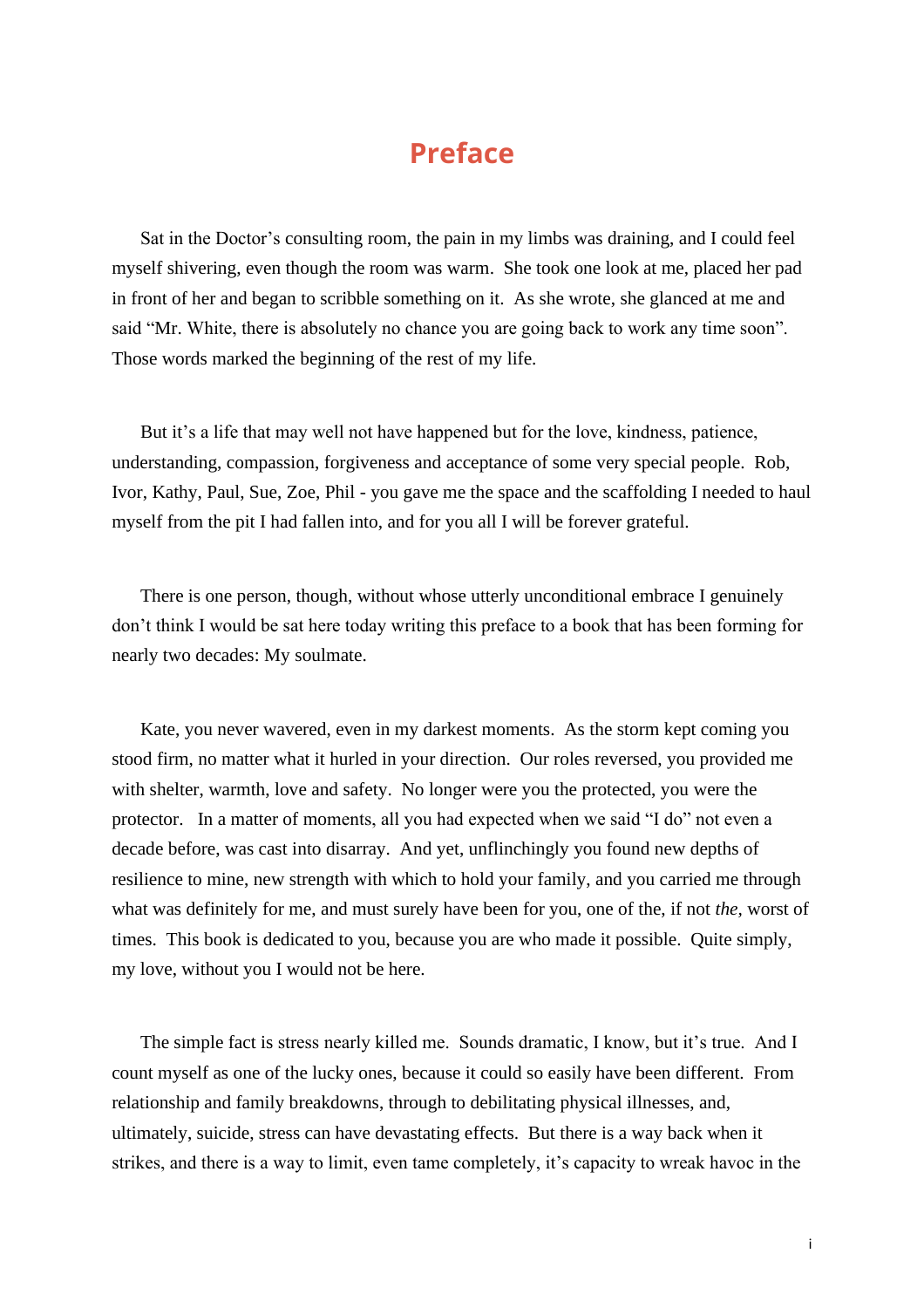first place.

This book is written in remembrance of all those who are no longer with us because of stress, in support of all those grappling with it, in gratitude to all of those who helped me grapple with it myself and not become a stress statistic, and in the hope that maybe even one person will read it and be able to avoid the pit that I fell into.

I don't write as an expert, nor as someone with all the answers. I write as someone with first-hand experience, a perspective, and an unwavering vision to see a generation live the life it was made for. And for that vision to become a reality, a significant part of my mission is to help people recognise, understand, tame and manage stress, so that they can be free to discover, and step into, their best life.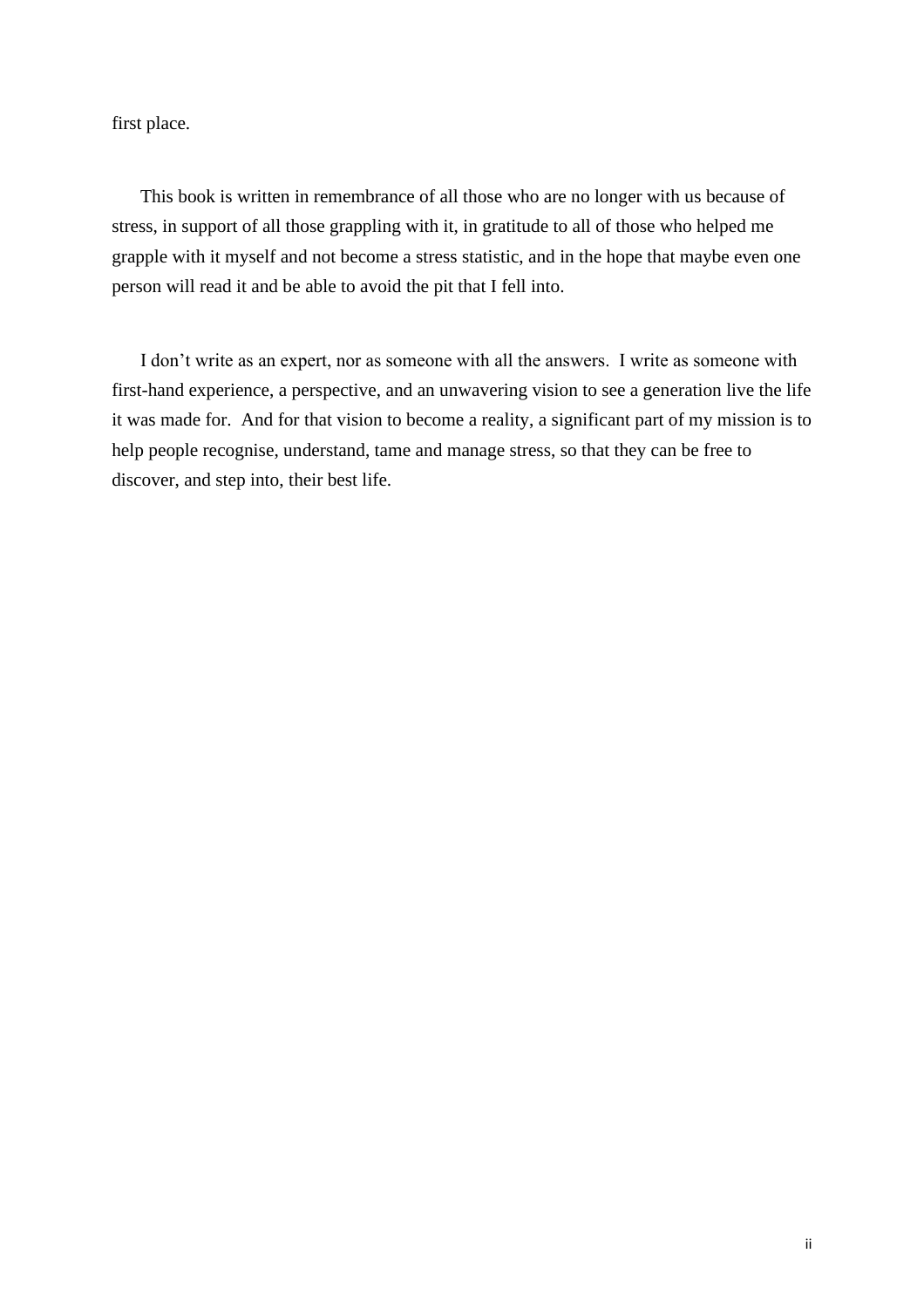# **Introduction**

<span id="page-5-0"></span>My name is Andy White. I am a husband, a father, a leader and a follower. I've been called a pioneer and a visionary, and I am very comfortable knowing that, when it comes to the norm and the status quo, I am a complete misfit.

My background?

Passionate for the arts, and detesting all things routine, I took a psychology and philosophy degree. And then became an accountant. I know, right? I don't quite understand that, either. I spent ten years practicing corporate restructuring at a top-four accounting firm, before moving into the third-sector and, from there, into self-employment – a space I have occupied as a consultant, coach and trainer for the last sixteen years.

Over those years I have worked with clients ranging from those struggling with homelessness, addiction and offending behaviour, through to graduates wondering what to do post-university, professionals looking for a change of direction, start-up entrepreneurs, and well-established businessmen and women. And, to a man and woman, no matter what their background, they had one thing in common: they were beginning to realise that the life they were living was not a good fit for them, but didn't know what to do about it.

But much more than all of that practical experience and expertise – as valuable as it is  $-I$ have *lived* it. I know how the men and women I have worked with felt; or, at least, I had a pretty good idea.

You see, I've been in that place where life does not fit. Where you don't know where to turn to make things better. I've been in that place where stress, guilt, tension and struggle consume you, to the point where the wheels completely fly off, and there is no other option than change. I know what it is to go from the crest of a wave to the bottom of the pit literally overnight. I have been there. Done it. Have the scars to prove it. And I came out the other side. And all of that experience lies at the heart of my vision: a generation living the life it was made for.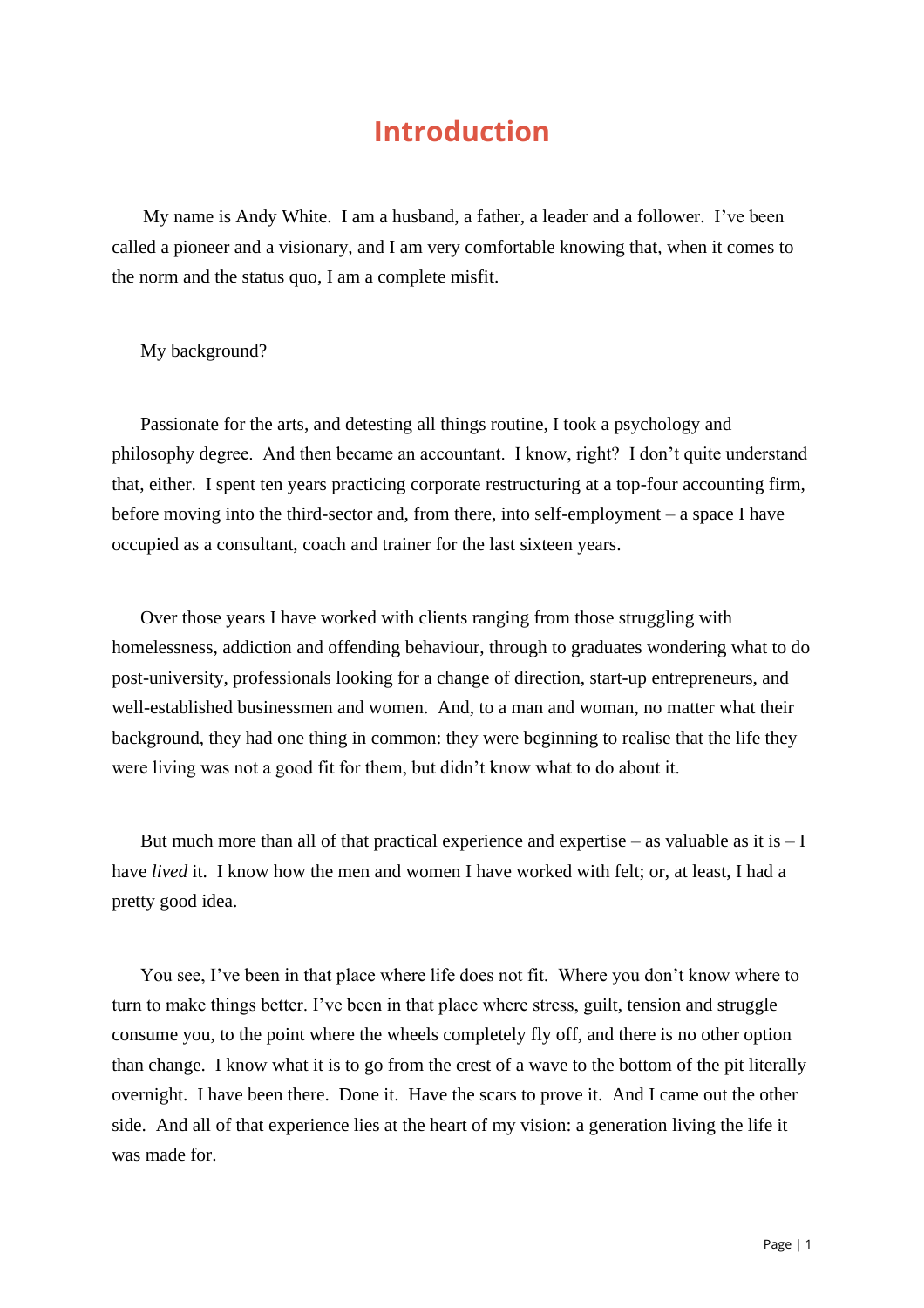I have spent the best part of two decades pursuing that vision through a very simple mission: to unlock vision in others and unleash their potential. Because, when I look out from the mountaintop and survey a world where everyone is living a life that fits – a life that they were made to live – their *best* life – I see a world transformed. And that world is why I get up each morning.

It's why I'm here, now, writing about one of the biggest obstacles, yet also one of the biggest launchpads, for stepping into the life you were made for, and building the future that you want.

#### **And that obstacle, or launchpad, is stress.**

As this conversation unfolds, we'll look at how stress operates – the impact it has on physical and mental health, and the knock-on effect that has on life and work. We'll explore why stress has the effects that it does on mental and physical well-being, and we'll also look at the effect that our own response to the stress we experience has on why stress does what it does. And, perhaps most importantly, we will dive into practical steps you can take in the short, medium and long-term to put yourself in the driving seat, take control of your stress, and convert it from being an enemy and an obstacle, to an ally and a launchpad.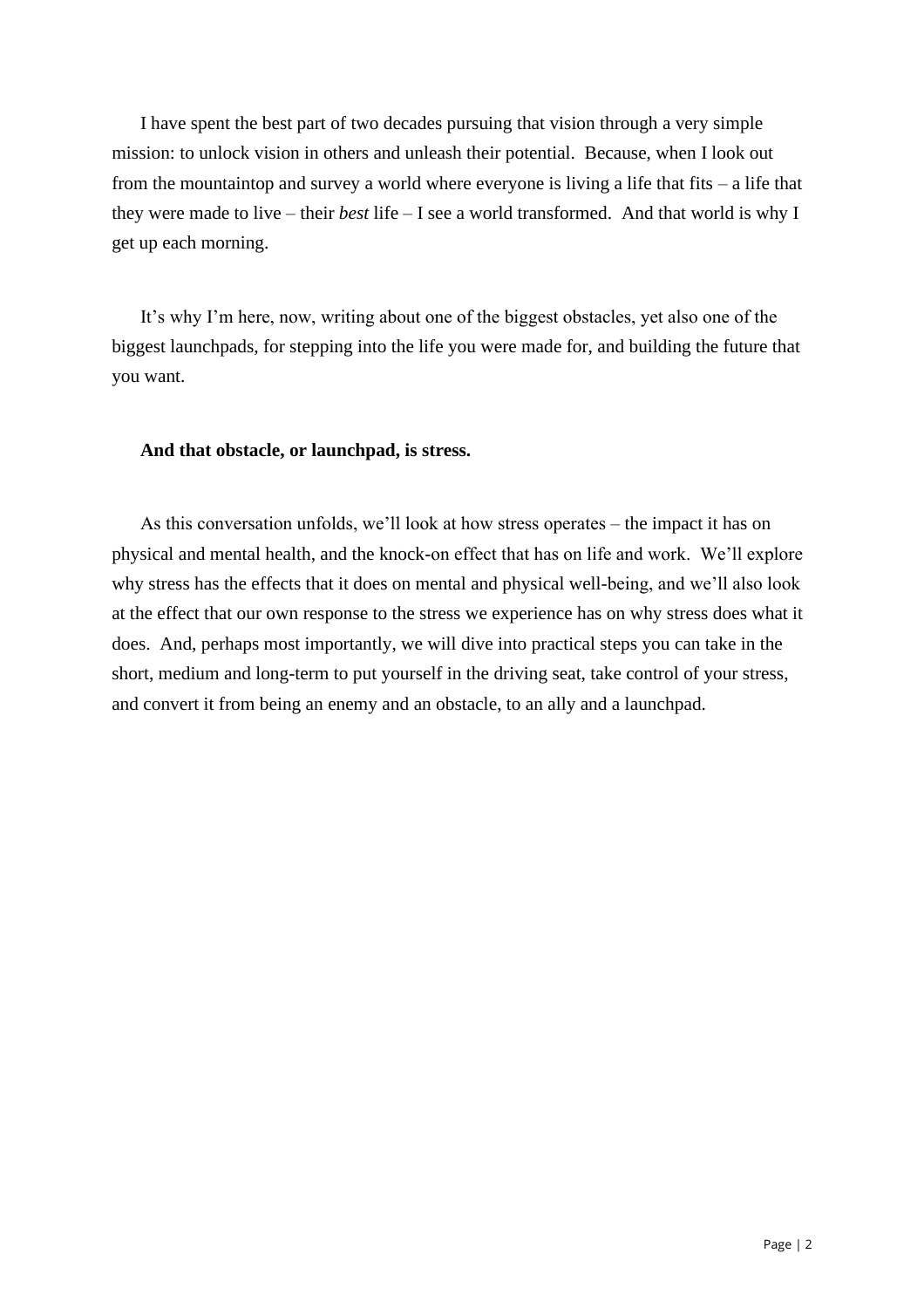# **Chapter 1: A Little Myth Busting**

<span id="page-7-0"></span>But first, let's do a spot of myth busting, and get a few things straight.

It's tempting to dismiss stress - to see it as something that isn't real. Or, if it's real, certainly not as bad as it's made out to be. You may even think that stress is not something you need not concern yourself with - it's something that might afflict others, but never you. But, here's the thing with stress: it does not discriminate. Stress couldn't care less about your age, gender, sexual orientation, race, religion, or anything else. No matter who you are, or how you identify yourself, to stress you are fair game.

So, here's the first myth we need to bust before we do anything else: you may think that stress is for other people, because maybe up to now it's passed you by - but trust me, you are not immune. *Everyone* has vulnerabilities and triggers. *Everyone*, at some point, faces situations that expose those vulnerabilities, and activate those triggers. And that's when stress strikes.

And when it strikes (and it *will* strike, if it hasn't already), there are a couple of crucial facts you need to hang on to, and a few more myths you need to bust. And the first fact to cling to, and the next myth you need to bust, is this: feeling stressed does not mean you are weak.

For a decade I battled with the idea that to admit stress was to admit weakness. And I couldn't afford to be weak. Too much was riding on me being strong. Impenetrable. Unbeatable. But, when stress struck to the point where I discovered I *wasn't* impenetrable or unbeatable, I also discovered that *being* penetrable and beatable was *not* a weakness - it simply made me human.

And the second fact you need to cling to, and third myth you need to bust, is about failure. Experiencing stress does not mean that you have failed. Stress is not a matter of success or failure, winning or losing. There isn't an achievement standard or a stress scale you need to excel on – there is just stress. And what is stress for one, may be a blast for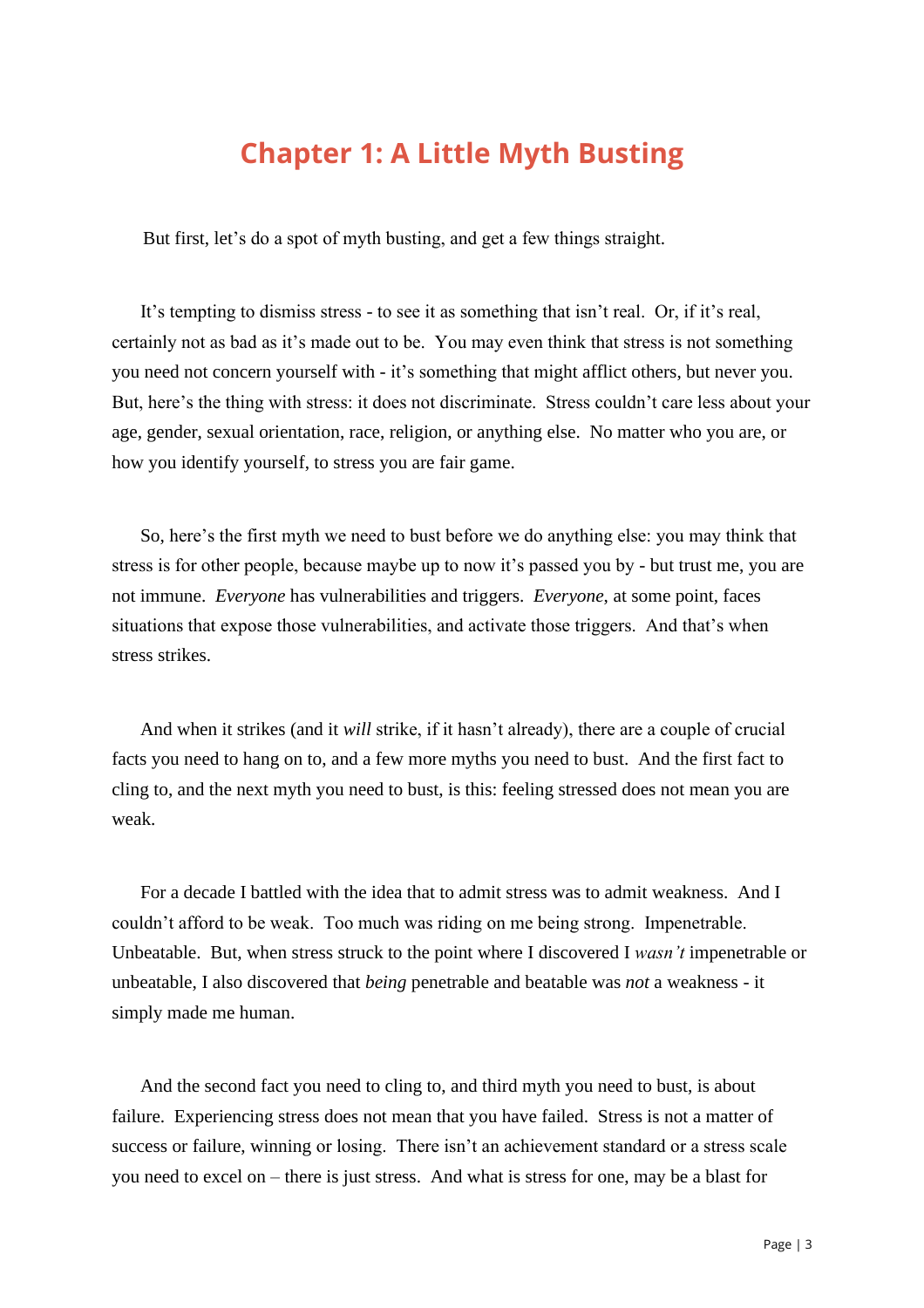someone else, and vice-versa. Stress is *personal*, so it simply isn't possible for experiencing stress to be failure.

That said, however, not *managing* the stress you experience, while not failure in itself, certainly sets you up to fall short of ever achieving the life you really want to have – whether in work or at home. You see, when you tackle the stress you feel at source, take control of it and manage it, rather than being something to derail you, it becomes something to *propel* you.

The final myth to bust is this: stress is not your enemy; or, at least, it needn't be. The simple fact is that when you identify the sources of your stress, the impact it is having, and what needs to change to put things back in order, you start to eliminate the toxic elements from your life and establish new practices, habits and boundaries that drive you towards, rather than away from, the future you so long for.

In fact, far from being something that drags you into a pit, your stress can - when you understand it, take control of it, and manage it - become a platform for change, upon which you build the future you really want.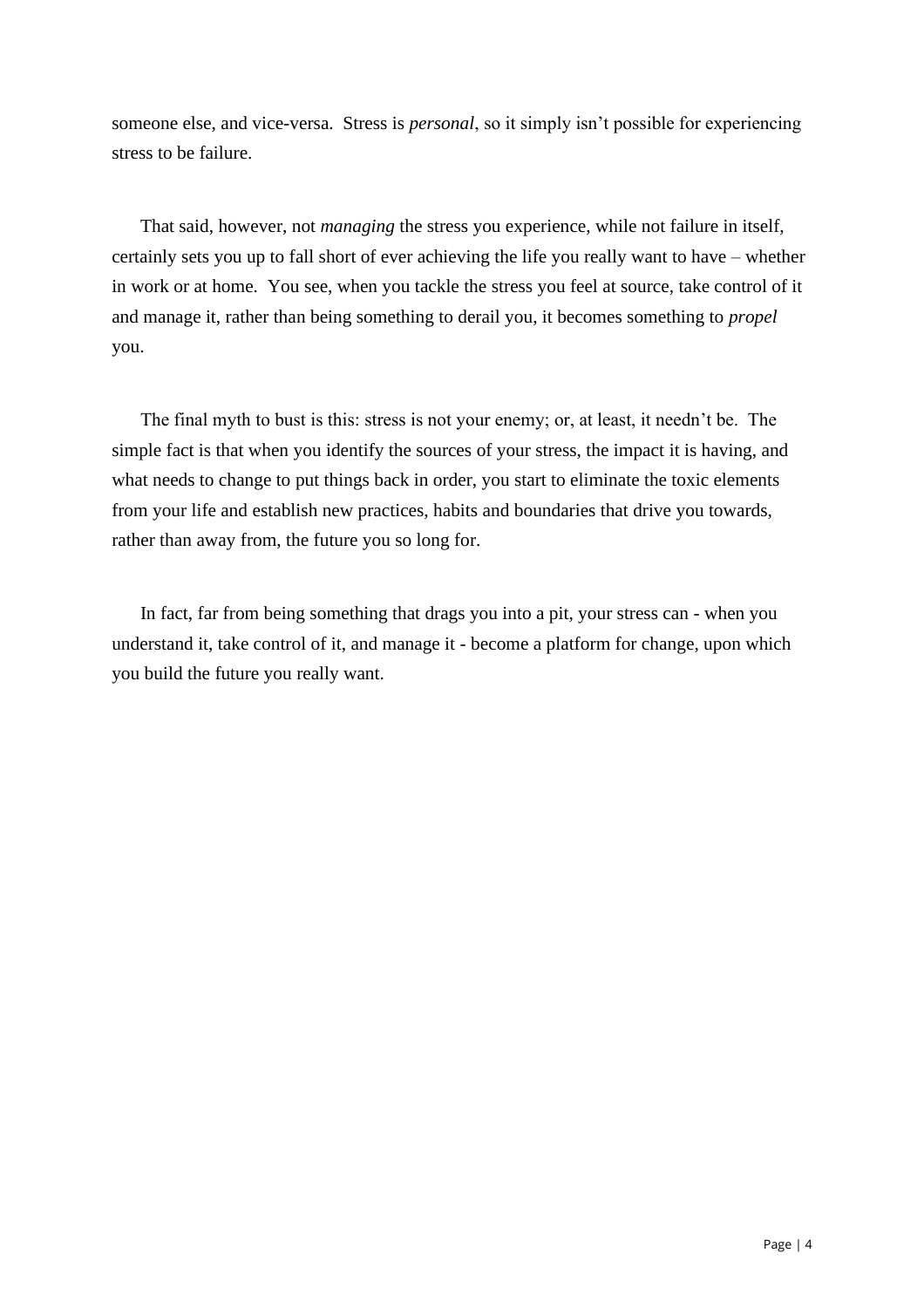# **Chapter 2: Stress Facts and Figures**

<span id="page-9-0"></span>To understand, take control of, and manage stress, you first need to understand the extent of its reach, and the impact that it can have. So, here's some interesting facts, just to set the scene…

This first one will likely come as no surprise. According to the American Psychological Association (the APA), money and work are the biggest stressors. "Tell me something I didn't already know", right? And, to deal with stress, the American Institute of Stress (the AIS) reports that 60% of adults turn to alcohol.

But it gets worse. The Journal of Ageing carried out research that came up with some rather sobering findings. They found that chronic stress – that's stress you just can't seem to get free from – increases your chances of meeting an early demise by 50%!

And remember how we said stress doesn't discriminate? Well, the Mental Health Foundation provide evidence that shows that to be the case when it comes to age, with 60% of 18–24-year-olds *already* feeling stressed about the need to be a success. Stress isn't just the domain of the old and the haggard - that battle weary and scarred - it is the stuff of those just stepping into their prime, too.

And if all of that isn't alarming enough, Study.Com point to research that indicates that 13% of *children* will end up with anxiety disorders as a consequence of stress - that's more than one in 10; or, to put it another way, roughly four children in every secondary school class in the UK.

But, while it is utterly shocking that the school classroom and playground should be somewhere where stress can run amok, the place where stress *really* has a field day is in the workplace. And for 35% of employees in a Korn Ferry Institute study, the stress they experienced at work started at the top, with their boss cited as its primary cause.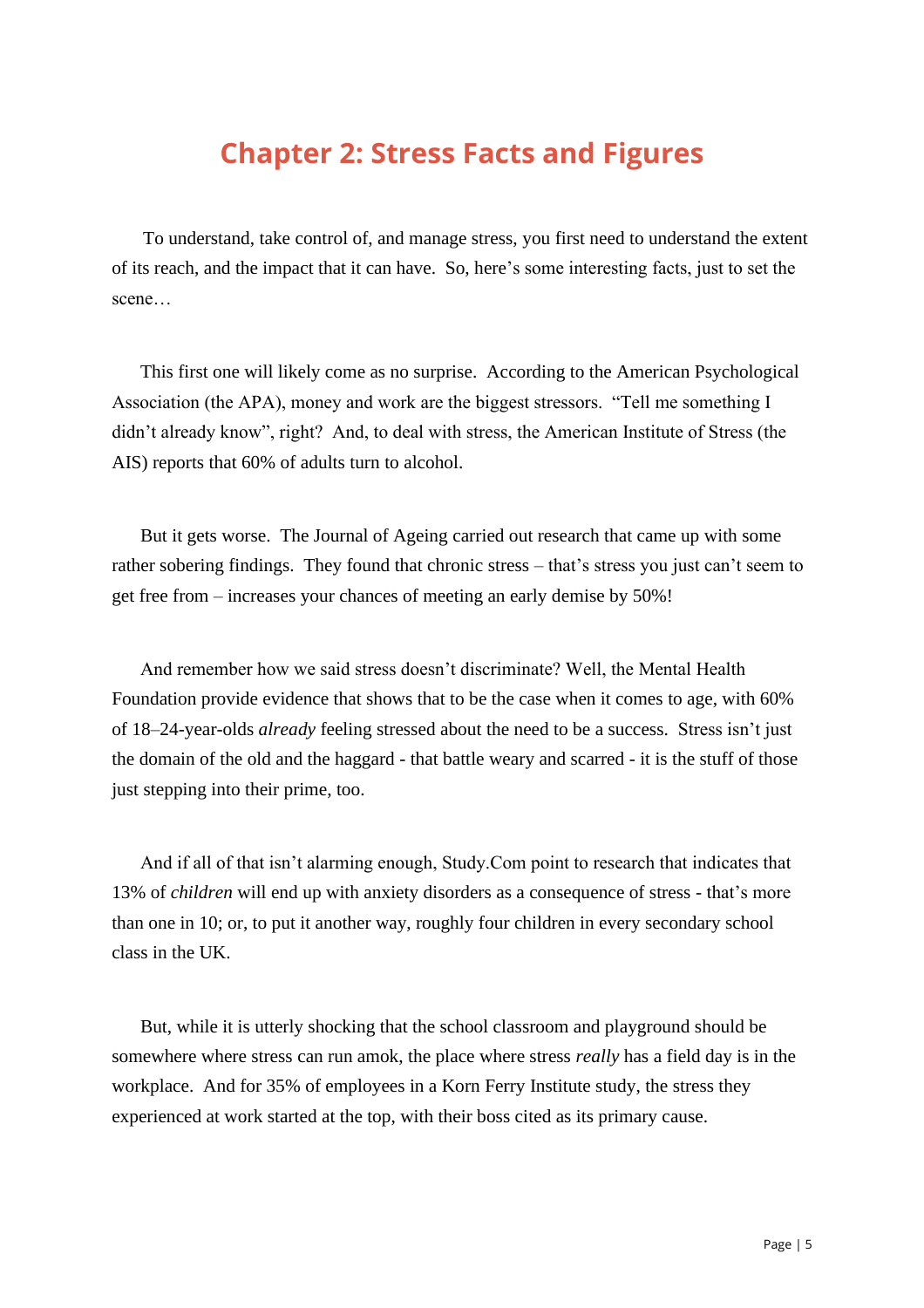The Korn Ferry Institute also found that in the last three decades, there has been a 20% increase in employee stress – which for me represents a 20% increase across pretty much my entire working life to date. And, from what I see in the work I do, and have experienced personally, I'd have to say that figure may well be on the conservative side.

The impact of workplace stress, both on the employees themselves and the organisations within which employee stress is a feature, can be highly damaging. For example, the American Institute of Stress found that 14% of employees had the urge to respond to their stress with physical violence. And you may be surprised at just how easy it is to find yourself grappling with those feelings as part of your response to the stress you're experiencing – in fact, I can *personally* vouch for stress affecting people in that way.

I remember the incident vividly. I've never been in a fistfight in my life, nor do I have any desire to ever find myself in one. But, after a ridiculously stressful period at work, sat opposite my boss (who was the root cause of that stress) I could feel a rage inside me, as he ranted on about something or other. And, as he ranted and railed, I could actually picture myself flying across the table, landing an uppercut, and watching as he flew backwards into the filing cabinets behind his chair. It was a shocking moment – one that I thankfully managed to gather myself from before it was too late. But it scared me that stress could bring up such rage in me.

And stress doesn't just affect your emotions and your mental wellbeing – according to a study by Eastern Kentucky University, 77% of employees experience *physical* stress symptoms. In fact, the AIS estimate that those increased stress levels in the workforce account for upwards of 15.4 million workdays lost to stress in the UK alone every year.

And finally, something I'm guessing you know only too well – stress plays havoc with your sleep; and, again according to research by the AIS, 48% of employees can't sleep at night due to stress.

But, while that all seems pretty bleak, it's not all doom and gloom. And, if you want some proof that stress can be brought under control then look no further than Psychology Today, who cite evidence that 85% of people surveyed, reported that doing Yoga lowered their stress levels.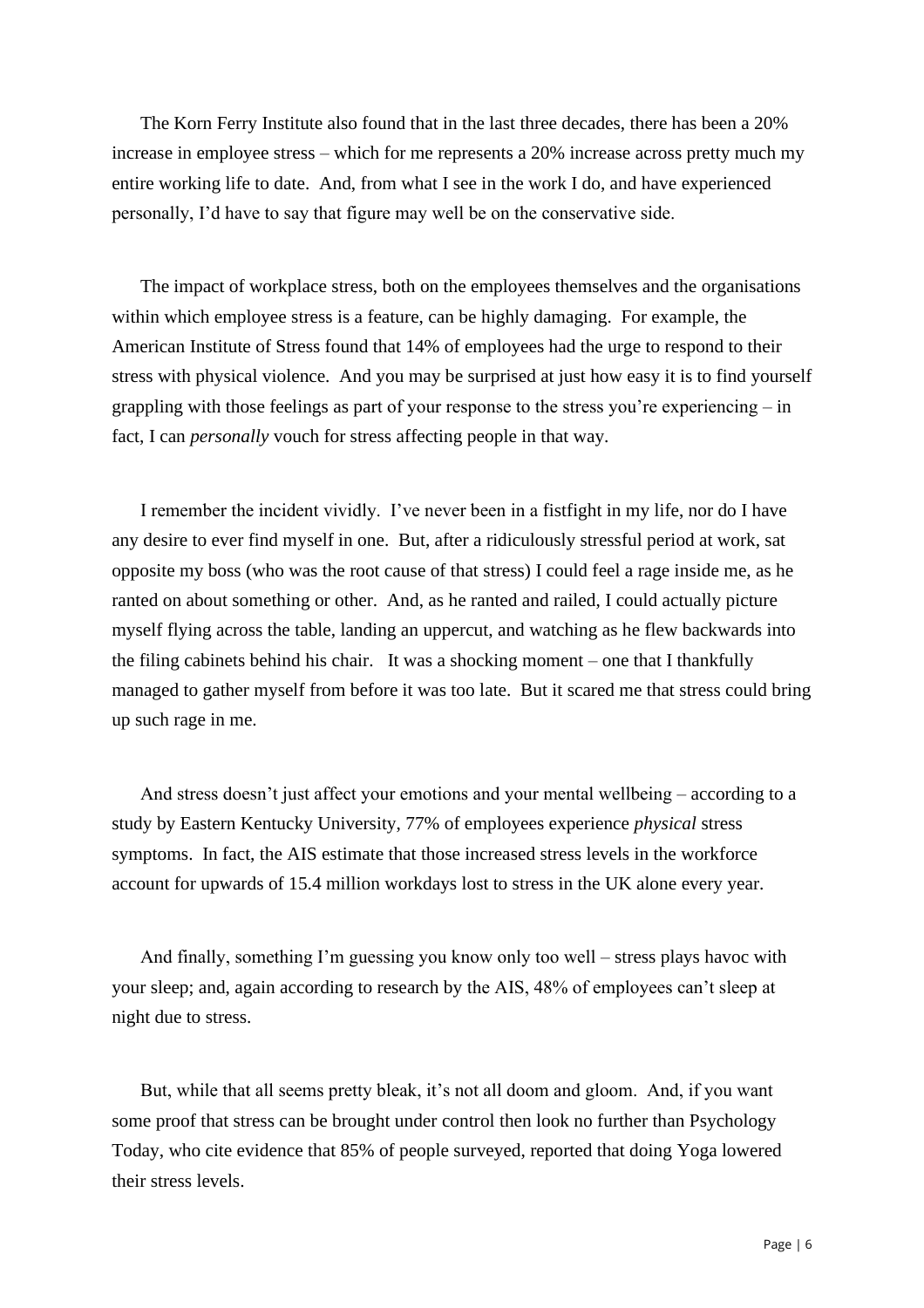So, while stress is a big deal and can have a big impact, as those few statistics and research findings demonstrate, it *can* be brought under control. And, as we'll explore as this conversation unfolds, Yoga is not the *only* way to put yourself in the driving seat with your stress.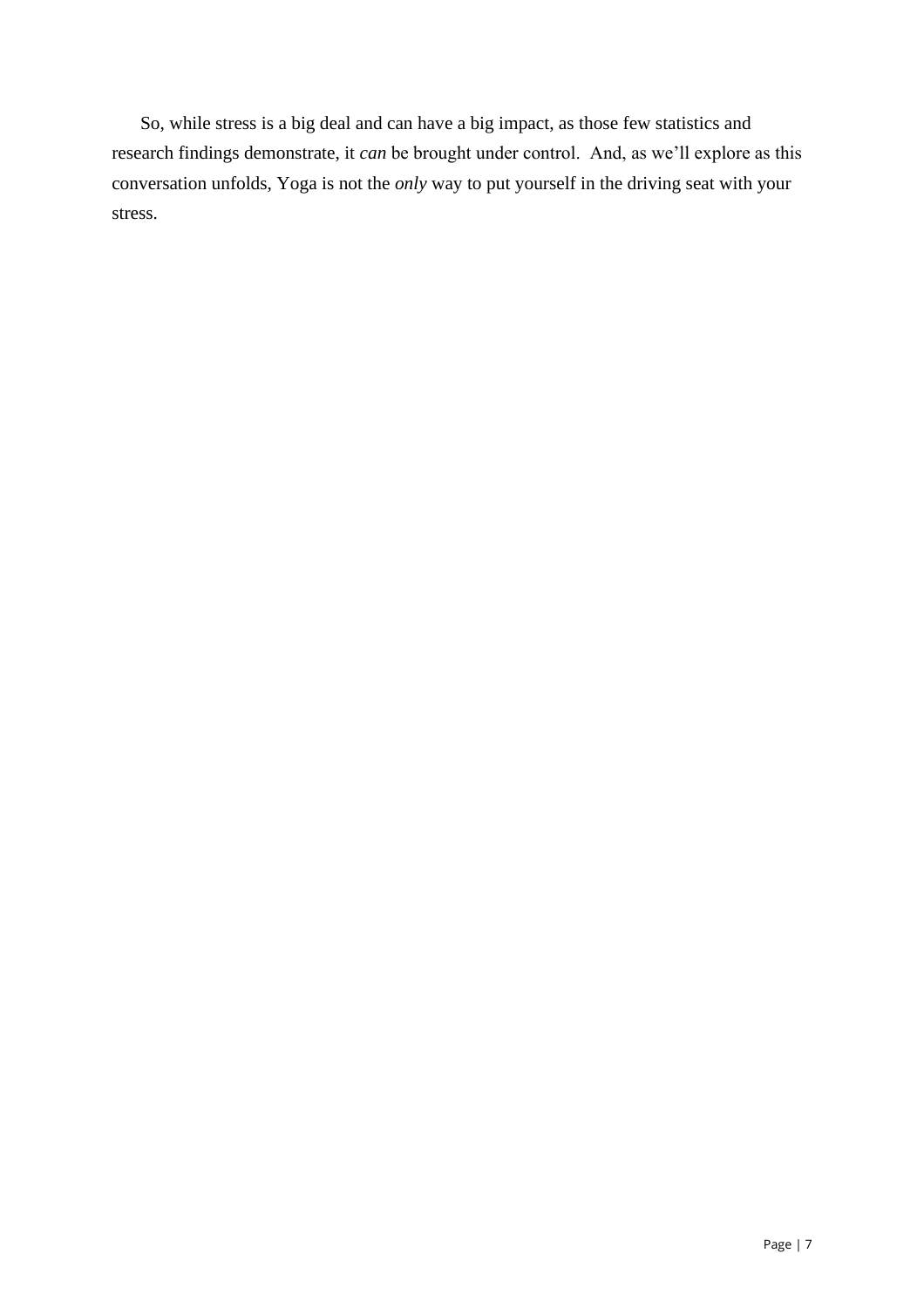# **Chapter 3: What Actually is Stress?**

<span id="page-12-0"></span>OK, so knowing some facts about stress is one thing, but to actually manage, control and use your stress to build the future you want, you need to really understand what stress is.

In 1989, a psychologist and coach by the name of Stephen Palmer put forward this definition: Stress is the *"psychological, physiological and behavioural response by an individual when they perceive a lack of equilibrium between the demands placed upon them, and their ability to meet those demands, which, over a period of time, leads to ill-health"*

In other words – stress is what you experience when there's a gap between what you *have* to do and what you feel you're capable of doing. Experience that gap for long enough, and you get sick.

And it's easy to fall into the trap of thinking that stress is all in the mind – either a psychosomatic effect, or something that just impacts your emotions or mental state. But as one of those 'fun facts' in the previous chapter showed, that would be wrong. Stress is very much a *physical* thing, and it results from a cocktail of hormones.

When you experience a stressful event, a ferocious communication between the hypothalamus and the pituitary - two areas of your brain – is triggered, out of which all roads point to the adrenal gland.

The adrenal gland manufactures and releases the stress hormones - dopamine, epinephrine (also known as adrenaline), norepinephrine (noradrenaline), and cortisol. So responsive to the adrenal hormones are basic body functions like blood flow and breathing, that even minute changes in levels of these substances can significantly affect health.

And, that responsiveness *can* be a positive thing. You see, there is good reason that your body responds that way – it can be the difference between life and death. *Literally*. Because those stress hormones govern, and trigger, what is known as your fight or flight response,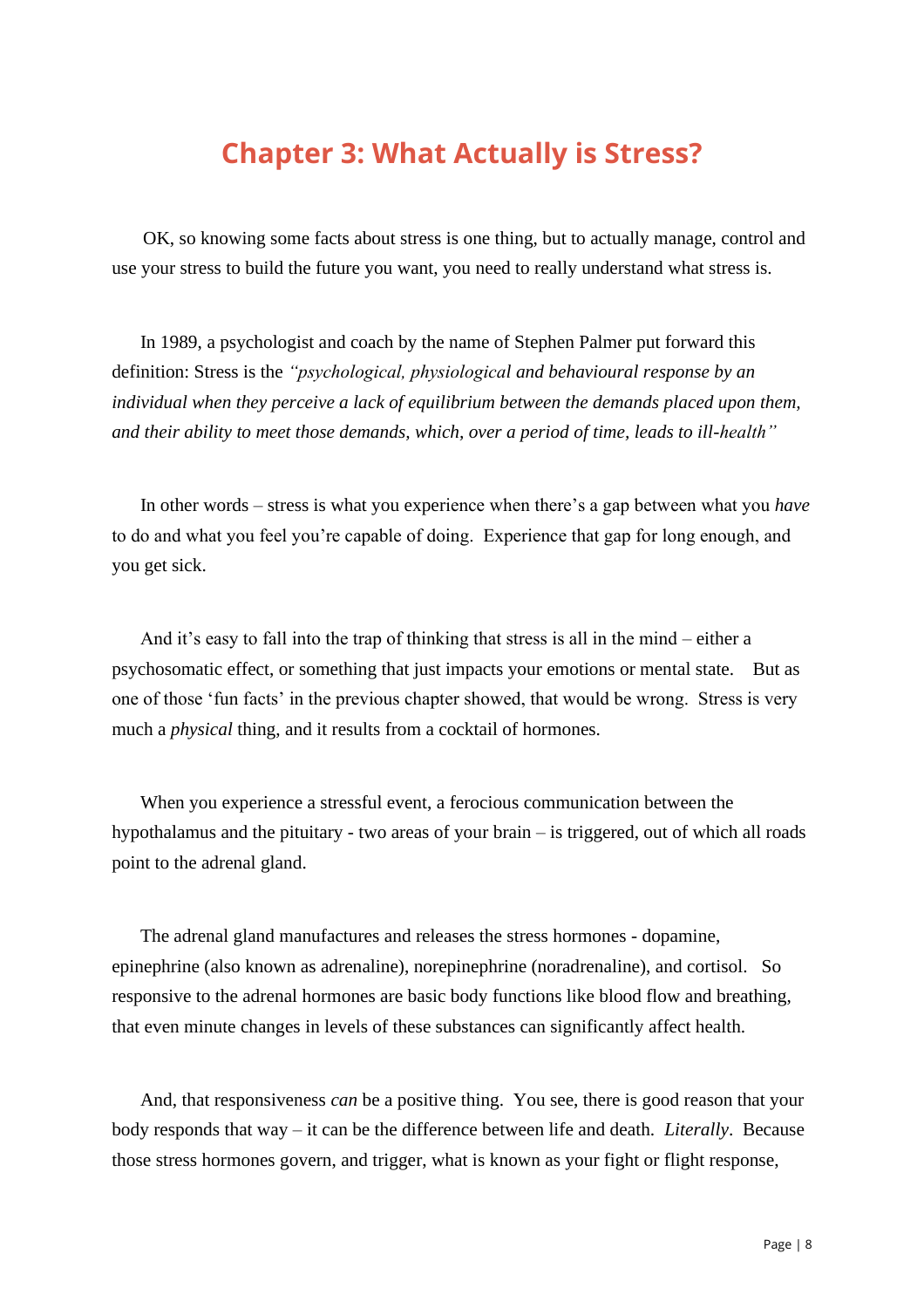which prepares your body to either stay and deal with a threat, or to run away to safety.

When you perceive threat – back in the day maybe a bear or a sabre-toothed tiger, but these days more likely your angry boss - your sympathetic nervous system is activated by the sudden release of hormones. The sympathetic nervous system then stimulates the adrenal gland, triggering the release of the stress hormones.

This chain of reactions results in an increase in heart rate, blood pressure, and breathing rate. The resulting alertness that all that brings about can help you simply avoid unpleasant outcomes, or actually save your life.

So, like I said, stress *can* be a good thing. But stress can also be a very bad, very ugly thing, leading to a sense of a loss of control, despair, helplessness and serious illness.

You see, your body's stress-response system is usually self-limiting. Once a perceived threat has passed, hormone levels return to normal. As adrenaline and cortisol levels drop, your heart rate and blood pressure return to baseline levels, and other systems resume their regular activities.

But, when stressors are always present, and you constantly feel under attack, that fight-orflight reaction stays turned on. And, the long-term activation of the stress-response system, and the overexposure to cortisol and other stress hormones that follows, can disrupt almost *all* your body's processes. This puts you at increased risk of many health problems (which we'll explore later).

So, how do you know when stress is shifting from helpful to harmful – from potential life*saver* to potential life-*taker*?

Well, you spot the signs, and next, we'll explore a few of the key ones.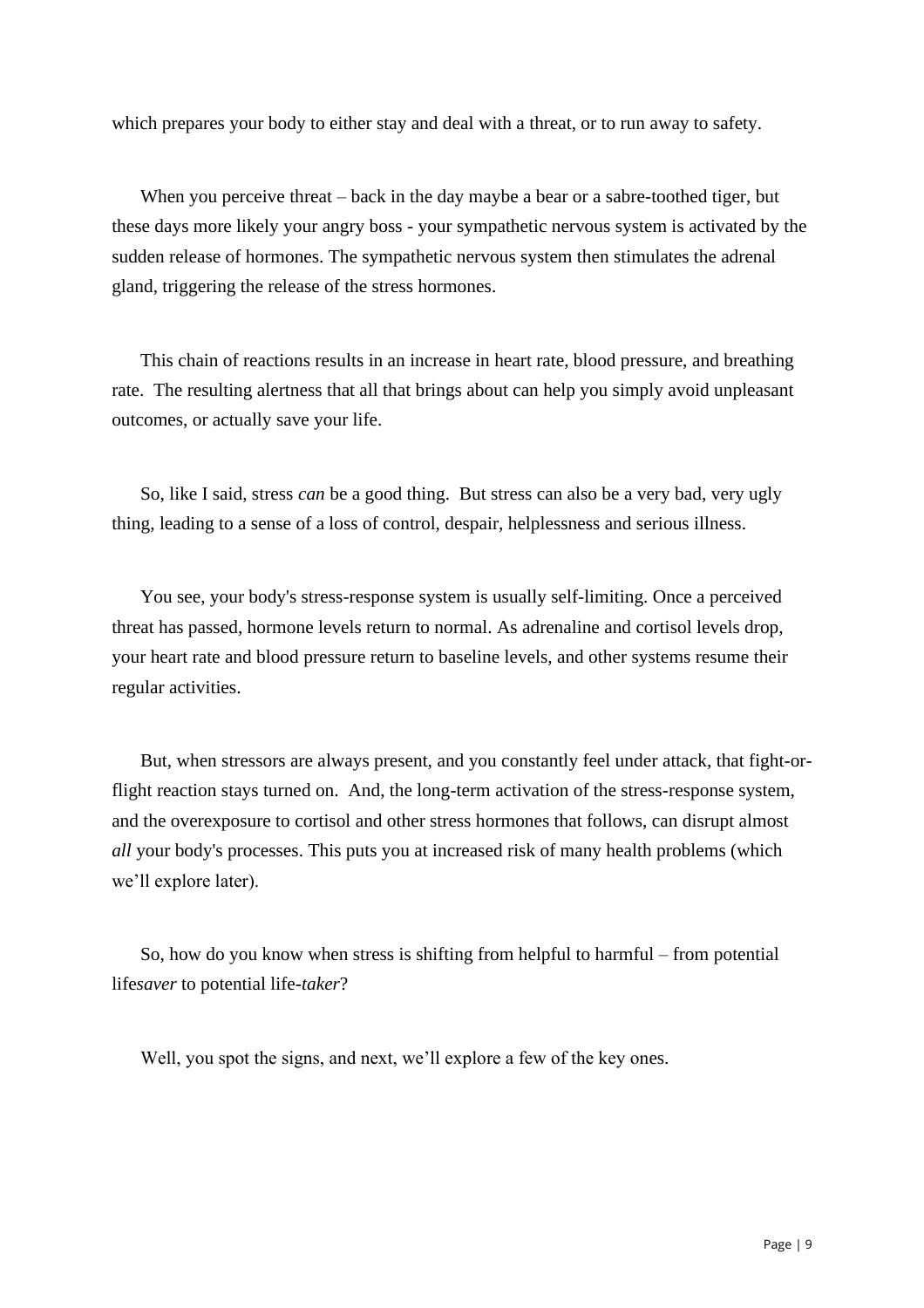# <span id="page-14-0"></span>**Chapter 4: Key Signs that Stress is Doing its Thing**

The good news is that, when it comes to spotting the signs that stress is doing its thing, it's actually not that difficult. You see, stress generally doesn't hide in the shadows. When it does its thing, you know, not least because of some common tell-tale signs.

#### **WEIGHT GAIN**

And one such sign is fluctuations (particularly unexplained or unexpected increases) in your weight. When you get stressed across a prolonged period, you can easily gain weight without any immediately obvious reason.

Perversely, when you are stressed, you may actually experience a loss of appetite, which you'd expect to cause you to eat less and, therefore, potentially *lose* weight. But, increased cortisol drives your insulin levels up, your sugar levels down, and, while you have no particular appetite for food in general, you sure as heck *do* have an appetite - make that craving- for fatty and sugary food. So, what may once have been an apple now becomes a doughnut. And so the pounds pile on.

#### **SLEEP DISRUPTION**

And, like those 48% of employees who can't sleep at night can confirm, tossing and turning in bed, sleeping fitfully and restlessly at best, may be another early warning signal that your stress levels are becoming unmanageable.

Why? Because if you are in the fight or flight response, the last thing your body wants to do is sleep in the face of potential danger. So, at best you sleep in fits and starts, and at worst you don't sleep at all.

And, of course, therein lies the beginnings of a vicious cycle: you can't sleep, so you get tired. You get tired, so your performance levels dip. Your performance levels dip and stuff starts taking longer, and not working out like you planned. And, as a consequence, your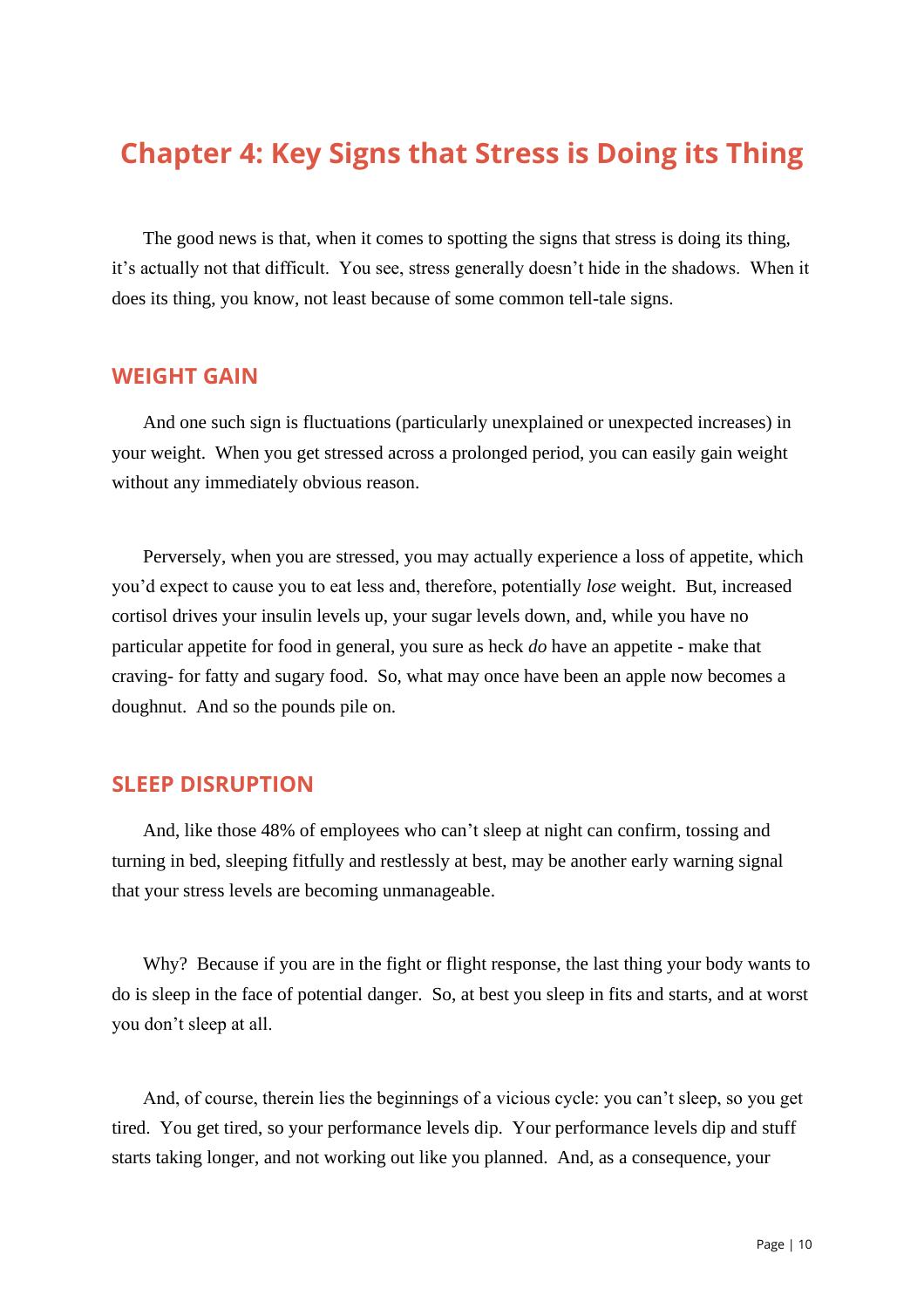stress levels increase. So, you sleep even worse. And get even more tired. And so it spirals downhill fast.

#### **SKIN COMPLAINTS**

Next up is your skin. While it can't directly cause acne, studies show that, if you already have acne, stress definitely does make it worse. Now, you may ask how, if stress cannot cause acne, it can worsen it. Well, it's all to do with the effect stress has on the body's ability to heal.

Research shows that a wound, which is what acne is, heals much slower when you are under stress. And slower healing means pimples stay longer and are more susceptible to becoming more severe. It can also mean that more acne is visible at one time because it takes longer for each pimple to heal during a breakout.

So, if you notice that the condition of your skin is not as good as usual, it may be a sign that stress is present.

#### **INFERTILITY**

Next comes a contentious one, because there is some conflicting evidence around it, and there is also the chicken and egg scenario of whether it's the failure to conceive causing stress, or stress causing the issues with conception.

But, putting contention to one side, A 2010 Oxford University and National Institute of Health study indicates that the 25% of women with the highest levels of alpha-amylase, a substance linked to the stress response, have more trouble conceiving than women with lower alpha-amylase, adding *some* weight to the suggestion that stress *may* be a cause of infertility in some instances.

#### **DIGESTIVE COMPLAINTS AND ISSUES**

As well as your weight, sleep, skin, and, possibly, your fertility, stress can also play havoc with your digestion. So, if you notice that you are dashing to the loo all the time, or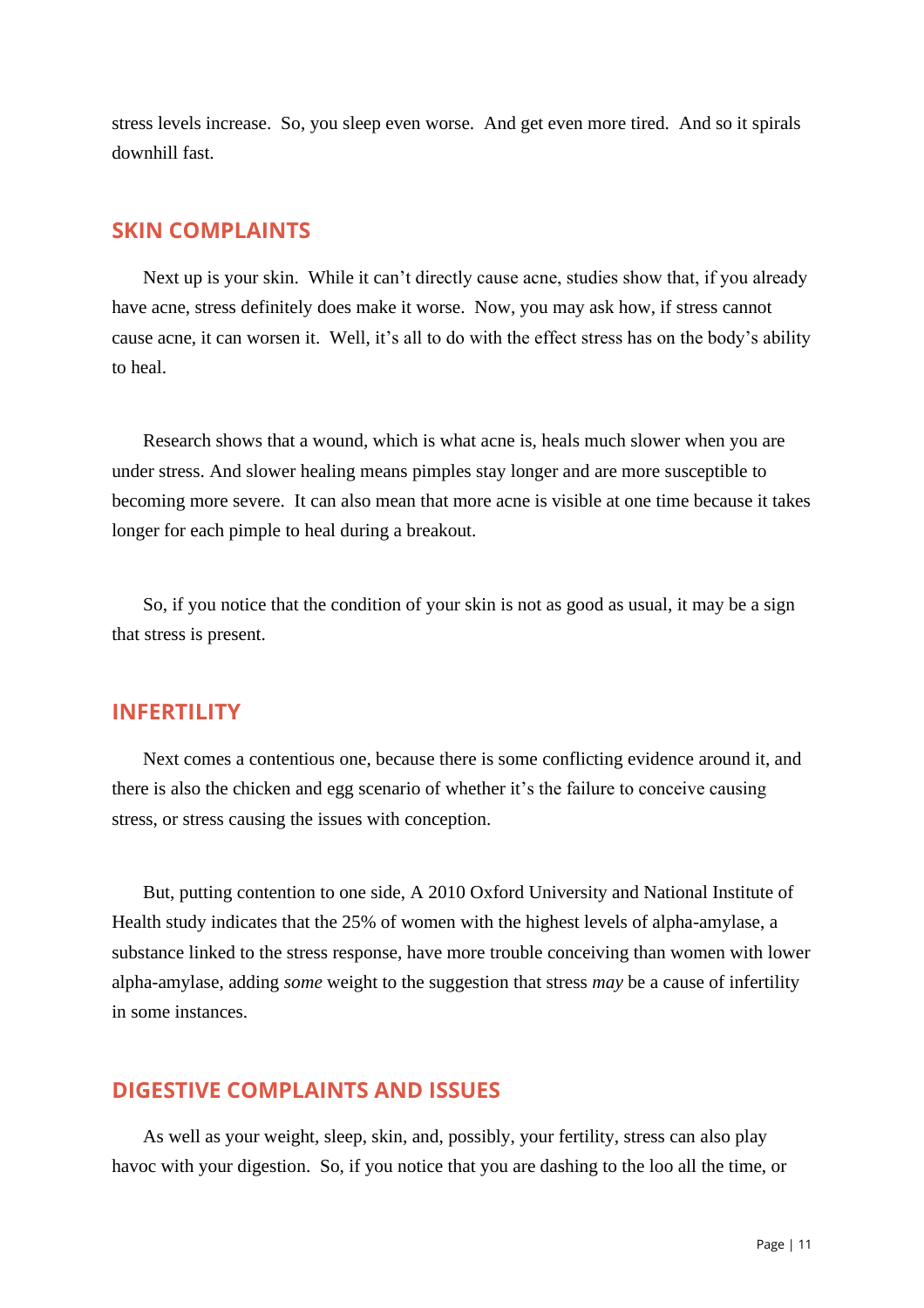even going days between visits, it may be a sign that chronic stress has crept, or is beginning to creep, in.

Stress can lead to delays in emptying stomach contents, but it can also increase gut motility and fluid secretion, and speed up passage of material through the intestines. This combination of activity leads to abdominal pain and altered bowel habits. Which is why you might get a bout of diarrhoea, or repeated urges to urinate during or following a stressful event.

If you have a specific digestive complaint - such as Irritable Bowel Syndrome, an ulcer, or gastric reflux, for example - then you may well notice that as your stress increases, so you experience increased symptoms of your complaint. And you'll know just how unpleasant that can be.

#### **HAIR LOSS**

Stress can also impact the state of your hair, and it can do that in three ways.

First, it can drive hair follicles (the things that keep the strands of your hair anchored into your skin) into a prolonged resting phase. That prolonged resting phase then results in the hair falling out some months later - a delay that probably means that you won't initially associate the stressful events that triggered the hair loss process, with the actual hair loss when it happens.

Secondly, stress can result in a condition known as Trichotillomania, which is an irresistible urge to pull out hair from your head, eyebrows, or pretty much anywhere. That may sound strange, but hair pulling can be a way of dealing with negative or uncomfortable feelings, such as stress, tension, loneliness, boredom or frustration.

Maybe you've noticed people who nervously play with their hair when they are on edge? Well, this second effect that stress can have on your hair is essentially an extreme version of what is going on there. The person twiddling their hair as they try and answer a question, or try and take in some new instructions, for example, is most likely using that hair twiddling as a way of trying to stay on top of the feelings of uncertainty about what they have to do. The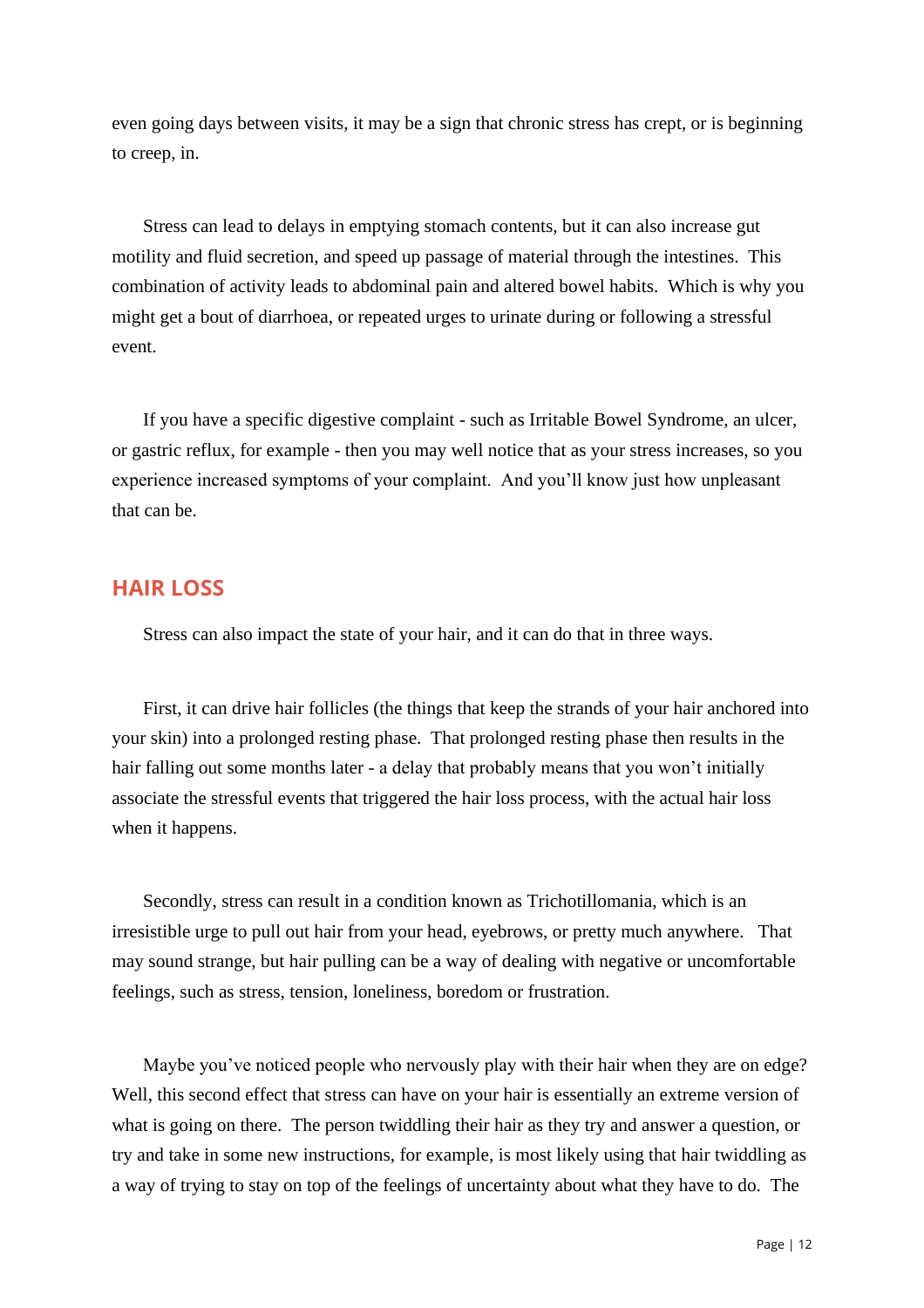person experiencing Trichotillomania has taken the twiddling up a few notches, and is actually *pulling hair out* as a way to deal with the stress they are experiencing.

Thirdly, Alopecia – a condition where the body's immune system attacks the hair follicles, causing hair loss – can arise from stress. And, just like with sleep, this can be a nasty vicious cycle. Stress triggers Alopecia, which results in hair loss; and the hair loss causes more stress, which exacerbates the Alopecia. And so it goes around.

#### **LOSS OF LIBIDO**

The effect of stress can also make its way into the bedroom, which goes back to the fight or flight response.

The release of high levels of cortisol and epinephrine, triggered by the fight or flight response, can cause decreased sex drive. Stands to reason when you think about it in the context of staying alive - when the body is on alert to either fight a perceived threat, or flee from it, it's in survival mode, not thinking about reproducing.

And, when stress becomes chronic, the body actually uses sex hormones to meet the increased demands for higher cortisol production, decreasing your interest in sex yet further.

#### **FATIGUE**

And then there's fatigue - that chronic feeling of lack of motivation or energy. Not just an off-day here and there, but an off-day every day.

Fatigue is not the same as physical exhaustion. Physical exhaustion is the result of something you did, and is generally gone after you take the time to sleep or rest. When you're feeling tired and sleep or rest does not take that feeling away, you *may* be suffering from fatigue that is arising from the stress you feel, and the strain that a perpetual fight or flight response is having on your body and mind.

I remember back in 1999/2000 when I was under prolonged and sustained stress at work,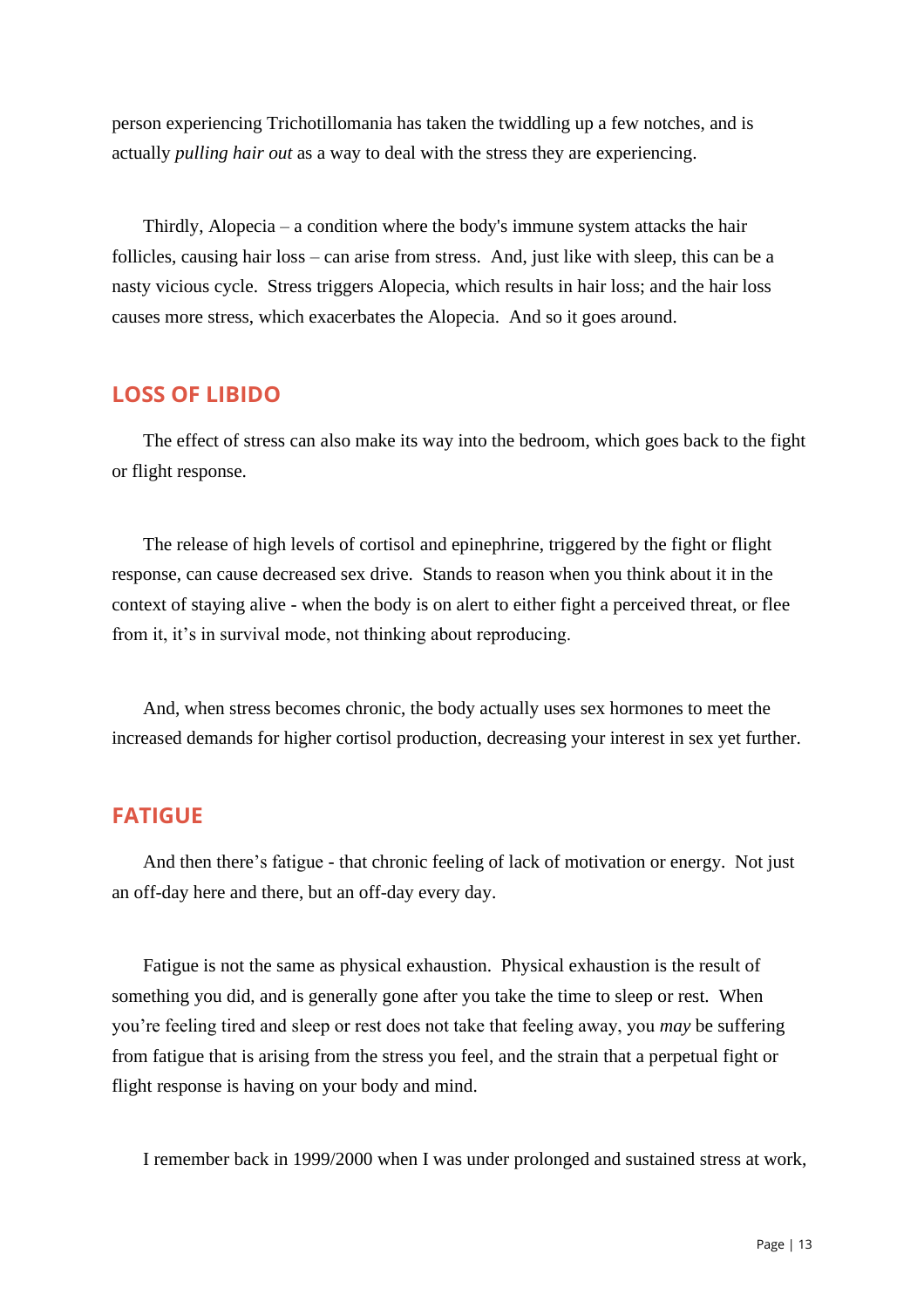no matter how much I slept, or tried to rest, I was *always* tired. But it wasn't a sleepy kind of tired, it was a wading through quicksand kind of tired. Everything felt like an extreme effort. I had no energy, no motivation. It was a matter of sheer bloody-mindedness to go to work and get through each day. That feeling of waking up at least as tired and drained as when I went to bed, I discovered some time later, was fatigue. Maybe you know how that feels, too.

#### **HEART DISEASE**

Some of the physical signs of stress we've explored so far would go down as being more annoying and distressing, than actually life threatening. Hair loss and acne can be very distressing for the person suffering with it, and loss of libido may be annoying for either or both partners in a relationship, but none of those things are likely to kill you. Heart disease, on the other hand...

Research published in The Lancet showed how stress may be linked to heart and circulatory disease in humans. Constant stress has been linked to higher activity in an area of the brain connected with processing emotions, and, in turn, an increased likelihood of developing heart and circulatory disease. Indeed, researchers in a study from Harvard University suggested that when it comes to your cardiac health, stress could be as important a risk factor as smoking or high blood pressure.

#### **DEPRESSION**

By now, you are probably getting the idea that stress is far from trivial and, just as packets of cigarettes have to, should most likely carry a health warning. But heart disease is not the only potentially life threatening effect of stress, because stress can have a profound impact on your mental health; and, in extreme cases, even lead to that impact causing a person suffering with it to take their own life.

You see, sustained stress not only leads to increased levels of cortisol, but also reduced levels of serotonin and other neurotransmitters in the brain, including dopamine. And the absence, or reduced levels, of serotonin and dopamine has been linked to depression.

When these chemical systems are working normally, they regulate biological processes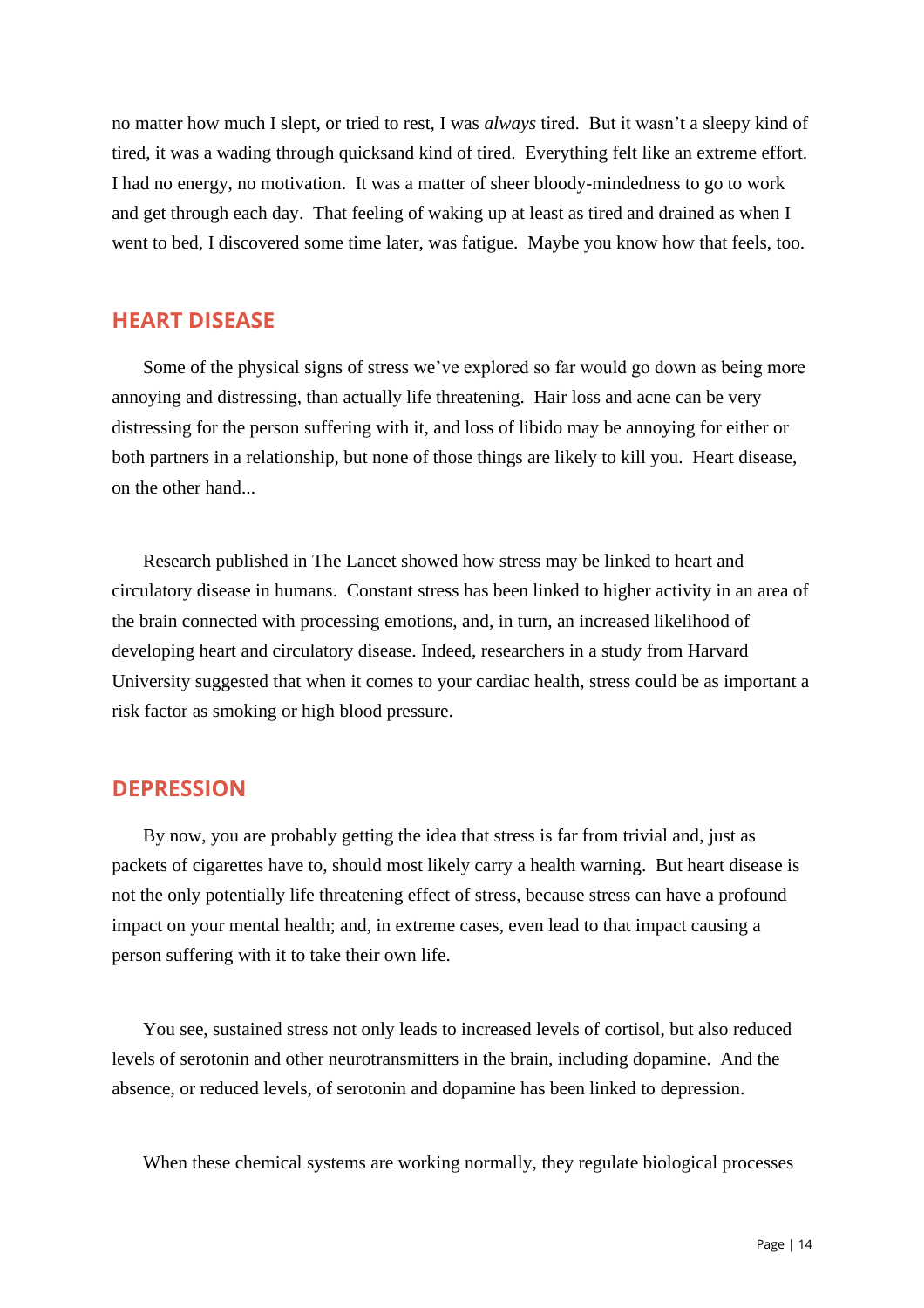like sleep, appetite, and energy, and allow the expression of normal moods and emotions. But, when the stress response fails to shut off and reset after a difficult situation has passed, it can lead to depression in some people. And, left unchecked and allowed to reach extreme levels, depression not only damages quality of life, it can be a significant contributing factor in suicide.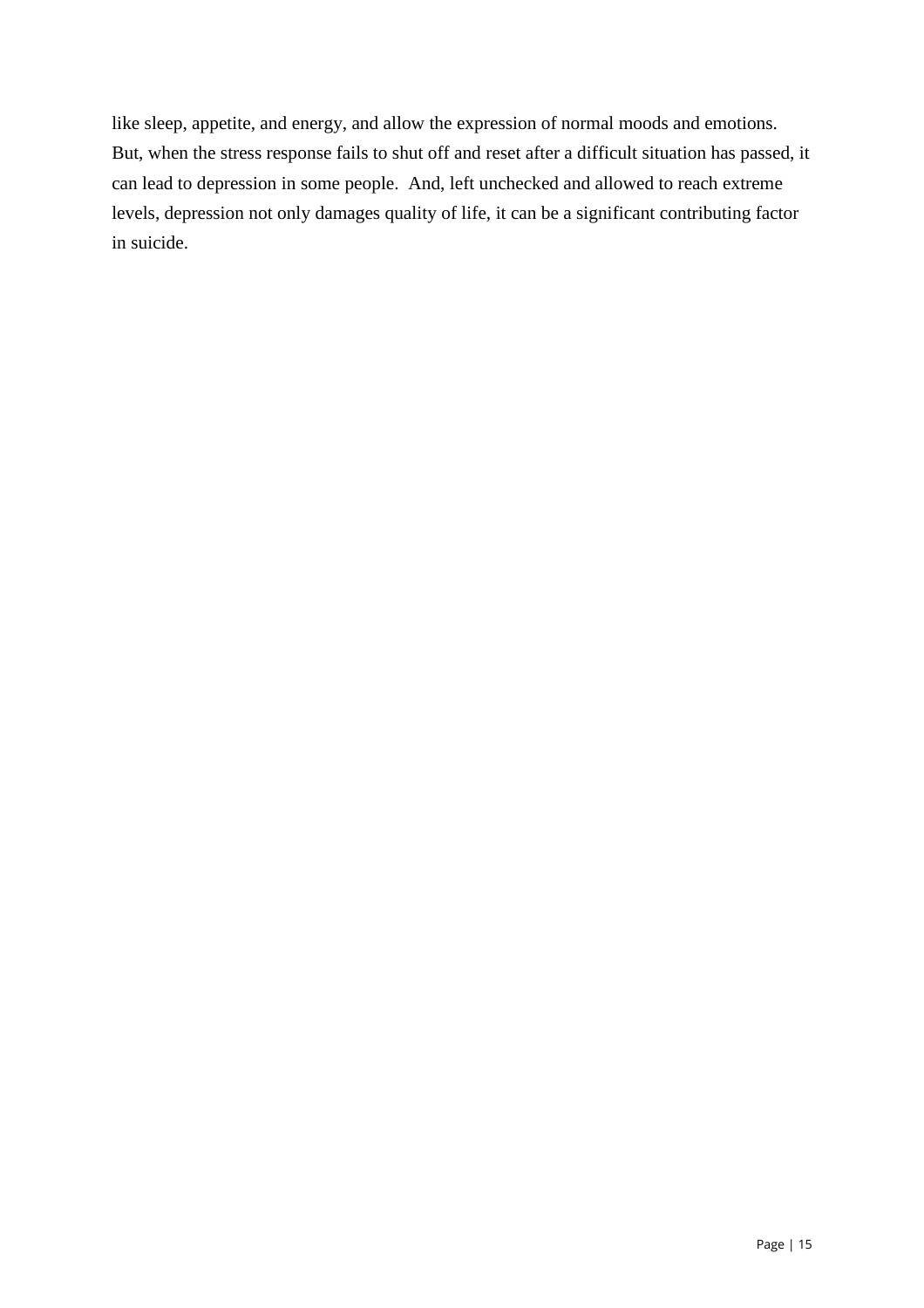# <span id="page-20-0"></span>**Chapter 5: The Impact of Stress on Life in General**

So, it's not too hard to spot when stress is doing its thing, but what do all those stresssignals lead to if you don't respond to them and get stress under control?

Well, apart from when it's helping you evade a sabre-toothed tiger or your angry boss, which would most likely be a *good* thing, the result of unmanaged, untamed and everincreasing levels of stress in your day-to-day life is usually a trail of destruction that can manifest itself in a number of ways.

#### **NUTRITION**

One of the biggest impacts on an individual level, rather than specific to the workplace, is on your diet. As stress puts in an appearance through one door, your self-care around what you eat and drink can make a pretty sharp exit through another.

Stress affects your motivation, saps your energy, and draws you towards food that is easy, convenient and 'feel-good', all of which tends to also mean 'bad for you'. And they aren't just bad for you in terms of piling on the pounds (think back to how we said that stress hormones lead you into sugar cravings). Sugary foods are not only linked to simple things like weight gain and tooth decay, they are also linked with serious ailments and conditions such as heart disease and diabetes.

#### **ALCOHOL AND OTHER SUBSTANCES**

This next one will most likely come as no great surprise: stress can lead to increased use of alcohol and other substances.

Prolonged stress can quickly lead to one glass of wine a few times a week becoming a glass of wine a day, becoming half a bottle a day, and more. And while it may not cause you to *start* smoking in the first place, it may tip you back into it if you have quit, or see you smoking more if you are already a smoker.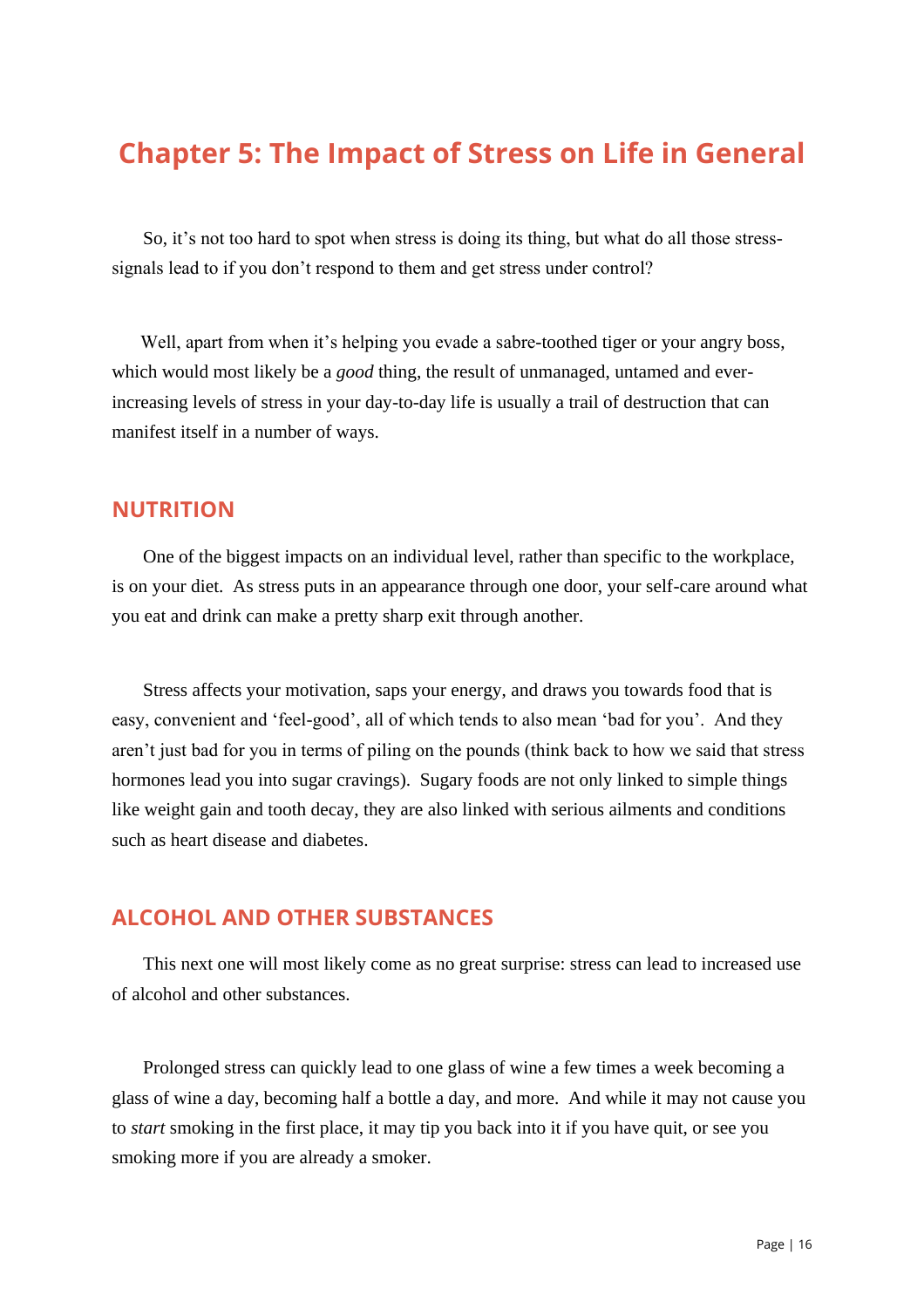The reason? Your body wants the stress to go away, and a quick fix (albeit very shortterm and full of other unfavourable consequences) is to drink or smoke it away. The problem is, though, that the knock-on effects of increased use of, and reliance on, substances - a dip in your health and well-being, your ability to perform at a high level disappearing, and even relationship issues bubbling to the surface, for example - cause your stress levels to increase, not subside, and the problem escalates. More stress leads to more substance use, leads to more stress, and so on.

#### **PERCEPTION**

Stress can also throw your whole perception of reality out of whack. And, when your perception is out of whack, the world can quickly become a very strange place, indeed.

Little niggles become huge issues. A small mistake at work becomes a catastrophe and a reason to quit or be fired. And those words of encouragement from your friend? Well, they didn't really mean it, they were just being nice.

And, as your perception of reality, yourself and others becomes distorted, so a vicious cycle resulting in ever-increasing distortions begins. And, guess what? As the distortions increase, so does your stress. Which in turn, of course, increases those distortions.

#### **RELATIONSHIPS**

When it comes to your relationships, the impact of over-using substances in an attempt to manage your own stress is not the only damaging effect stress can have.

When you are stressed, you can find yourself withdrawing and pushing others away. Your temper is short, your patience is non-existent, every request becomes a demand, and every observation becomes an accusation. People who reach out to help are viewed with suspicion, or seen as an interfering irritation.

But, the more you withdraw and push people away, the more your relationships suffer. The more your relationships suffer, the more stress you feel, as your support network seems more and more remote and out of reach. The more stress you feel, the more you withdraw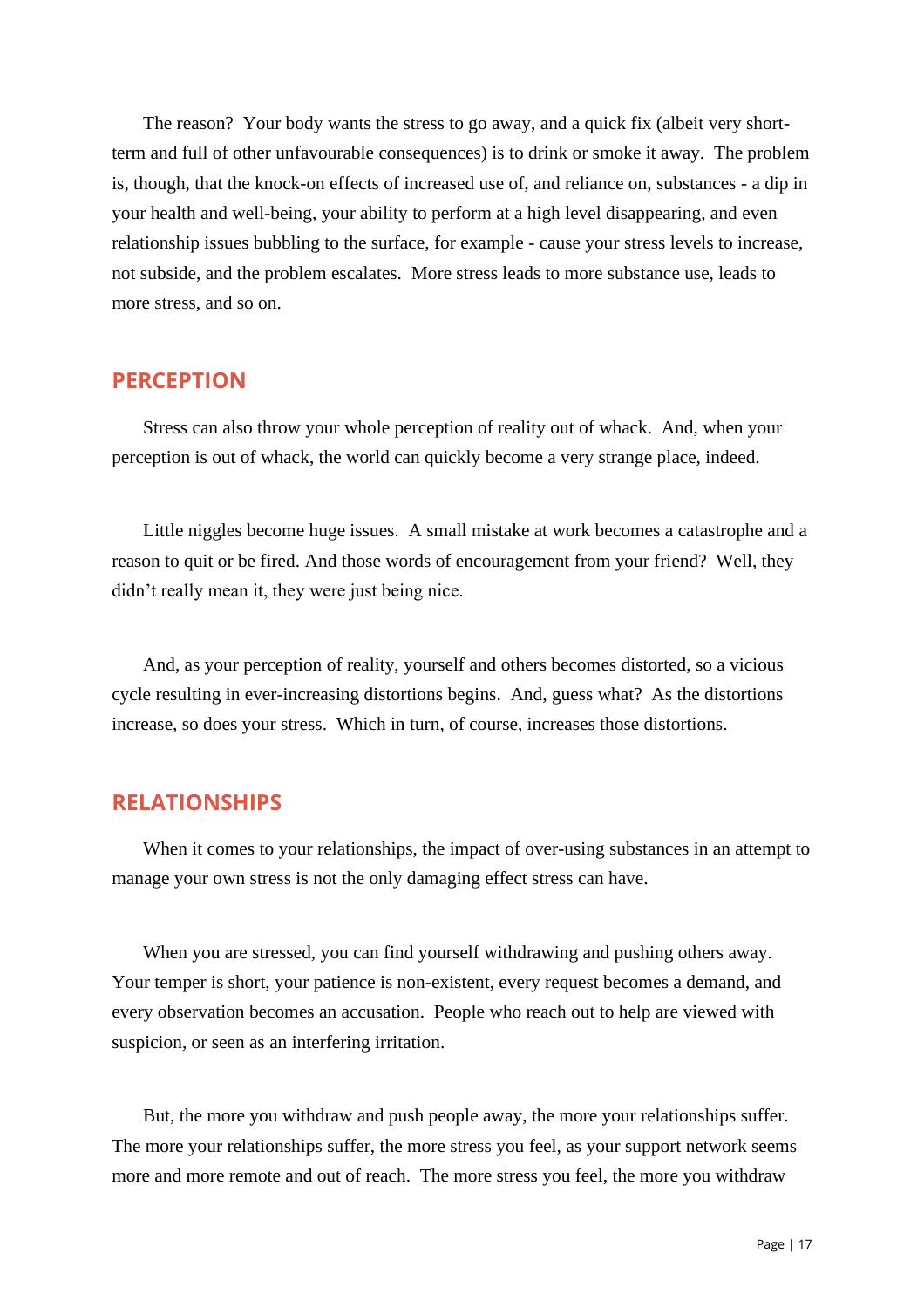and push people away, and so the more your relationships suffer, and, well, you get the picture.

#### **MOTIVATION**

Now, I'm no expert on the outdoors, and I definitely have no first-hand experience of quicksand. But, from what I have read, what I do know is this: the more you fight against it when you find yourself in quicksand, the more you sink into it, so the best thing to do is just stay still. And, for some people, stress becomes akin to their very own pit of quicksand. Don't fight it, just stay still. Do nothing, and it'll all be OK.

The problem with that approach though, is that stress thrives in a 'do-nothing' environment. I get the reasoning: you are stressed and you feel pretty rubbish. Everything is going wrong and you feel like you are failing at pretty much everything. So, if you don't set goals you can't fail, and if you can't fail then you won't feel so bad. And, after all, setting and trying to achieve a goal is only going to pile on more pressure and stress, which you absolutely *don't* need.

But, when you don't set goals, you give yourself nothing to aim for. You eliminate a sense of hope or optimism for the future, and you take away a sense of meaning and purpose from your daily life. And, without hope, optimism, meaning or purpose, the world starts to look a pretty bleak place, and your motivation to even *maintain* the status quo, never mind build a future you'd love to live in, disappears. Your levels of engagement drop, as do your performance levels, and the temptation to simply throw the towel in looms large.

#### **SUICIDE AND SELF-HARM**

At the absolute extreme, stress can be a significant contributing factor to suicide. Among more than 67,000 students surveyed by Brigham and Women's Hospital in Boston, over 20 percent said they had experienced stressful events in the last year that were strongly associated with mental health problems, including harming themselves and suicidal thoughts or attempts.

Now, while stress may not be the underlying reason – that stress may arise from financial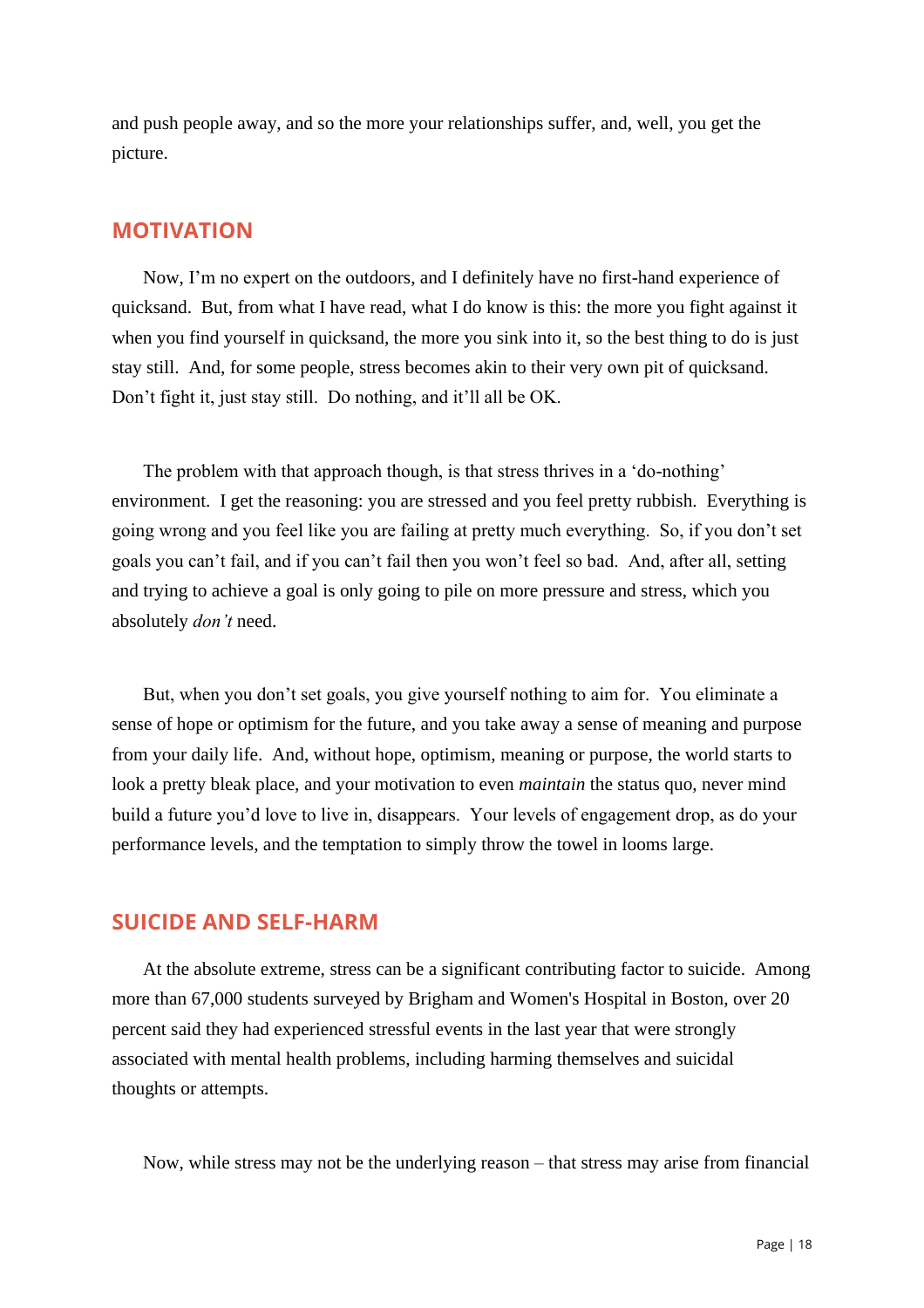worries, a relationship breakdown, anxiety over future prospects, and so on – the effect on the mind and body that the stress response has, can lead someone to consider suicide as their only escape from what they are experiencing.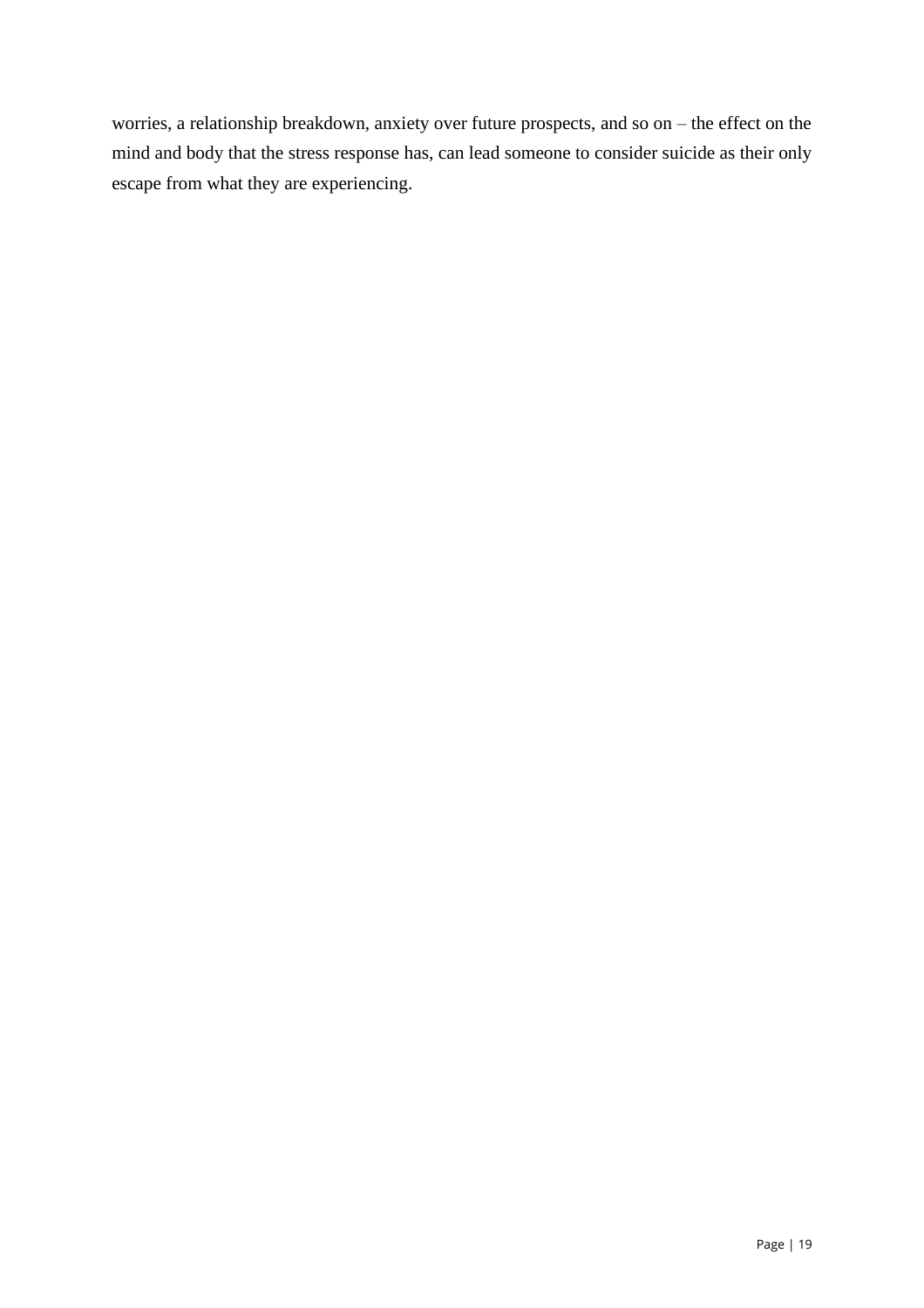# <span id="page-24-0"></span>**Chapter 6: The Impact of Stress on the Workplace**

Alongside meddling in your personal life, one of stress's favourite places to make its presence felt is your workplace. Whether you are the boss, or a worker, or both, your workplace is a happy hunting ground for stress, as, allowed to go unchecked and untamed, it feeds expectations, discontent, problems and division, turning minor grievances and issues into full-on conflict.

And one of the first things stress loves to do, and one of its most seemingly innocuous yet deeply destructive tactics, is to rob you of any sort of job satisfaction.

#### **JOB DISATISFACTION**

For a business, and its workforce, to perform at full potential, job satisfaction is vital. When you are satisfied at work, whether you work for someone else or yourself, you perform well in your role. You are better company inside and outside work. You are more motivated. More committed. More willing to go the extra mile. And when you are part of a satisfied workforce, work is something you look forward to, your workplace is somewhere you enjoy being, and colleagues are people you like to be with.

But job satisfaction is as fragile as it is vital. A satisfied employee can become a dissatisfied one in the blink of an eye. And, when you find yourself caught up in a spiral of job dissatisfaction, what was an enjoyable (or maybe even simply a tolerable) job becomes a grind. All you can see is the bad bits. When things go well, you brush them aside as a passing moment, and when things go badly, you see it as confirmation that your job is not what you thought, or hoped, it was. And, as with so much of the way stress loves to work, as job satisfaction dwindles, stress increases, which drives down your levels of job satisfaction yet further, and causes your performance levels to keep on falling.

And, just as one rotting apple can ruin the whole barrel (or so the saying goes), so one dissatisfied employee can quickly drag down an entire workforce. What flowed out of one person's stress becomes widespread; and a once happy workplace becomes unhappy, and a once high performing business begins to languish.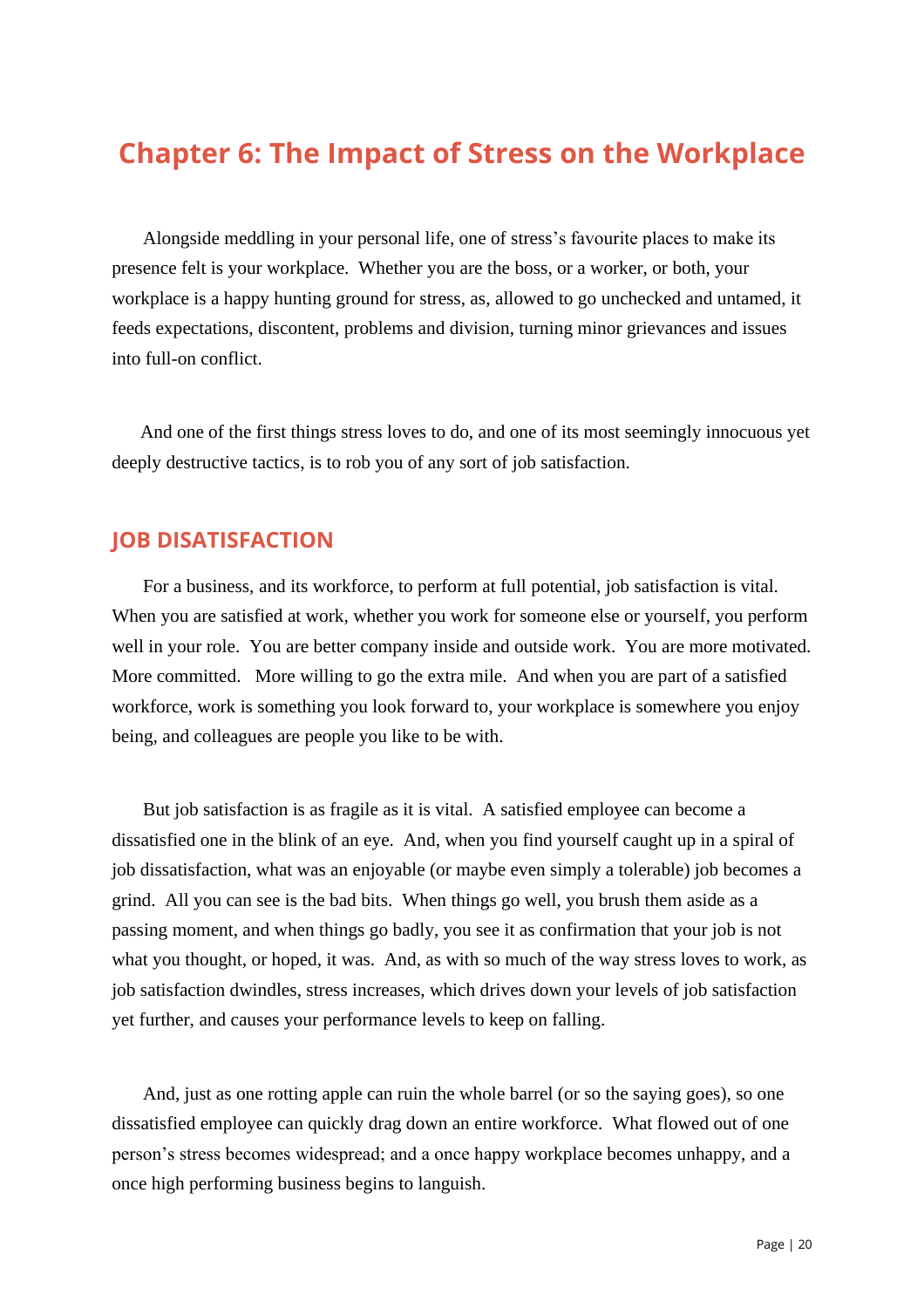#### **DISENGAGEMENT**

As job satisfaction disappears, engagement and commitment follow suit. You don't enjoy your job as much as you used to, if at all, so you withdraw. You stop chipping in with ideas, you step back from the banter, and you keep quiet at the team meetings. And, the more you disengage, the more your performance drops.

Sometimes that disengagement and drop in performance may be because you can't be bothered any more. And sometimes you're trying harder than ever, desperately fighting the apathy and loss of commitment, but you just seem to be off your game. Your thoughts are jumbled, you can't process information like you used to, and you just seem to forget things. You feel permanently on edge, just waiting for the next mistake or piece of bad news.

But, either way - whether you just can't be bothered, or you are trying harder than ever to no avail - the net effect is the same: as employee engagement and performance dips, so the performance of the business dips, too. As the performance of the business dips, so the pressure ramps up and, as the pressure ramps up, so stress increases across the workforce, further damaging engagement and performance levels. Yet another vicious cycle set in motion by stress.

#### **ABSENTEEISM**

With reduced engagement, lower performance and a declining satisfaction at work, so absenteeism creeps in.

Stress is taking its toll, and the real and perceived effects it's having on your mind and body lead to those times when you just can't do it. The mere thought of being at work fills you with dread. You can sense your heart rate increase and your hands begin to feel clammy. So you stay at home.

And, as absenteeism increases, the pressure on those who *do* show up for work mounts, as it falls to them to pick up the slack and do not only their own job, but the jobs of their absent colleagues. And, you guessed it, as the pressure increases, so does the stress; and as the stress increases, so more and more people begin to experience those morning feelings of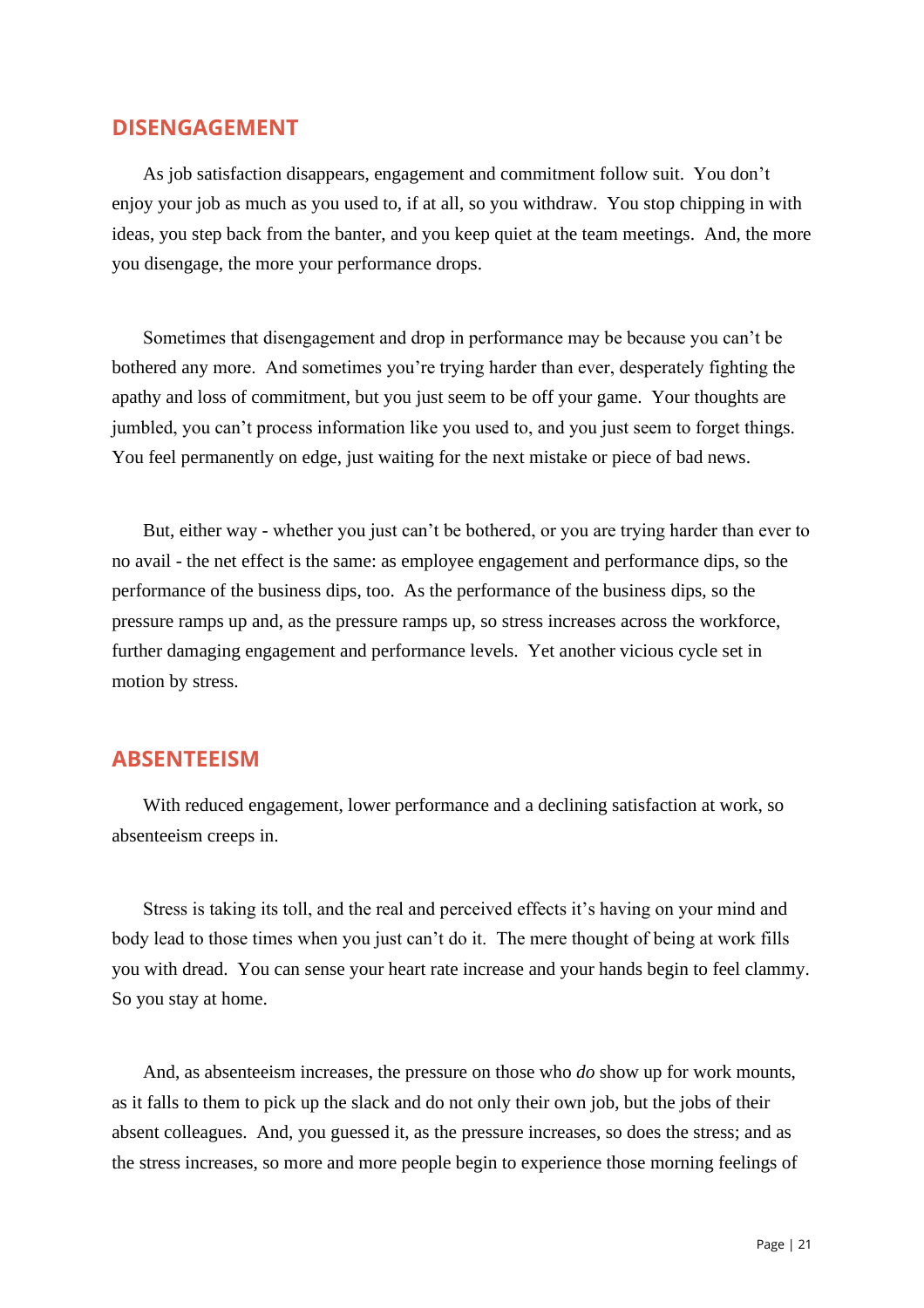dread, and opt to take the 'stay at home' option.

Slowly but surely, what may once have been a happy, cohesive workplace becomes an increasingly unpleasant and unpredictable place to be.

#### **DROPPING PERFORMANCE**

As stress levels increase, colleagues become more and more disengaged, and the company's results begin to suffer. And, sometimes slowly, sometimes with alarming speed, the workplace begins to become not just unpleasant and unpredictable, but toxic.

By this stage in stress's havoc-wreaking, pretty much no-one is left untouched by its effects. Some people hunker down to ride out the storm, others adopt a siege mentality and behave as if the world is against them, while others come out all guns blazing and look to strike first with some kind of 'last man standing' game-plan in mind. Everyone is feeling the strain, and everyone is responding in their own way, but *none* of those ways is proving helpful.

Factions form. Accusations fly around, as the blame-game sets in. One-up-Manship, conflict, gossip, back-biting. Slowly, but surely workplace harmony and genuine laughter become a thing of the past.

With everyone watching their back and focusing on making sure they stay one step ahead of the rest, and as the effects of stress take full effect on energy, concentration and perspective, the errors creep in. Standards drop. Quality dips. Customers and clients begin to notice, and what was already bad gets steadily gets worse.

Add to that the nose-dive in productivity, and the profits tumble. With reduced profits comes challenges to business viability, leading to cutbacks and jobs under threat. And, guess what? With jobs under threat comes increased stress into an already charged environment. Petrol on a burning flame, both at work *and* at home.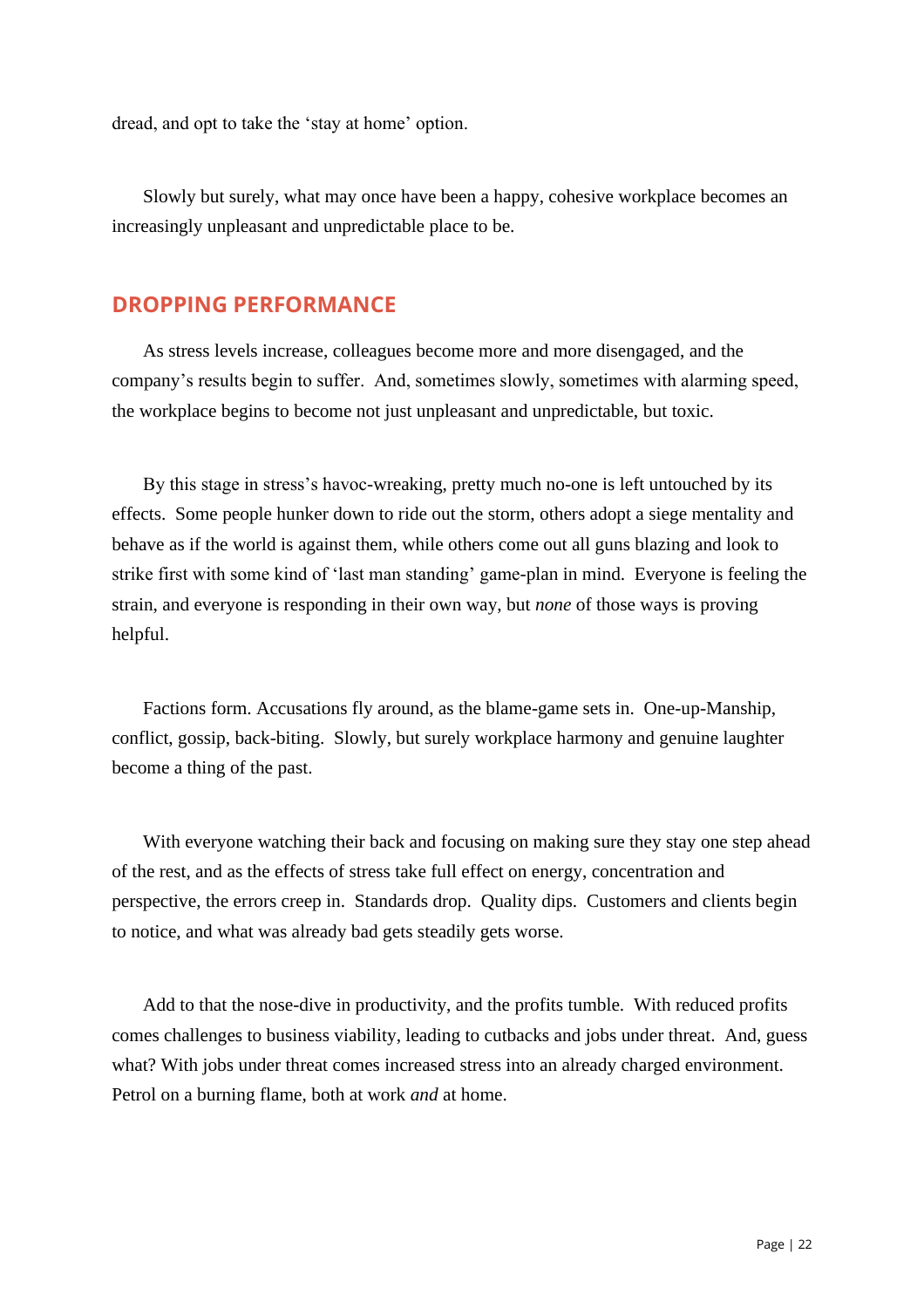#### **THE BOTTOM LINE**

OK, sure, that's an extreme example of the way stress can impact a workplace, but it's not far-fetched. In their 2018 "Stress Facts in the Workplace" study, Duke University found that workplace stress was responsible for over 70% of workplace accidents, 50% of absenteeism, and over \$300 billion in associated costs. It is no exaggeration to say that employers, employees, and those who work for themselves in the role of 'solopreneur' ignore stress at their peril.

The simple fact is that when stress builds at work, things generally get ugly quickly, unless it's well managed. And the little sequence that I laid out in this chapter shows how work-life (and, as a consequence, home-life) can quickly deteriorate when stress makes its presence felt and is allowed to do its thing without interference.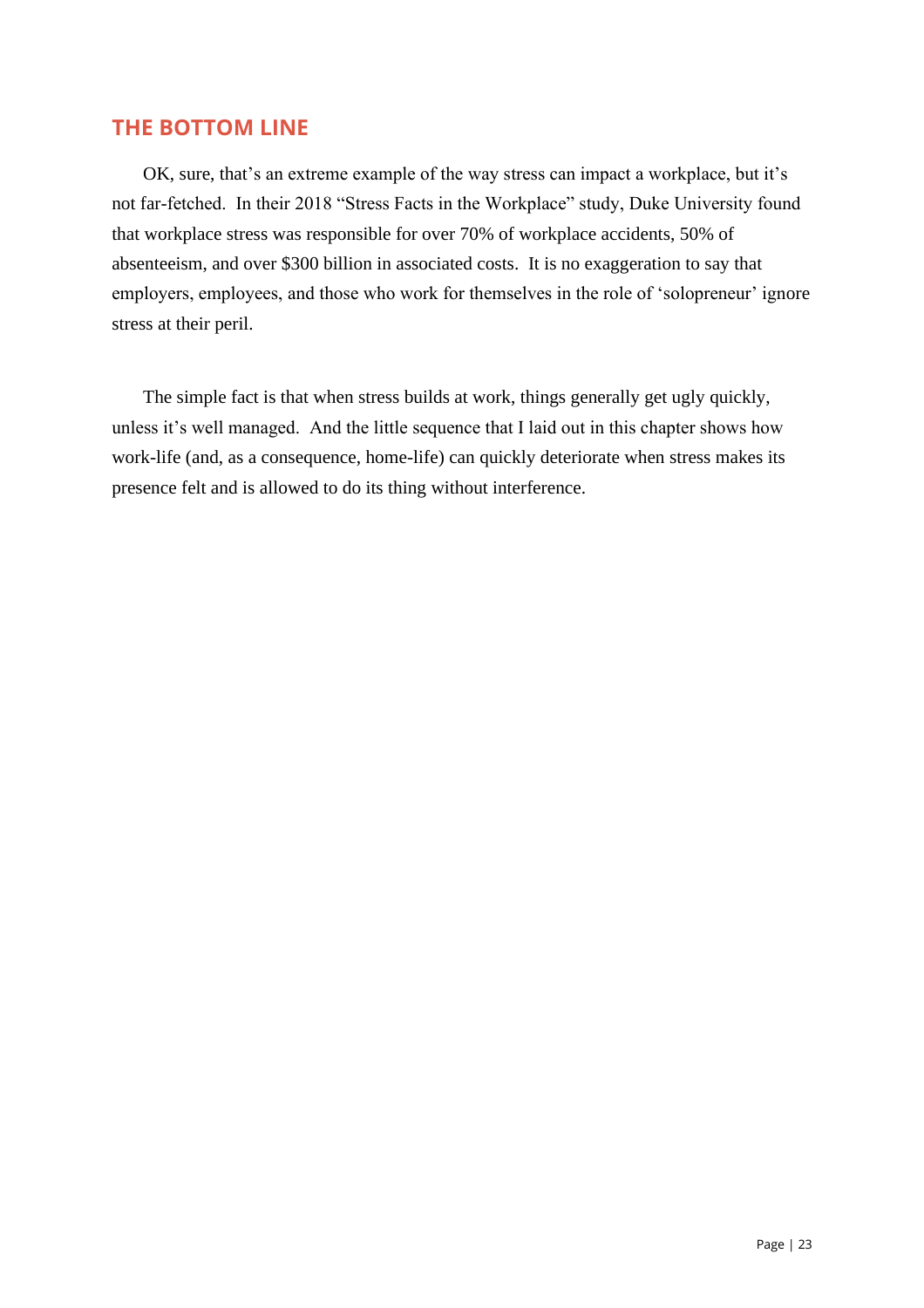# **Chapter 7: The Causes of Stress**

<span id="page-28-0"></span>So far, we've explored what stress is, how to spot that it's put in an appearance, and the impact it has when it does make its presence felt. But all of that simply means that you can react to increasing stress, and take steps to manage it and reduce its effects. What if you could actually head it off at the pass? If you could be proactive, and take steps to prevent it showing up in the first place?

Well, like we said right at the outset, stress is a part of life, and you'll never totally eliminate it (nor should you want to, as it *can* be helpful). But, when you know what triggers a stress response in you, you can take steps to minimise the opportunities stress has to put in an appearance, and reduce the need to manage its effects and repair the damage it causes.

So, what causes stress in the first place?

#### **THE NATURE OF THE BEAST**

Well, in terms of the workplace, sometimes, it just is what it is. Your job is just plain stressful. That may come in waves as deadlines come and go, or it may be the nature of your chosen career or vocation.

For example, the most stressful jobs, according to a recent survey by Workwear Giant, were: teaching and education professionals, welfare professionals, housing association professionals, legal professionals and customer service. Conversely, the *least* stressful jobs were managers, directors and senior officials, administration and secretarial occupations, cleaners and labourers, and factory operatives.

As I think of my own experience of working with people across many of those job categories, I'm not totally sure I'd agree 100% with what Workwear Giant found (I'd argue that several of those managers and directors questioned, for example, simply didn't want to admit to stress, not least because stress is still not accepted as a real thing in so many workplaces, and certainly not at executive level). However, the general finding that some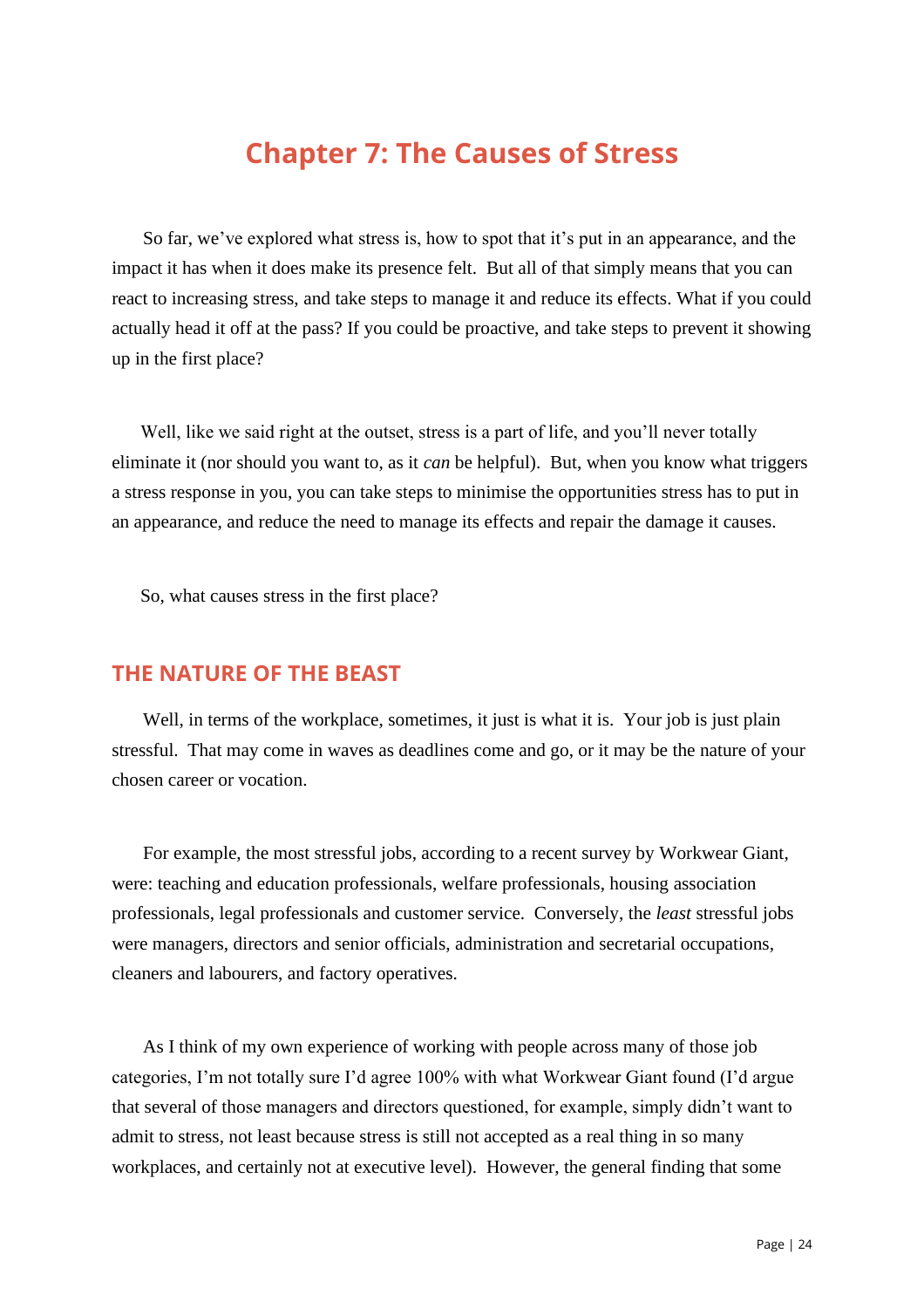jobs are inherently stressful, others less so, stands.

That said, as I write this today, we are in the grip of a global pandemic, and 'the nature of the beast' has extended itself to pretty much *every* role, increasing your stress no matter what your job.

From frontline workers in the health services and schools who are engaged in a relentless battle against the virus; to families adjusting to working from home, while home-schooling and trying to keep a household running in the most extraordinary circumstances; through to workers who find themselves on furlough, without an active job role to fulfil, having to find new meaning and purpose while wondering what the future may hold. No matter what your job role, no matter how stressful, or free from stress it was in pre-pandemic days, Covid-19 has made sure that stress is an ever-present feature in just about *everyone's* work *and* home life.

#### **LEADERSHIP STYLES**

The impact of a devastating, but thankfully temporary, global pandemic put to one side, the organisation you work for, and the leadership and management styles they promote, can also be a significant cause of stress.

Some managers manage through fear. Some through abdication. Some through collaboration. Some micro-manage, others take their hands off completely. And some styles will suit you, others won't. If you end up in a workplace where the management and leadership style jars, stress follows almost inevitably.

Maybe you like everything spelled out, step-by-step, and you like reassurance and validation at each one of those steps, so you know you are on the right track. Your manager, however, likes to give you the outline and let you get on with it. Without clear guidance and the reassurance that you are doing the right things, stress is an inevitable outcome. As it would be if you were someone who liked being given the broad outline and set free to just get on with it and make it happen, but worked under someone who wanted to inspect the fine detail of every action and decision you took.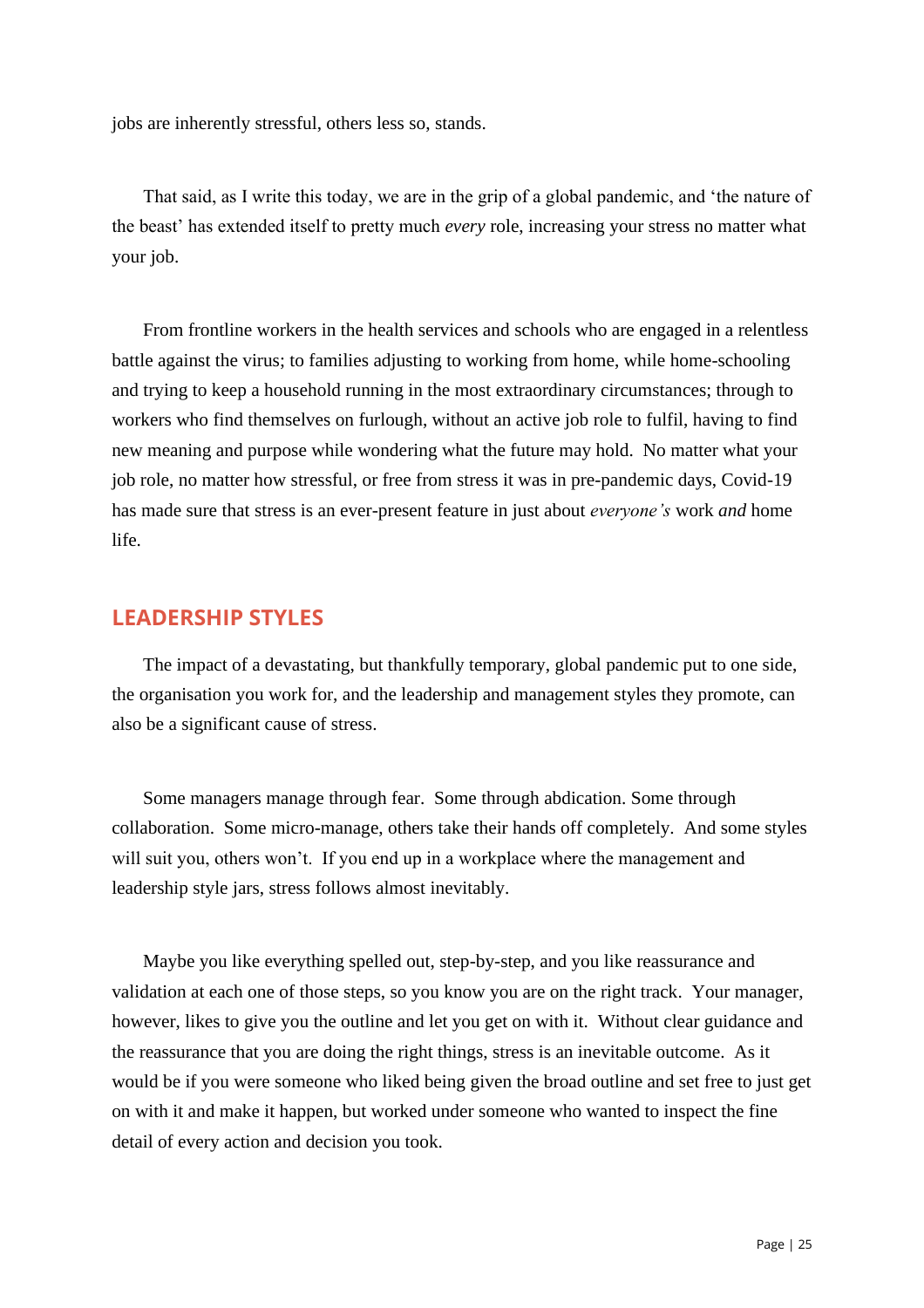Understanding what makes you tick and how you operate is key to taking steps to ensure that the environment in which you work is not an automatic source of stress for you, simply because it does not align with how you like to fulfil your role.

Just as a point of interest, Glassdoor reported that, in 2020, the top 10 companies to work for, as voted for by their employees, were: Google, Equal Experts, Salesforce, Hiscox, Softcat, Abcam, Microsoft, SAP, Topps Tiles, and Arup. But, I can pretty much guarantee, that in each of those companies there will be at least one or two for whom the leadership styles jar, and stress is a constant companion. Remember: a generally great to work for company is not necessarily a great company to work for, *for you*.

#### **ORGANISATIONAL CULTURE**

Another factor can be the overall culture, of the organisation you work for. A culture of shame and blame, or long hours, or fear, will contribute to stress; as will a culture where skills and talents are not nurtured and developed.

I recall some advice given to me by a manager when I was a graduate trainee at a global accounting firm: "Always have someone to blame". At the time it felt like sound advice - I'd seen what happened to people who couldn't pass the buck. But, as I look back on that advice, with the benefit of nearly three decades of hindsight, I see just how toxic it was, and just how much stress was inherent within it.

I also vividly remember my first day at that same firm. Sat in a room full of eager-eyed graduates, the world at our feet, we were each passed a prospectus. Emblazoned on the front cover was a slogan that would come to be a stick I beat myself with daily.

The words read "Consistently Exceeding Expectations". A rallying cry, or so it seemed in those early days. A call to blow our clients away with the amazing feats we would achieve for them. In reality it was neither a rallying cry nor a call to wow our clients. It was a statement that nothing - no matter how great it was - would ever be good enough, because each time an expectation was exceeded, the expectation bar was simply raised to an even higher level. You could never win in that game. A decade after reading that slogan I found myself side-lined for 18 months by a severe episode of burnout.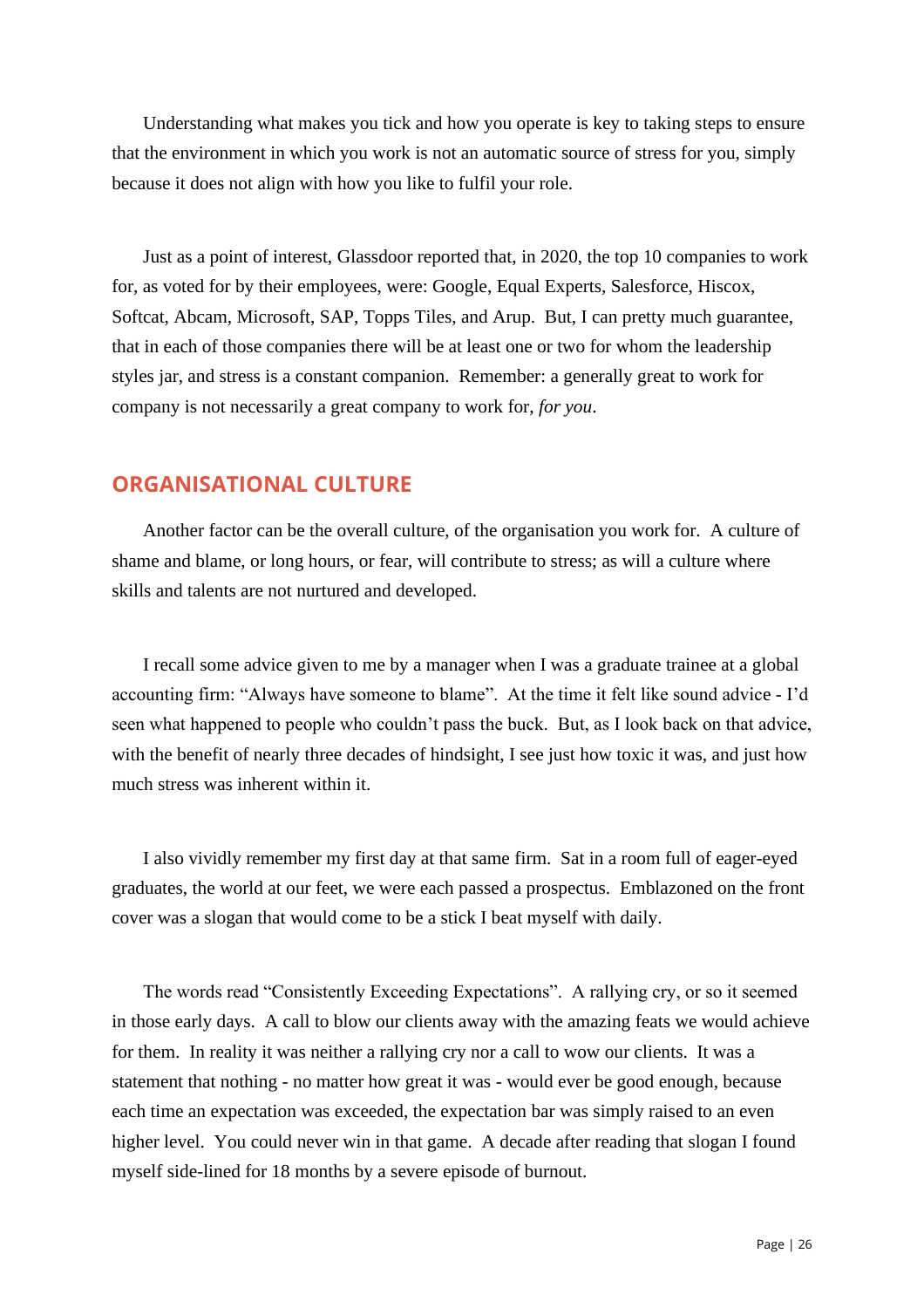When it comes to stress, the culture an organisation promotes will never be neutral  $-$  it will *always* do one of two things: feed, or starve stress

#### **ORGANISATIONAL STRUCTURE**

But it's not just organisational culture that can be a cause (or, indeed a cure) of stress organisational structure has its part to play, too.

A structure that is heavily top down, where there is little scope for advancement, can cause discontent, disillusionment and stress; as can a flat structure where there are unclear lines of responsibility and accountability.

I recall a period of working in the public sector, and witnessing first-hand the impact of a 'dead-man's shoes' approach to career advancement. It was in stark contrast to the dog-eatdog, every man for himself culture of the accountancy firm I'd worked for. There was no doubting the commitment and dedication of the staff - the term 'Public *Servant*' was epitomised by how the vast majority tackled their responsibilities. But never had I before, and never have I since, encountered a workplace with less career aspiration.

Even those on the leadership programmes knew that room for them to rise through the ranks was not created, it was vacated. And, more often than not, vacation of a role into which they could advance would only come when the incumbent retired. As that reality sank in, so aspiration faded. And, without aspiration, what started out a passion became a chore; and the stress of being trapped in a situation that was outside their ability to influence began to take hold.

A period of working in the charitable sector revealed to me the other extreme (although, it should be noted that not all charitable organisations operate this way, nor is this mode of operation limited to the charitable sector - there are a great many private-sector businesses that take this approach, too). In the spirit of 'empowerment and equality', the organisation I was contracting for had adopted a flat structure, with just one role sat above a line of 'equals'.

Everyone reported to one man (who was very much an advocate of 'hands-off' management). And everyone was on the same level. Except they weren't. How could they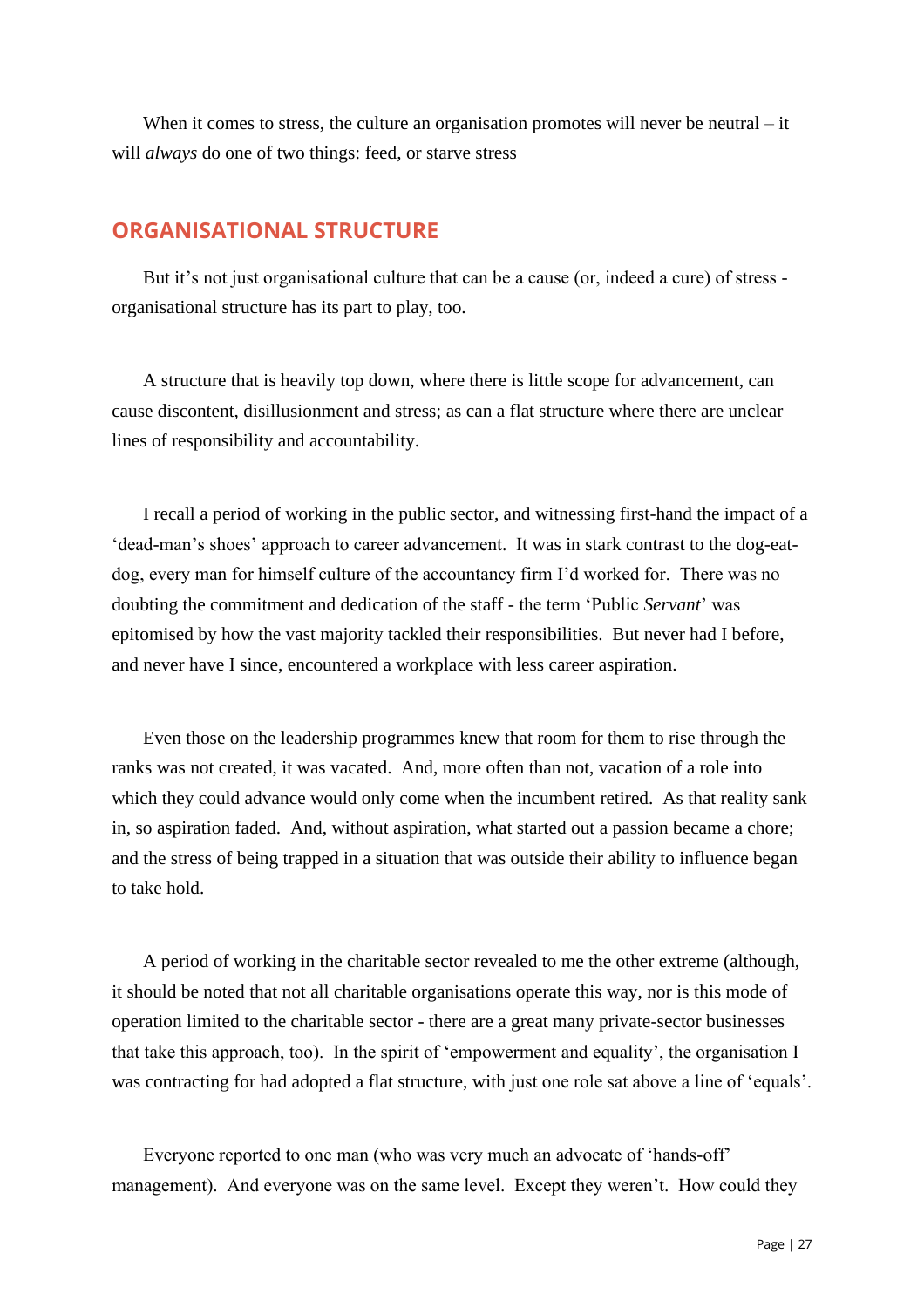be? Their job role and the organisational chart may have declared them to be one among equals, but they simply were not at that level. They neither wanted, nor could cope with, the pressure and responsibility, and being accountable to someone who did not *hold* them accountable was a constant source of stress. They floundered in their day-to-day role, rather as a fish out of water flaps and flails.

Structures can be overly restrictive, and they can be overly free. And both can be a major source of stress.

#### **ROLE UNCERTAINTY**

Some people love vague. I do. I love being given an outline and a remit and then being allowed to deliver the outcome my way. I don't need a title or a job description - just give me the end result you want, and let me get on with it. Tie me down with strict role requirements, and I will get very frustrated very quickly. It's why consulting and coaching is a great fit for me. But that's me. It may well not be you.

In fact, it's not most people. Most people love the sense of rigour that a well-defined role description brings. "Tell me what is expected of me, so that I know what I need to *do* in order to meet what it is that you expect of me" is the unspoken cry of the majority of people in the workplace. It brings certainty. It is measurable in incremental steps - have you done x, y and z? - rather than everything riding on the end result. And it provides clarity on how well, or not, you are performing, so you can take steps to ensure you stay on track.

And it's not just the workplace that this applies to - people love to know what their life partner, their parents, or their children, for example, expect of them, and they like to be able to put forward their own expectations of others.

And, when you like to have that sense of rigour attached to your role - whether that's in work or in life - if your role is unclear, or you do not feel empowered to fulfil your role, feelings of stress can emerge. And, where that lack of clarity continues unchecked, a sense of helplessness and being 'out of control' can creep in, opening the door for stress to extend its reach.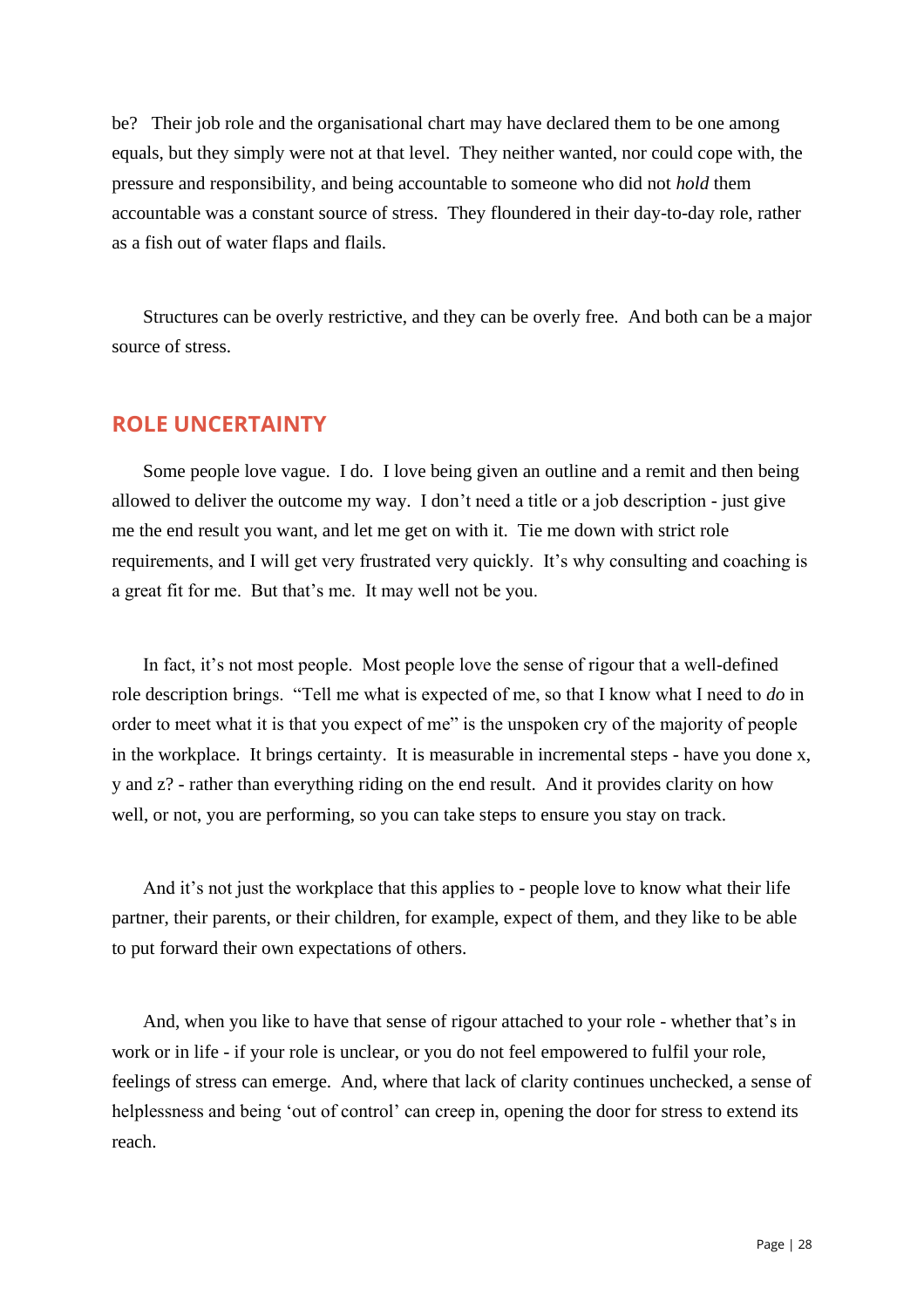#### **WORKLOAD**

Then there's workload. Where resources are too low, or expectations are too high, workloads increase and a sense of overwhelm and helplessness can take hold.

I remember vividly, back in my accountancy days, sitting in a meeting with a bank, scoping out a corporate investigation. In my mind I was totting up the tasks, how long they would each take, and how long and how many staff we'd need overall to deliver a good result. I arrived at a team of two, maybe three, and seven working days from start to finish. As we got to the 'how much' part of the meeting, I was about to share my thoughts with the partner on the job, as he opened his mouth to say, "we'll only need Andy, and we can turn it around in a week".

Turns out he was right. It did only need me. And we did turn it around in a week. A week where I worked 97 hours, returned home on more than one occasion at 2am simply to pick up a clean shirt and head back to the office, and at the end of which I was picturing that leap across the table to land an uppercut and see some filing cabinets destroyed, that I mentioned earlier.

Unrealistic, unachievable workloads cause stress. And all those workplace stresses can spill over and create stress at home. As I discovered.

In the office, on the last day of that same 97-hour, I took a call from my wife. We were supposed to be going to the rugby to watch a Friday evening fixture. I had the corporate tickets, and she hadn't seen me in days, so this was supposed to be some downtime together, and a bit of much needed and long overdue fun. But I was still in the office, and kick off was in less than an hour. It wasn't happening.

She was upset, and she told me just how upset she was. And, undeniably, she had a point, but I didn't want to hear it. Not then, anyway. So I let her have it, both barrels down the phone line. Mid-sentence I felt the receiver being taken from me and the voice of the other partner (not the one I pictured flying into those filing cabinets) said "Kate, he'll call you back".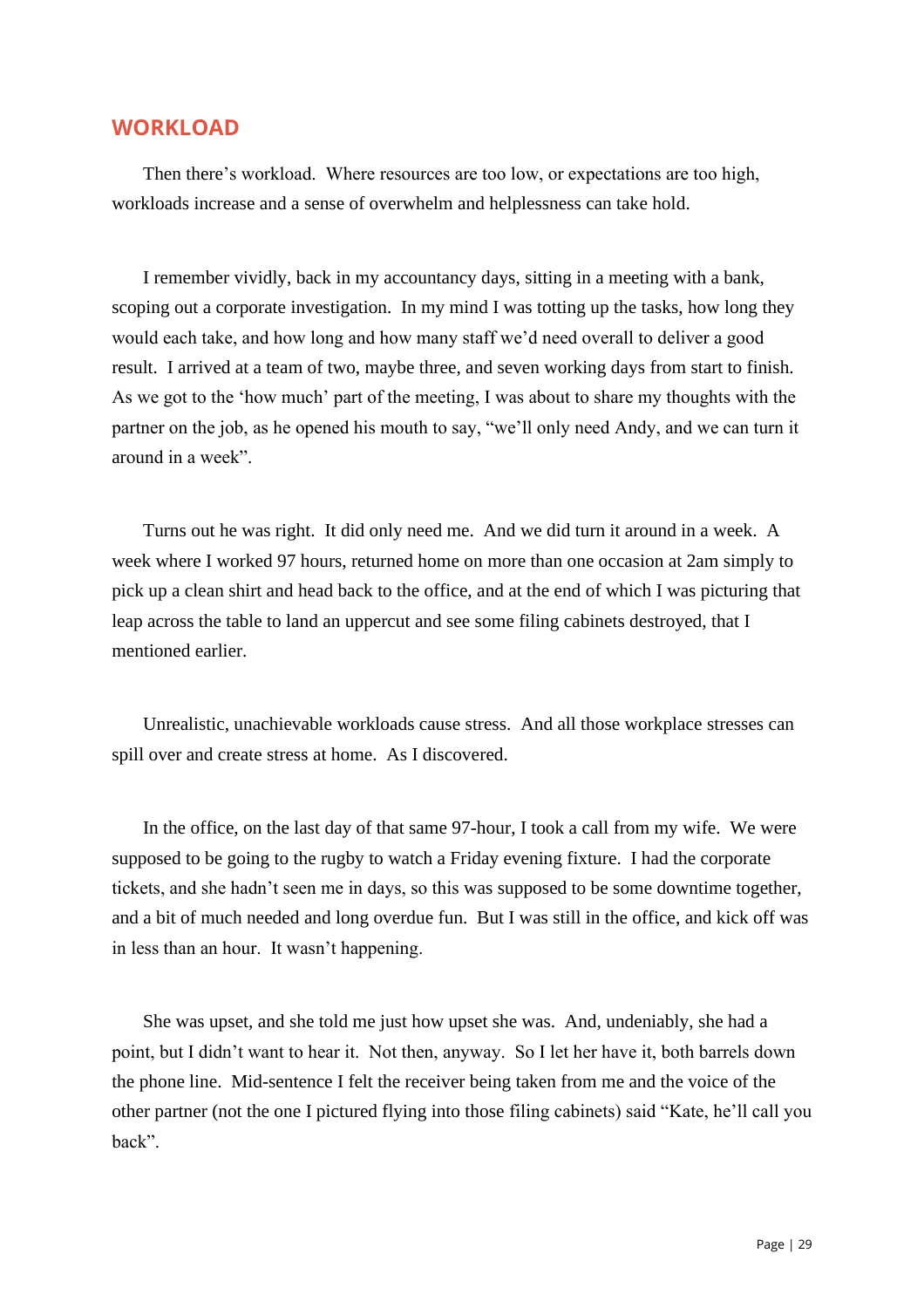I was frog-marched into his office and given a proper 'father-son style' dressing down. Once reprimanded and set straight over my treatment of my wife, I was instructed to call her back, tell her to dress up and be ready in an hour, as he and *his* wife would be picking us up to take us out for a meal, no arguments.

That partner, who I have very fond memories of, may have averted a crisis in my relationship with my wife, and certainly taught me a thing or two on keeping work out of the home. But, while it's not an excuse, it is a simple *fact,* that without that unreasonable workload I would not have worked 97-hours straight, I would have held onto a much more rational and level-headed perspective and, most likely I would not have taken that call in the office from Kate - because we'd have been enjoying a bite to eat before the match kicked off. Sure, I would not have learned the lesson the partner taught me, but nor would I have needed to (not in that moment, anyway).

#### **MAJOR LIFE EVENTS**

Major life events – even ones that should be cause for celebration - can be a significant trigger for stress.

Births, deaths, marriages, divorces and break-ups, house moves, redundancies and the like, all disrupt the normal patterns of your life. They throw up new challenges, they ask new questions of you. They present an unknown. And, in doing so, they activate that fight or flight response and let stress in.

A new arrival bursts onto the scene (and we could be talking puppy, here, not just babies) and suddenly there is a new responsibility, a new routine (such as there can be with babies or puppies), new pressures. As much joy as a gurgling baby or cute puppy may bring, they also bring with them a whole host of stress triggers. Sleepless nights lead to tiredness and exhaustion. Tiredness and exhaustion lead to frustrations, distorted perspective and friction. And all of that leads to, and is exacerbated by, stress.

At the other end of the emotional spectrum, losing a loved one, your job, a relationship, or hitting financial problems, are far more cause for commiseration than celebration. But their impact is not limited to a sense of sadness or despondency. Bereavement (which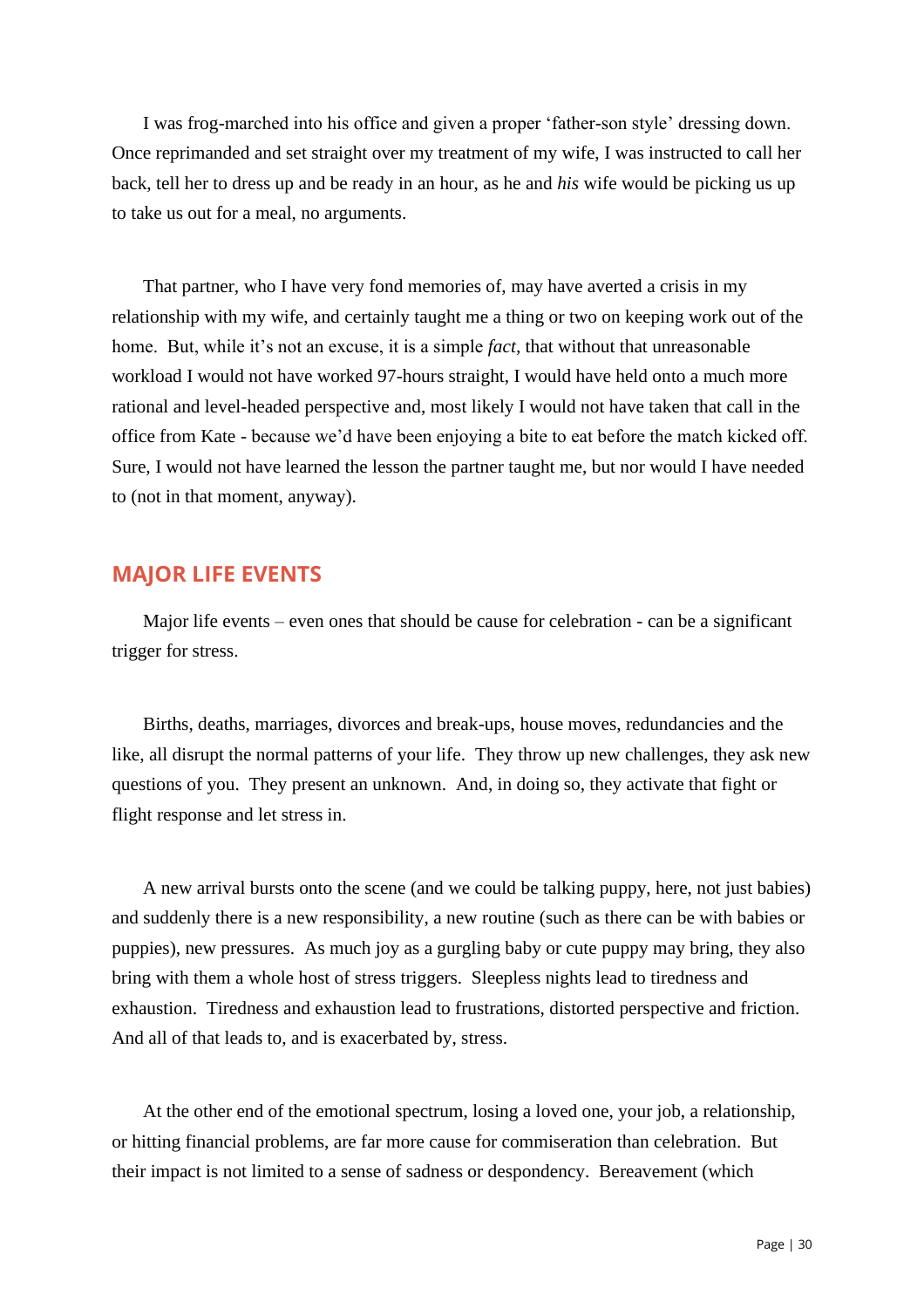concerns loss in general - a relationship breakup, a redundancy, losing your home to financial issues, for example, are all a bereavement of sorts) and the grief that accompanies it, inflict changed circumstances in your life that, more often than not, you neither wanted, nor invited.

And the adjustments that those changed circumstances require - living alone (maybe for the first time in a long time), moving to a new home, or having to find a new job (maybe in a new part of the country), for example - all have the potential to open the door to stress.

#### **PHYSICAL HEALTH**

A huge cause of stress in your personal life can be health. A diagnosis with an unfavourable or unwanted prognosis can be a significant source of stress. And with the advent of a seemingly endless source of 'medical advice' appearing on the Internet, you don't even need a visit to the doctor to get that prognosis. And through the numerous opportunities for misguided and ill-informed self-diagnosis that so many of those same sources of 'medical advice' afford, the scope for, and scale of, the stress that health issues create has been extended almost exponentially.

A lump or bump, a persistent cough, a sudden loss of weight, pains in your chest, and more besides, can all set those alarm bells ringing and start the worry cycle off. The more you worry, the more you notice the symptoms. The more you notice the symptoms, the more you worry. And the more you worry, the more stress you experience.

And, if you *do* succumb to the temptation to just 'have a quick Google' to see if you can find out what may be going on, the worry (and, therefore, stress) is likely to go through the roof, as a multitude of 'helpful' articles convince you of the possibility, maybe even probability, that you should get your affairs in order for your remaining days on this earth may be few in number.

And the same is true when those symptoms belong to a loved one – research shows that health-scares for our nearest and dearest can elicit a stress response that can be every bit as strong as if those symptoms are our own.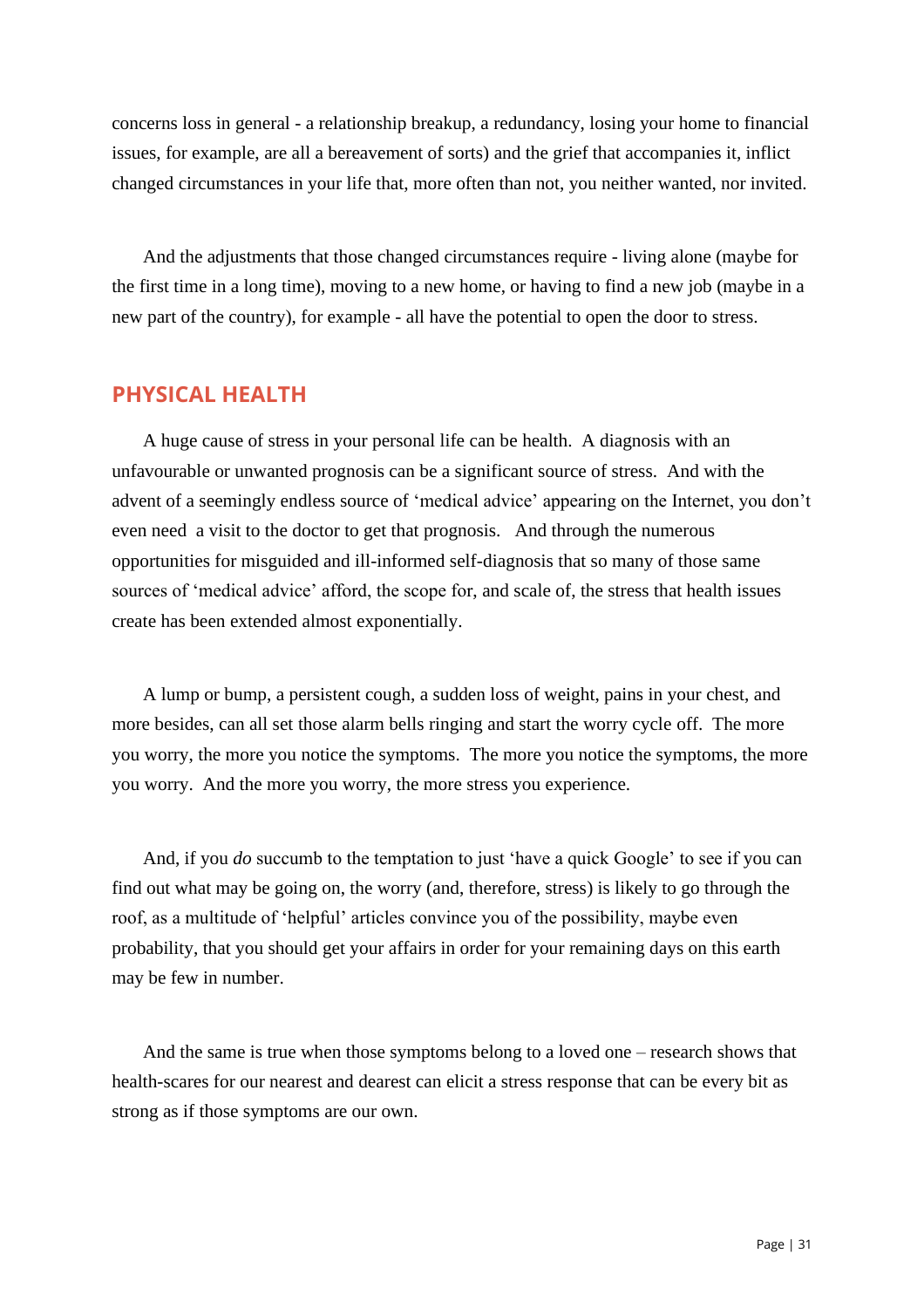#### **FINANCES**

Like we said back in Chapter Two, when we shone a light on some 'fun facts' about stress, money, or, at least, our relationship with money, is a massive source of stress.

Debt, household bills, uncertain income, unexpected outlays, all place a household under strain and create stressful situations. When the ability to ensure that you and your loved ones have life's essentials - food, water, warmth, shelter, clothes and so on - is under threat, stress levels quickly spiral. Not only is your health and well-being cast in doubt (which is stressful enough by itself), the loss of control and sense of helplessness that financial issues often create, take an already stressful situation to all new levels.

The negative impact on well-being of facing a financial *crisis* have been well documented, and it's all too easy to end the discussion around how finances impact stress there. But that would be a mistake. You see, having an *abundance* of wealth, and an apparently *secure* financial future, can also be a source of stress. If you doubt that, just take a look at the path a number of lottery jackpot winners took once their winnings landed.

Coming into money when you have never before experienced it causes stress. Building a lifestyle based on a certain level of income also brings with it a level of stress, as that lifestyle has to be maintained - often resulting in pressure to succeed at work and an underlying anxiety that what you have built could come crashing down any second. Fear of being taken advantage of (the whole 'gold-digger' scenario) can also cause stress in relationships, sometimes to the extent that relationships become impossible.

And *all* of that – from having nothing to having it all - is exactly why your *relationship* with money is the deciding factor in how much stress your finances cause you.

If your reliance on a particular level of finance is absolute, then the slightest fluctuations or uncertainties can cause stress. But, if your relationship is more 'easy come, easy go' - you like all that you have, but you don't define yourself by it, or you are content with the little you have - then when those financial bumps in the road come along, you are better able to take them in your stride. They may still be a cause of some momentary stress, but the effects of that stress are nowhere near as extreme as if your relationship with money is one of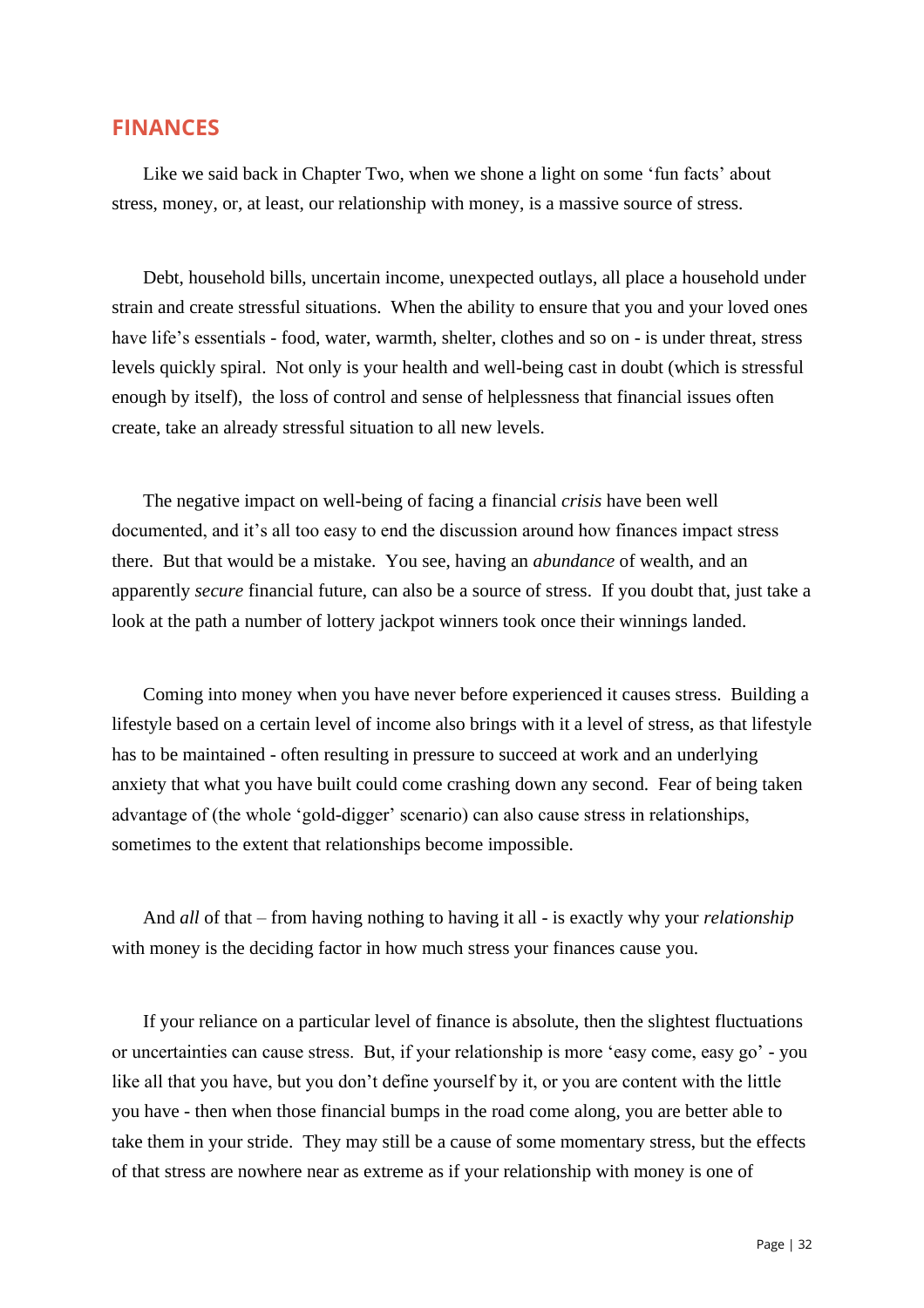absolute reliance.

#### **RELATIONSHIPS**

Every relationship - even the great ones - has its good days and its bad days. But, prolonged periods of bad days can lead to massive stress. And that massive stress can lead to even longer periods of bad days. And so it goes on.

It's easy to think of relationships purely in terms of the romantic. Husbands, wives, boyfriends, girlfriends. But relationships are many and varied, occurring in just about every area of your life. Parent/child, boss/worker, friends, colleagues, professional (doctor, dentist, accountant and the like), clients and customers, siblings, neighbours, and people you encounter at church, in the gym, and down the pub, are all examples of relationships you may have. And tensions can arise in all of them.

From simple differences of opinion to abuse, the spectrum of potential sources of relationship stress is vast. And the degree to which those *potential* sources become *actual* stress is often influenced by how important a relationship is to you. The more it matters to you - the more you value it - the greater the impact of it going wrong (however seemingly trivial the 'going wrong' may be).

The simple fact is this: relationships are a part of life, and so is the potential for stress to emerge in those relationships.

#### **TECHNOLOGY**

And, of course, last but by no means least, there is good old technology. For all the good things that technology gives us, there is a price to be paid. Not least the fact that technology has ensured that pretty much everything is instant.

Back when Kate and I were at university, you had to queue for a payphone; and (assuming we got access to our designated payphone at the same time, so that we actually ended up speaking to *each other* rather than some random stranger), if we had a bust-up on the call, when the pips went and the money ran out, that was it.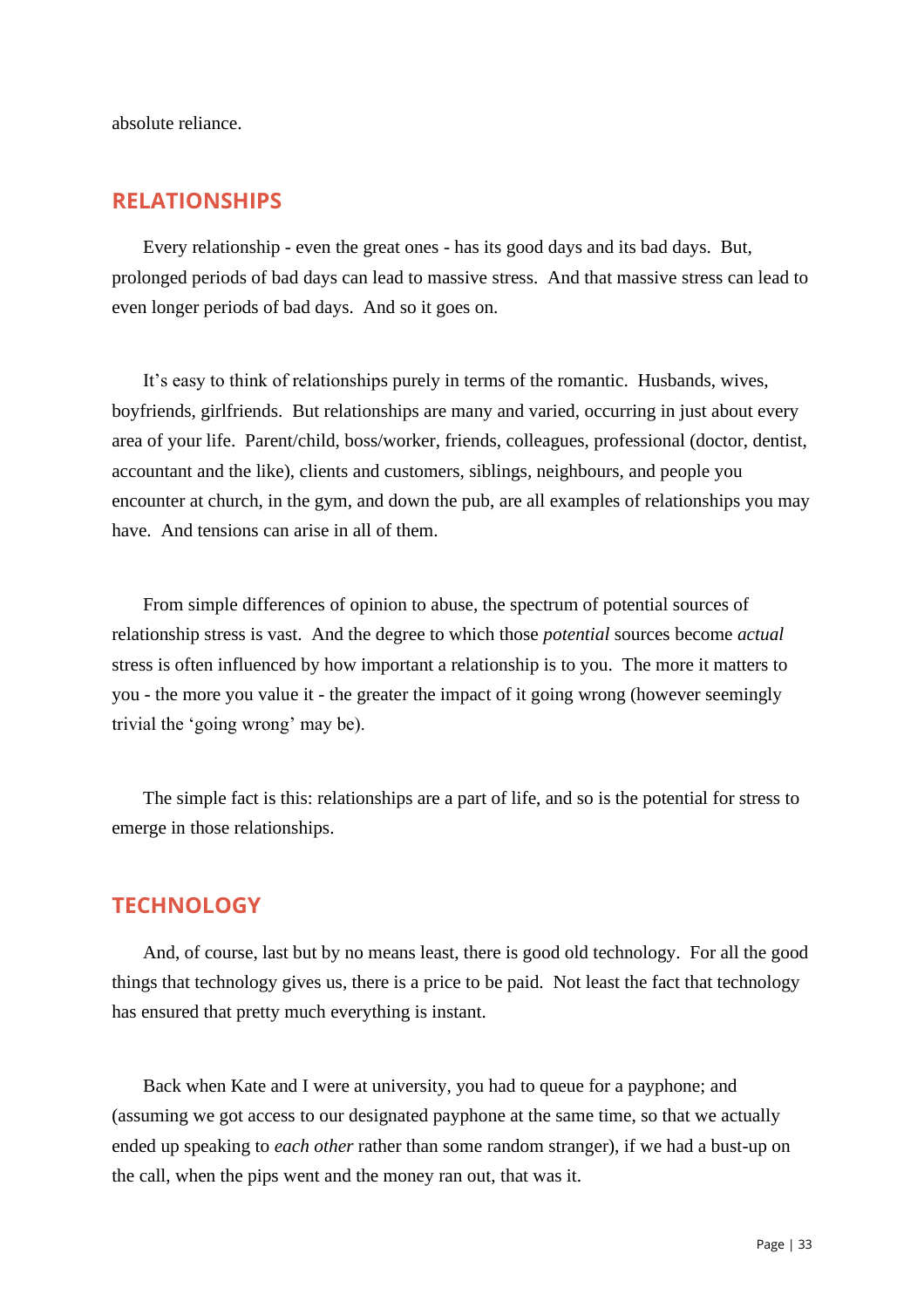The only ways to carry on the argument was: to jump on a train and hightail it to where the other lived and demand entry to their house in order to continue hostilities as close to 'in the moment' as rail timetables would allow; to hold onto it until the next pre-arranged payphone visit; or, to write a letter and hope that 'first-class' mail really did get delivered the day after you sent it. In those days, there was no other way to resume hostilities and fan the flames of discontent, no matter how .

And the absence of easy ways to keep arguments simmering, or even raging, generally meant that, by the time we'd each caught a train, found something to write on, or the next scheduled call finally rolled around, usually we'd forgotten what we'd fallen out about in the first place.

Not so these days. These days you may have a blow up at school or work, which, rather than being paused at the office door or school gate, giving it time to fizzle out and be forgotten, carries on via text, or WhatsApp or, worse, social media. There is *no* escape. And with no escape comes stress.

And that stress is present even when there hasn't been a falling out. When the trend of texting started, it was all about sending a short message to a loved one to say you were coming home, or to ask them to pick up some milk, or to stay in touch with people who lived far away. However, nowadays, the incessant stream of messages on an ever-increasing range of platforms, cause your phone to blow up on a minute-by-minute, never mind day-by-day, basis.

And that minute by minute barrage of messages is a significant source of stress, as confirmed by Viber, who conducted research in the US and the UK on the topic of text messaging habits and various attitudes, finding that texting is a daily source of stress for 31% of people!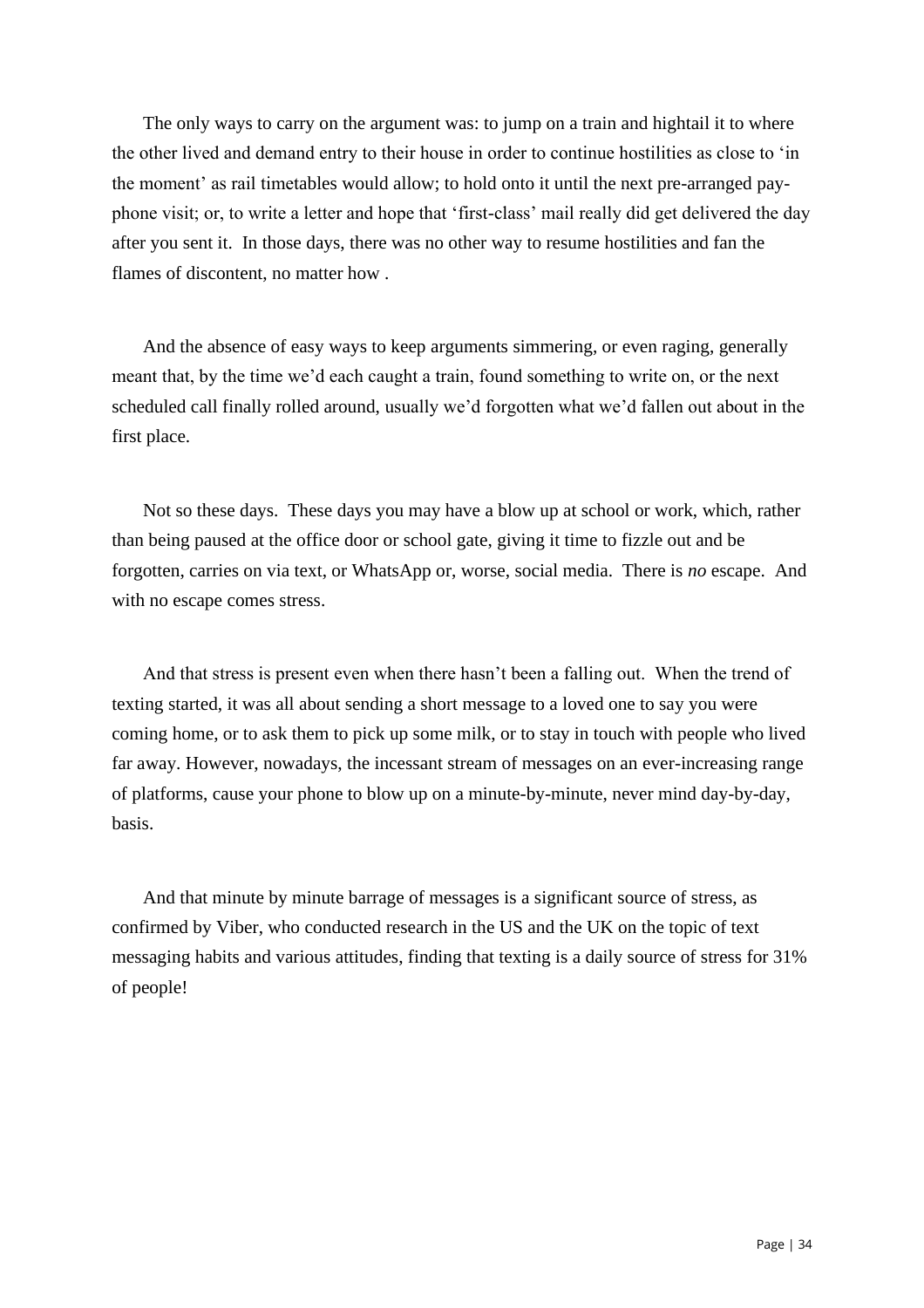# **Chapter 8: Reasons to Keep Your Stress Under Wraps**

So you can see that stress comes at you from all angles, and has all sorts of effects on your life both inside and outside of work.

And, in recent years, thankfully (and most definitely not before time) stress has become a topic of conversation that receives increasing coverage. And rightly so – stress has a big impact, and creating an environment where it can become part of a more mainstream conversation, rather than being the stuff of hushed conversations held in secret is an important step. But, while it is *becoming* more mainstream, there is still a long way to go, and stress remains, in large part, a taboo topic.

But, stress should not be a taboo topic. Already you have seen the scale of the impact it can have on individual lives, families, as well as collective communities, such as workplaces. So why is it that we find it so easy to talk about the effects of illnesses and afflictions such as cancer, heart disease, physical disability, but it becomes way too big of a deal to mention when we feel like stress is getting the better of us?

Look, the simple fact is this: if you have a dodgy heart, had received a cancer diagnosis, or suffered life-changing injuries, you'd seek help, and probably share the news (and your fears), with close friends and family. So, why not so with stress, which in a great many cases has the potential to be every bit as devastating?

### **THE STEREOTYPE**

Well, there are a number of reasons that stress is a topic we'd rather avoid, not least the stress stereotype.

Manic, volatile, emotional, irrational, angry, unreliable. Dishevelled, haggard and out of shape. We've all seen the cartoons, the memes, and watched the TV shows where that caricature of stress is put front and centre. And, let's face it, no-one wants to be *that* person.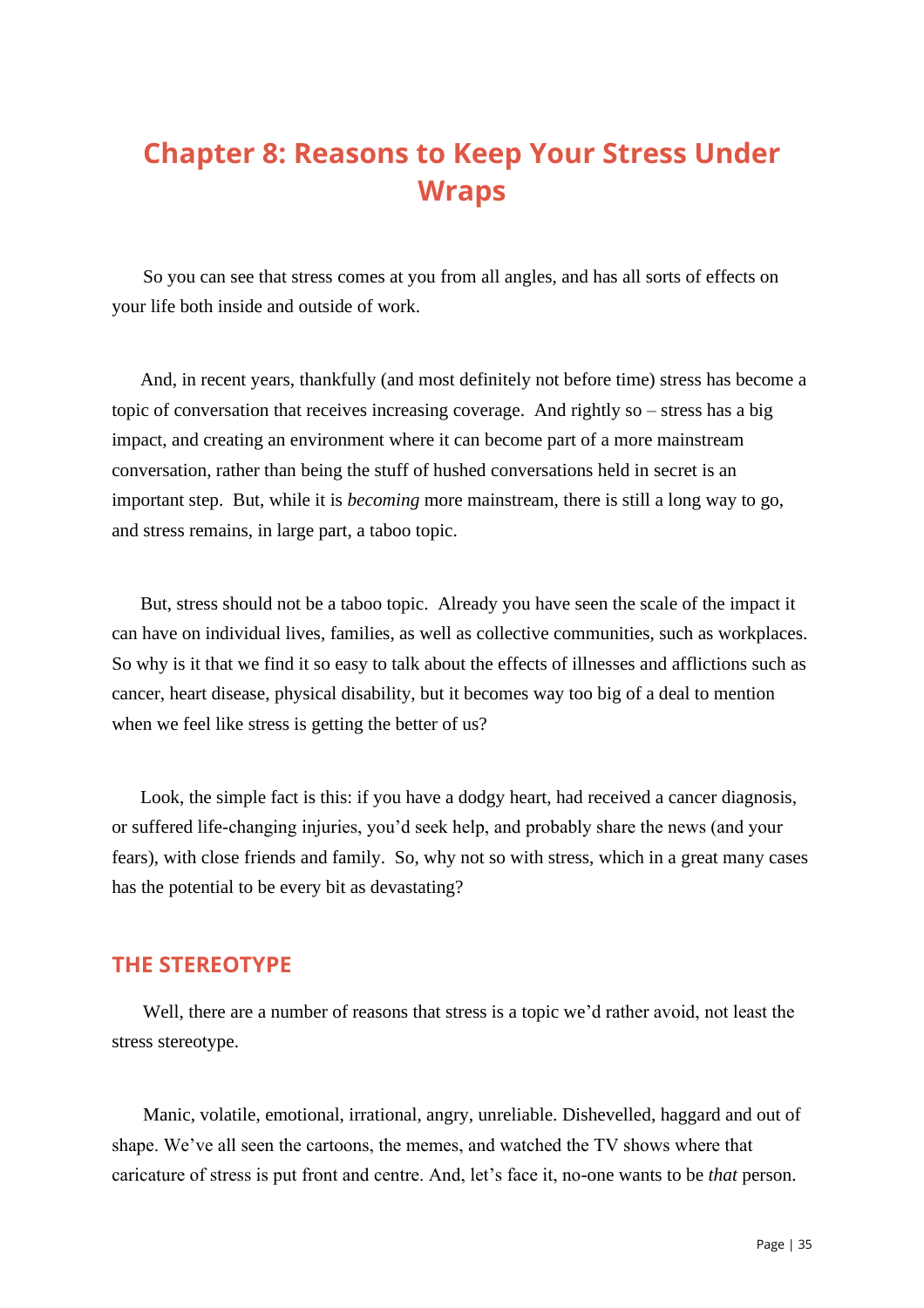Which is why you can't admit to stress. Because, to admit that you are experiencing stress is to say that's who you are. Or at least, it's to invite the opportunity for other people to *think* that's who you are, which is way too big of a risk to take. Because *you* are predictable, dependable, going places. *You* are not that person. So, you hold it all in, and brush off that loss of appetite, those sleepless nights, and that extra glass of wine as just part of the everyday twists and turns of life. They aren't down to stress. No way.

Of course, the irony is that you *really aren't* that person, no matter how much stress you are experiencing, because that is a stereotype, not reality; but the more and more you hold it all in, and try to avoid admitting how you are feeling, the more likely it is that your *behaviour* will start to suggest that you actually are morphing into that stereotype.

#### **A SIGN OF WEAKNESS**

And then there's the idea that to be stressed is to be weak. We bust the myth that stress is a sign of weakness back in Chapter One, but, myth or not, the fear that you might be seen as weak if you admit to stress remains a big reason why many people try to cover up any sign that stress may be affecting them.

Like I already mentioned, I know that one first-hand. I lived and worked in an environment where I had to be strong. Bulletproof. A superhero. I used to think of myself as Superman, with one major difference: not even Kryptonite could touch *me*. And then the wheels came off. And there was my Cheese Sandwich Incident (more of that later). And I realised I wasn't Superman after all. But I wasn't *weak*, either - I was human. And to be human requires vulnerability, not impregnability.

One of my favourite authors is Brenee Brown. She writes extensively about the importance of vulnerability, and how it is one of the greatest shows of strength we can make. Which is the irony I had to wrap my head around as my life imploded - my attempt to be impregnable – to show my strength - had been my undoing - the very thing that I thought would protect me was the very thing that caused my world to crumble.

I could not admit stress, because to admit stress was to admit I was fallible - that I had a weakness. And, I lived and worked in a world where weakness was derided and capitalised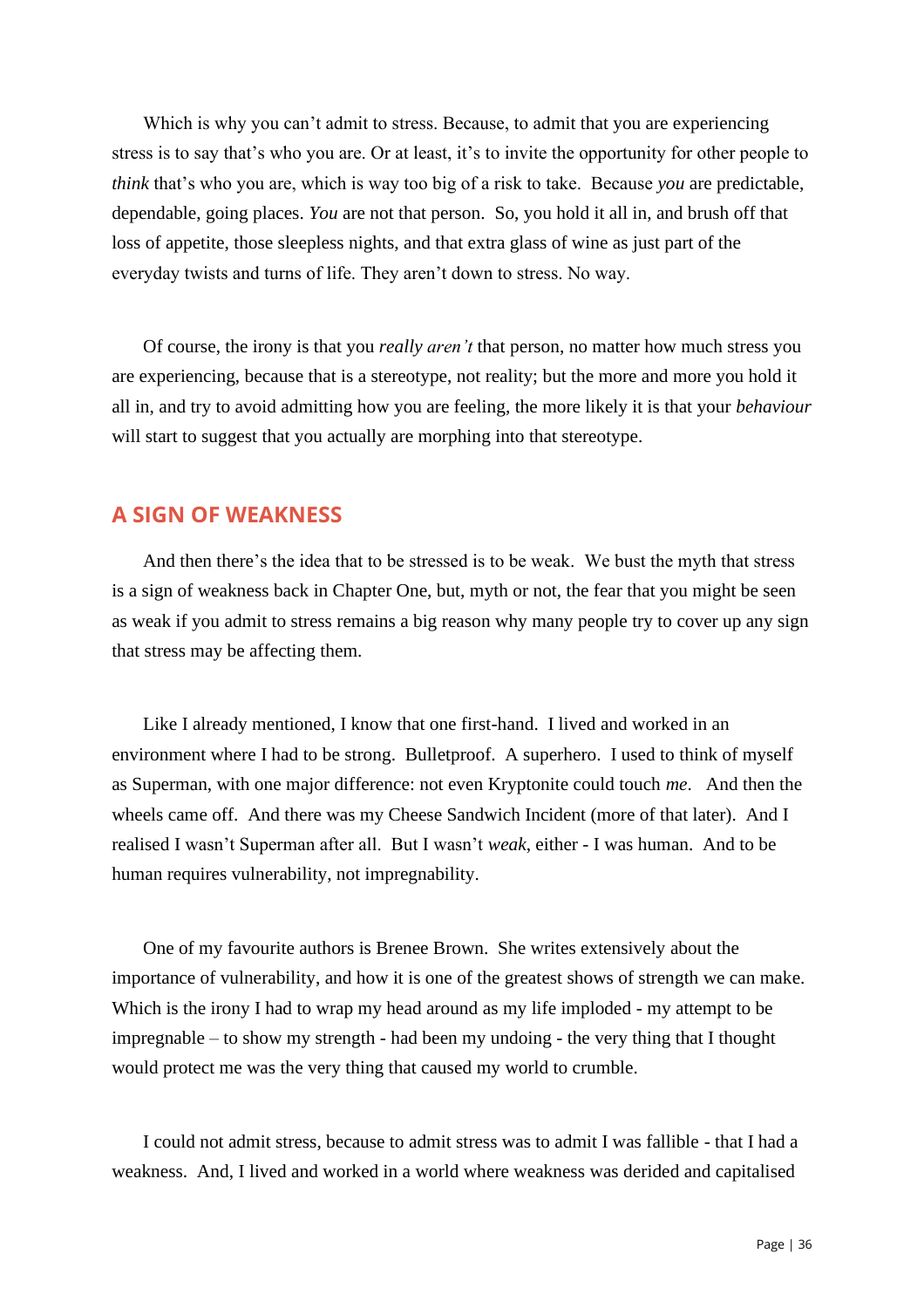on by others, so to dare to admit to stress, and therefore to weakness, would surely be the death-knell to all my hopes and dreams. Except that it was the *not* daring to admit it that sounded that death-knell.

And Brenee Brown's reasoning stacks up. Like we've said a number of times - stress is a fact of life. It's not going anywhere. And experiencing a fact of life does not mean you are weak - how can it? - it simply means you are alive.

# **A SELF-INFLICTED PROBLEM**

Next up is the idea that your stress is your fault. You brought it on yourself. You only have yourself to blame.

Let's face it, you should *be* better than this. You should *know* better. You should *do* better. You should have made better choices. You should have followed the advice you were given. But, oh no, you knew best. And look where that got you. If you'd just been *better* you wouldn't be stressed now. This is all on you - 100% your own fault. In fact, looking at you now, when all is said and done, you are something of a disappointment.

To admit your stress, is to have that scenario where your stress is all on you that you played out in your head, play out for real. And *that* is not an option. The last thing you want to be is a disappointment - you already feel bad enough, and you definitely don't need to be made to feel any worse. So, best keep your stress under the radar. Just suck it up and do the best you can. Hopefully, no-one will notice.

But here's another irony with keeping your stress hidden - in your attempt not to 'be a disappointment', you actually risk disappointing pretty much everyone around you, as you allow stress to overwhelm you without ever asking for help, and begin to fall short of the mark in many areas of your life and work.

# **GUILT**

Another reason to hide your stress away, and one that I grappled with right up until I imploded (and for a while afterwards), is guilt.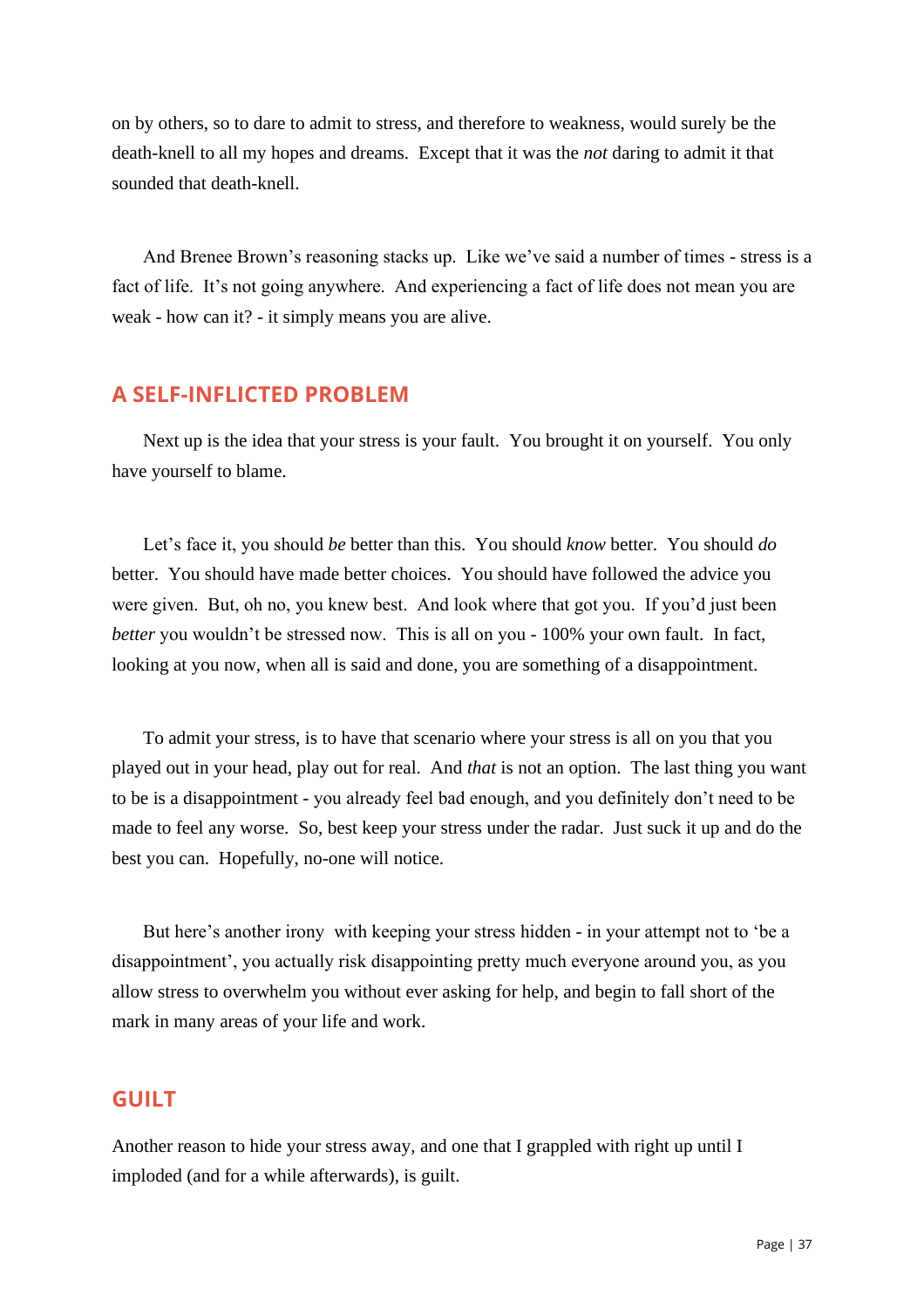Who are you to feel stressed anyway? Your life is great. You have a great job, a great house, a great family. You go on great vacations, drive a great car, wear great clothes, and drink great wine. So many people would rip out an eye to have what you have.

That's what I told myself over and over. I had what should have felt like the perfect life. I was so lucky. Sure, I'd worked hard but, unlike so many people who graft all their life with little or no reward, I was *already*, in my mid-twenties, seeing the fruits of my labour. Trouble was, I didn't want to eat the fruit. I didn't even want to *have* the fruit. I hated my 'perfect' life. And *that* made me feel guilty, because I had no right to feel like this.

So I hid my stress, painted on a smile, and pretended like everything was fine and dandy. But, underneath the surface, a volcano was getting ready to erupt and I was fast losing the battle to keep a lid on it.

Look, you make choices. You follow certain paths, and you build a life. Others may yearn for what you have, but that doesn't mean *you* have to. Sure, maybe you love the life you've built - and that is a *great* place to be, if you do. Or, maybe you hate it - which is *not* such a great place to be, but is a totally *valid* way to feel. Yes, people may raise an eyebrow if you declare your 'perfect' life to be not quite so perfect, but they'll raise even more of an eyebrow if the lid blows off that volcano building inside you, as you try to bury the stress you feel from living a life that does not line up with who you are.

# **FEAR**

And then there's fear. If you admit to stress, the wheels may come off your life (spot the irony, yet again), and that is something you dare not even contemplate.

So you try and rationalise your situation in order to allow yourself to be guided by your fear. Sure, right now you don't feel like your life is that great, but better the devil you know. The devil you know is not a very pleasant companion, but at least you are clear on what you are going to get from them. Which is not the case if you put yourself out there and openly admit to how you're feeling.

Will people understand, or will they gaze at you with a blank expression, as if you are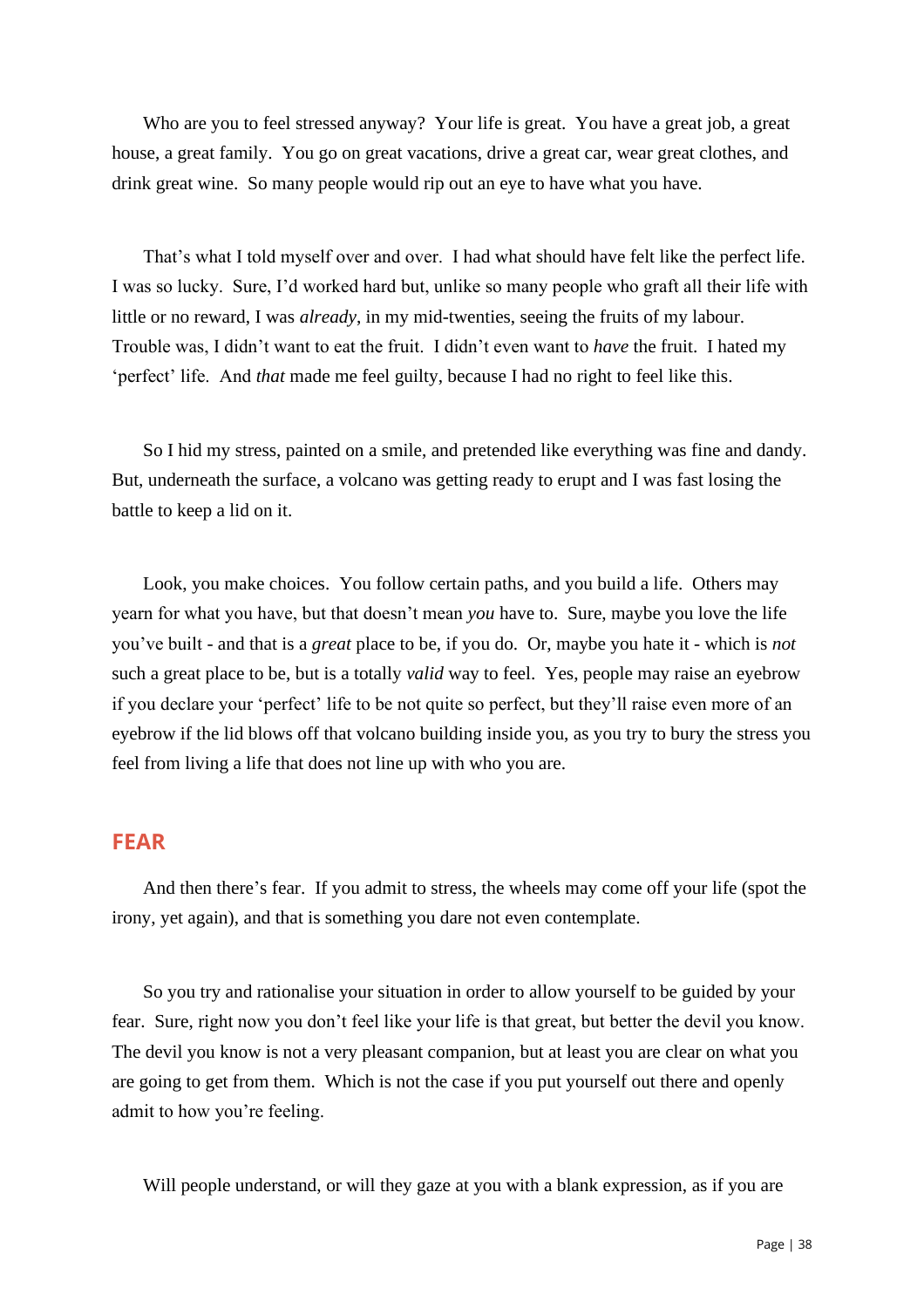speaking a foreign language? Will they support you, or turn their back on you? Will they put an arm around your shoulder, or laugh mercilessly in your face? Will you lose your job, and with it everything it buys you, or will they cut you some slack? What about your family – do they want to be shackled to a weak, shameful loser, or will they be proud of you for facing up to the truth? Far too many unknowns. Far too much uncertainty. Let's not even risk it. Just keep quiet.

As the conversation about stress becomes more mainstream, fear's power over you - it's ability to silence you - is fading. But, while it's power may be fading, it hasn't disappeared altogether, and fear remains a significant factor in people's reluctance to speak out about their stress.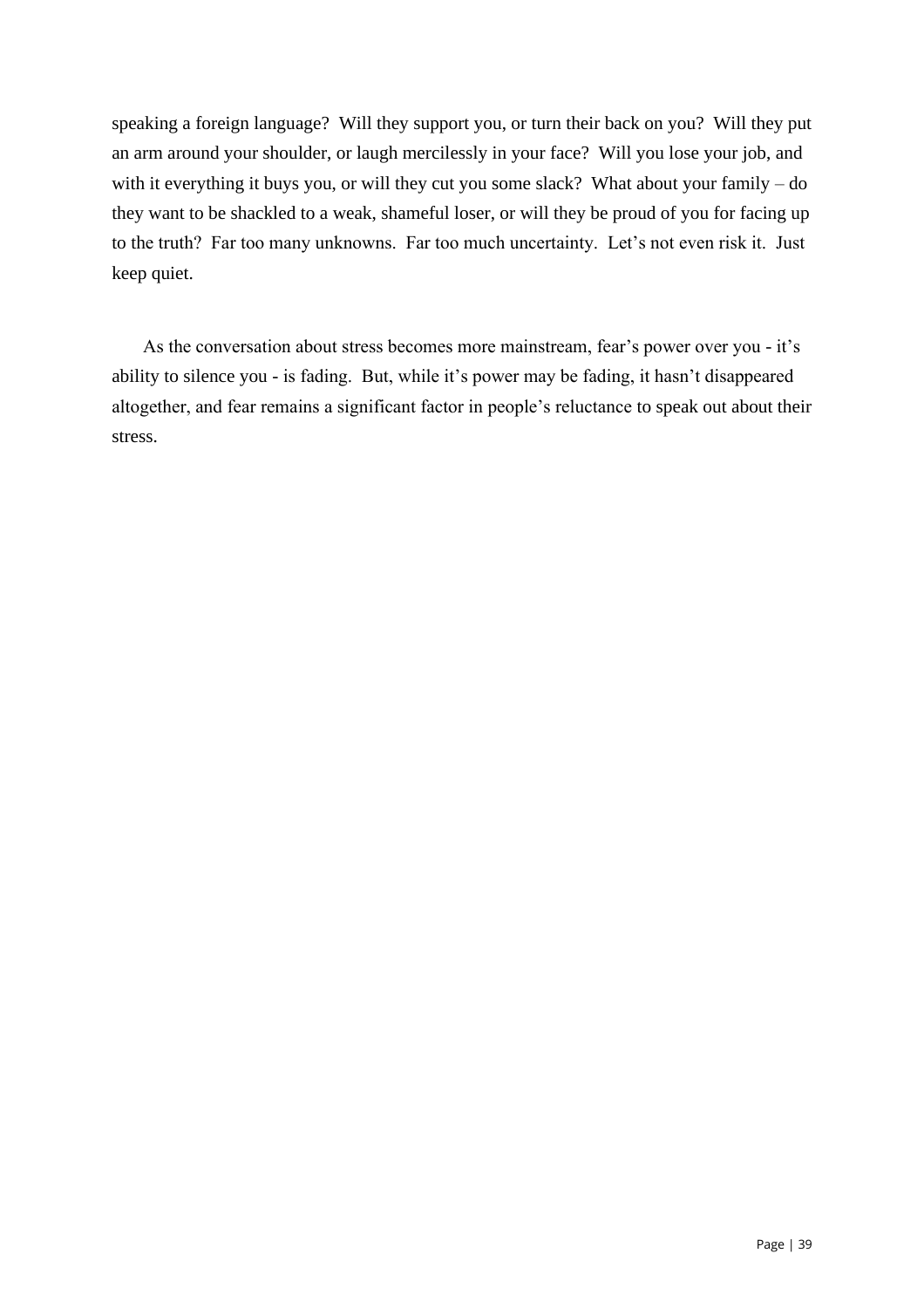# **Chapter 9: Responses to Stress**

All of those factors – the reasons we try so hard to hide the fact we are experiencing stress - are why we have turned stress into a big deal.

Stress is the elephant in the room. We may admit to it with an almost flippant "I'm so stressed!" or "You are so stressing me out!", before making light of it and laughing it off. But admit the *truth* of our stress? Way too risky.

Which is one of the reasons stress is known as 'the silent killer'. Because all those factors - the stereotype, the weakness, the self-infliction, guilt and fear - feed your responses to stress, and those responses, more often than not, rather than taming it, give your stress more and more freedom to do as it pleases.

### **HEAD IN THE SAND**

And one of the responses – and it's a super-common one – is to recognise it, but then simply ignore your stress and hope it goes away.

It won't. Trust me. I tried that, and it didn't work. In fact, far from going away, the chances are, that stress you are experiencing will get worse. *Much* worse.

It's not rocket science. If you got a splinter, and you ignored it, it would get inflamed. And if you continued to ignore it, maybe Staphylococcus or Tetanus would follow. And noone wants that, right? So, no matter how squeamish you may be, and no matter how low your threshold for pain, you get the tweezers, remove the splinter as soon as you notice it, disinfect the wound, and it's all good. No Staphylococcus. No Tetanus.

Well, in the same way as a splinter is a foreign body that will do you harm once lodged in your finger, stress is a foreign body in your system, and the hormones it's sent racing around your body will, just like the splinter, do you harm if they are not removed.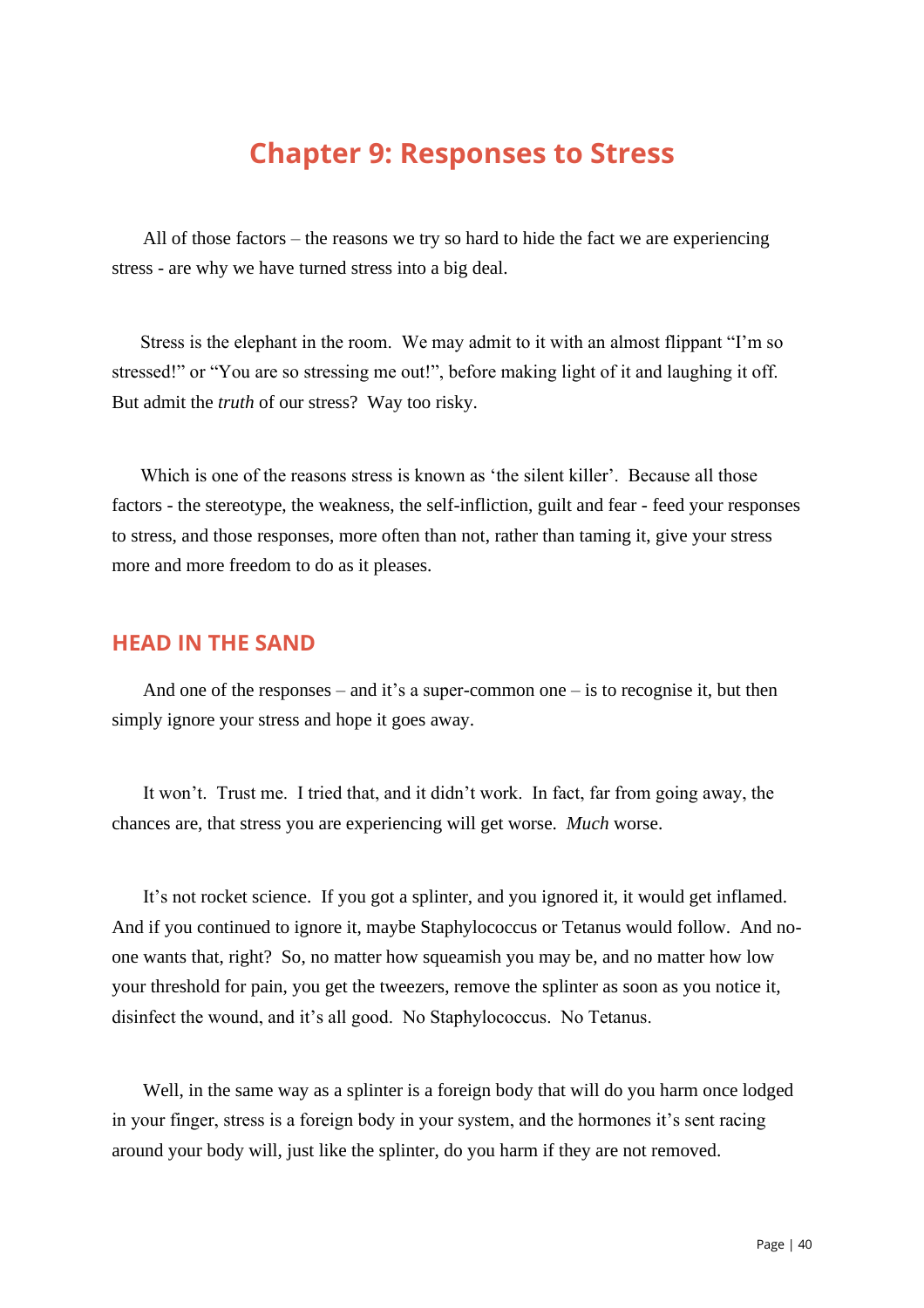It's this simple: ignore stress and it gets infected. Deal with it and, maybe not right away, but eventually, the chances are, it'll all be good. Burying your head in the sand may help you avoid the issue for a while, but eventually you are going to have to face it, reach for those tweezers, and deal with it before it's too late.

### **DENY ALL**

A twist on ignoring stress is to deny it. I tried this one, too. It doesn't work, either. This is the full-on, no holds barred, head in the sand, fingers in your ears approach. The whole idea that if you don't acknowledge it, it doesn't actually exist. It's that way of thinking that says "If I don't say it out loud, it isn't true".

Only, if it's true, it's true come what may, whether you speak it out loud, or not. And, if you are suffering with stress, whether you acknowledge it or not, you are suffering with stress. Denying it doesn't make it not exist, it makes it worse.

Just as you might say to an alcoholic that, until they acknowledge their dependency they cannot change it, if you don't admit to, and acknowledge, the stress you are experiencing, then you will never deal with it. And stress left undealt with will quickly run amok. If stress is not to be your undoing, then denial is not an option.

#### **JUST SUCK IT UP**

Of course, there's also a school of thought that stress is inevitable. It's a part of life. Always has been, always will be. And that's true. But, just because something is a part of life does not mean you have to like it, or that you need to welcome it with open arms and encourage it to pull up a chair by the fire. You can, and you should, only engage with stress on your terms. And you definitely should not be cosy up in front of the fire with it.

You see, the danger is that, the cosier you get with stress, the more risk there is that it becomes so much a part of your life that you are used to it. Comfortable with it, even. It's not a problem any more.

But, remember the fight or flight response? Remember how when that continues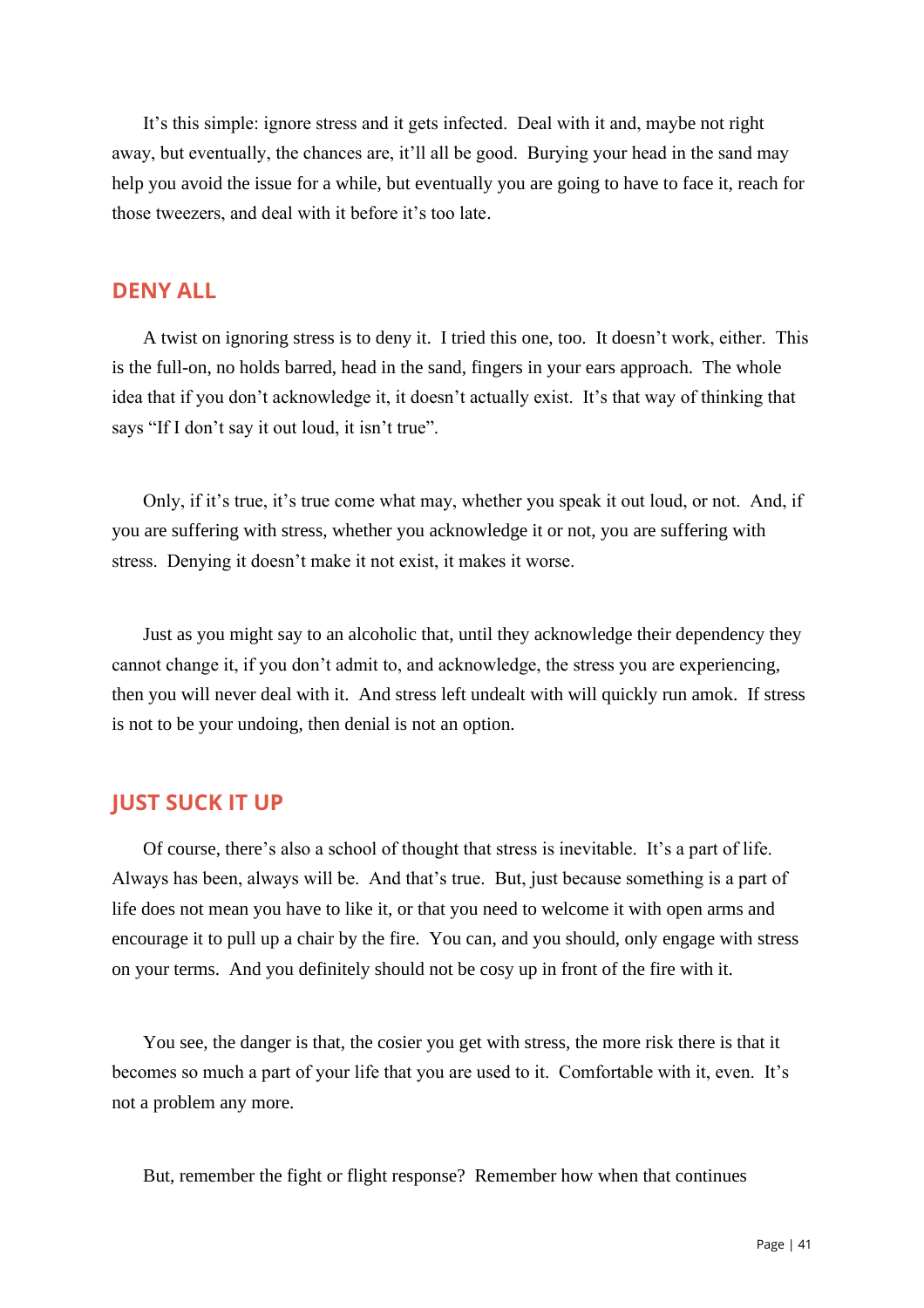uninterrupted for long periods of time, the overload of stress hormones plays havoc with your system? Well that's why embracing the inevitability of stress to the point where you are more than comfortable for it to be an ever-present in your life, is potentially an unhealthy response. Sure, you will *always* face stressful situations, but stress is not something to get comfortable with, or used to, and nor do you have to find ways to just 'suck it up and carry on'. Far from it. Stress is something to keep on a *very* tight leash, and *completely* under your control.

#### **GO TO WAR**

There are those for whom their response to stress is to wage war against it. To beat it. It's them versus their stress. Last man or woman standing. And there are those for whom to be the one left standing is not just victory, it's a badge of honour that signifies just how strong and in control they are.

But to wage a war against stress is ill-advised. Yes, you may come off the battlefield the victor, but few wars are made up of just one battle, and stress doesn't concede defeat willingly - in fact, it's generally happy to fight to the death. Sometimes quite literally. So, while you may win those initial skirmishes, that *won't* be the end of the story, and it almost definitely *will* get ugly.

And remember, in a war there are always casualties, even for the victor. And, sometimes, those casualties have a lasting and detrimental effect on the future that unfolds. Relationships scarred, sometimes permanently. Finances ruined. Careers flushed down the toilet. All because you went to war with an opponent who, every time you knocked them over, refused to stay down.

You cannot defeat an opponent you do not understand and, once you understand stress and how it works, you will realise that it is an opponent that can never be (nor *needs* to be) defeated, but rather *can* (and *should*) be tamed and managed.

# **PLAY IT DOWN**

Another default response for many people when they begin to experience stress is to play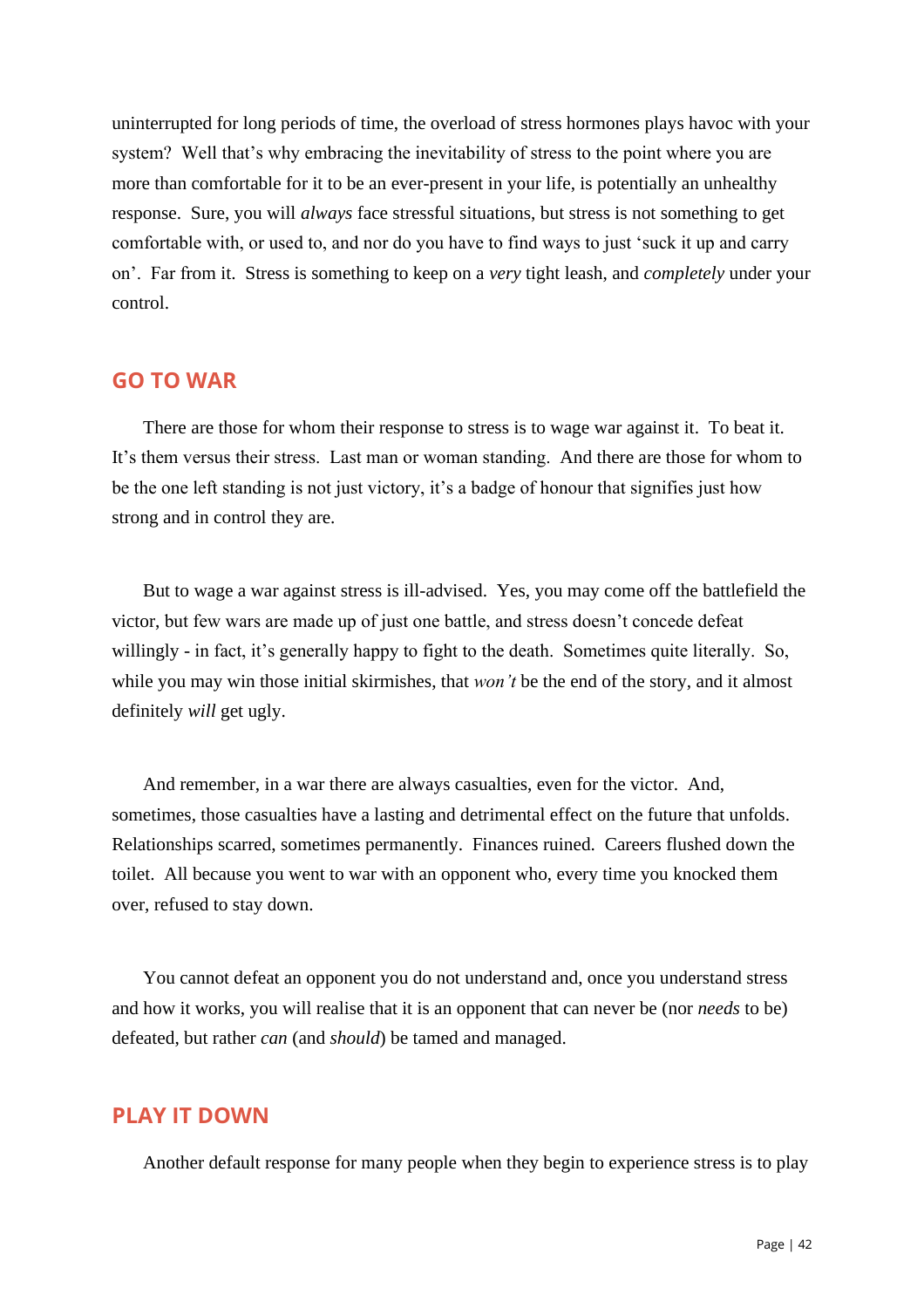it down. I mean, is stress really that bad? There are good bits, too, right? We already said how it can save you from a sabre-toothed tiger or your angry boss, so clearly there's an upside. And, let's face it, what doesn't kill you makes you stronger, so stress offers a great learning experience. It's character building. It keeps you on your toes. Just focus on the positives, and you'll be well-placed to deal with all the negative bits of stress.

Nice idea, but it doesn't work that way.

Yes, stress *can* have its upsides – like keeping you alive when you face imminent danger - but just one negative impact of stress can undermine and undo *all* the good bits that may be present. It *is* a learning opportunity, and it *can* build character. And yes, it's true, what doesn't kill you makes you stronger. But stress *can* kill you.

And, perhaps, therein lies yet another irony with stress: playing down its potential to do you harm - minimising the negatives and overstating the positives - may, in extreme circumstances, mean that rather than making you stronger, your stress ends up being your downfall.

## **A MATTER OF CHOICE**

This next one ties back to one of the reasons so many of us like to hide our stress from the outside world: it's self-inflicted.

Now, I am a huge advocate of the principle of choice, and the fact that you always have a choice. You may not like the choice, but you always have one. And you usually have more choices than you think you have. So maybe being stressed is a choice? Maybe I chose to feel stressed, so maybe I can just 'unchoose' it? Maybe I can just choose to not feel stressed anymore?

Nice idea, again, but, again, not going to happen.

Being stressed is *not* a choice, nor is not being stressed. The factors that lie behind being, or not being stressed, *are* very much a matter of choice - who we are in relationships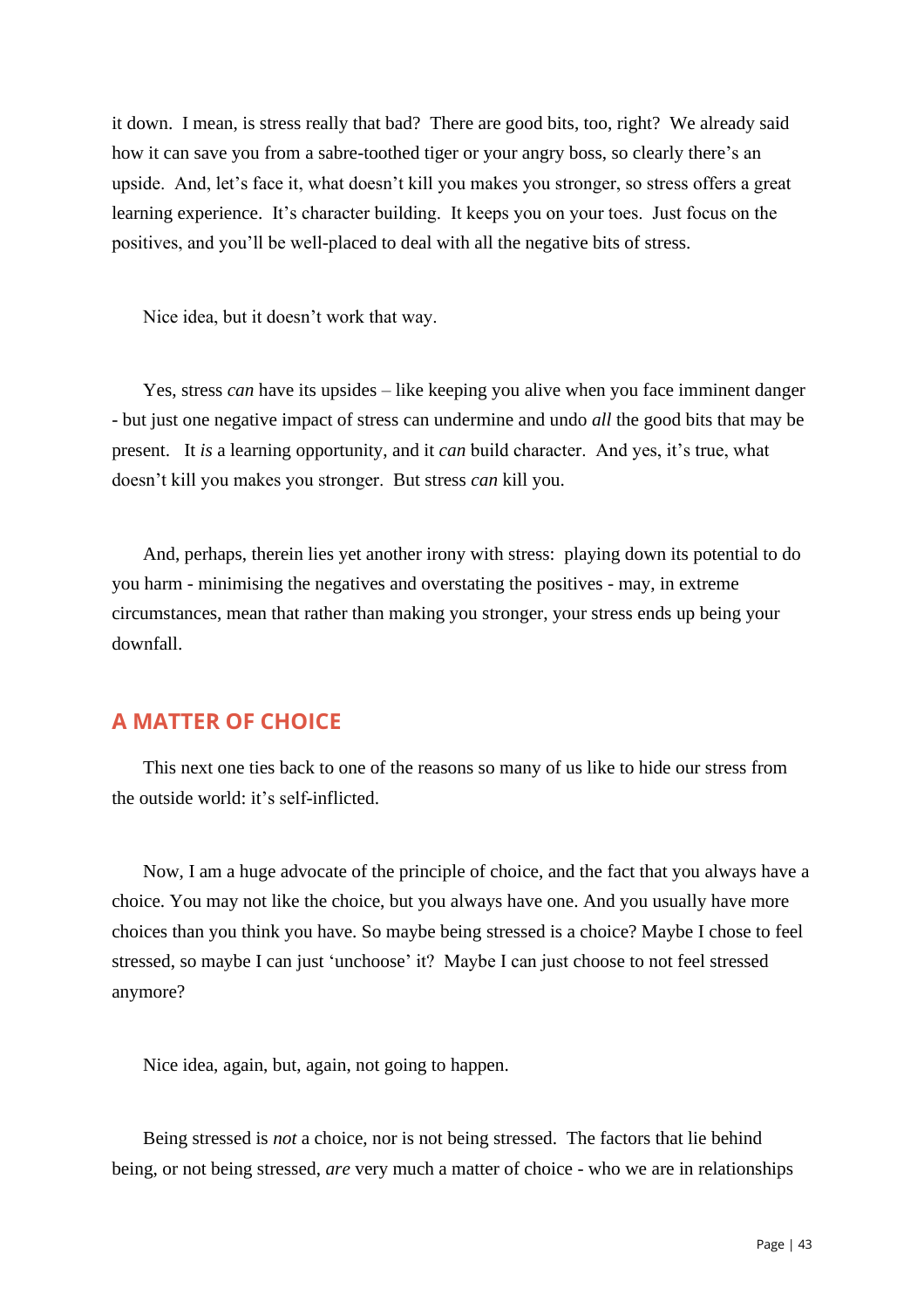with, the way we spend money, the job we do, and so on - but stress itself is *not* a choice, it is an *outcome* of those choices we make.

So, while simply choosing not to be stressed any more, or flinging your arms in the air and declaring that you chose your bed and now you have to lie in it, are both ways people react towards stress, *neither* is an appropriate response.

#### **IT'S ALL IN THE MIND**

What about the school of thought that stress is just in the mind? That it's not a real thing? And that it only exists in the confines of your head? This is a prevalent response, and very much sits at the heart of the reluctance that still exists to open up a dialogue about the stress you experience.

But, like we've already talked about, stress is not purely in the mind - it is very much in the body, too. Weight gain, sleeplessness, infertility, fatigue and irritability, heart disease, hair loss, loss of libido, bad digestion, worsening acne. Those things are not afflictions of your mind, and they are most definitely *not* a figment of your imagination. Those things are *very much* physical, and *very much* point to the reality of stress.

To dismiss stress as being 'all in your mind' is to deny that those very real (and sometimes quite dangerous) physical symptoms are a result of that stress, which leaves the root cause of those symptoms (your stress) free to keep on doing its thing. Which, in turn, is likely to make matters worse and initiate another of those vicious spirals in which stress thrives.

# **A DRIVING FORCE**

Another response is to embrace stress as motivational. The more stressed you are, the more motivated you are.

And there is something in that idea. Think about times you have faced an exam, or secured a job interview. The stress you feel around those events drives you to prepare well, and helps you perform at your best on the day. Maybe you are stressed about your weight, or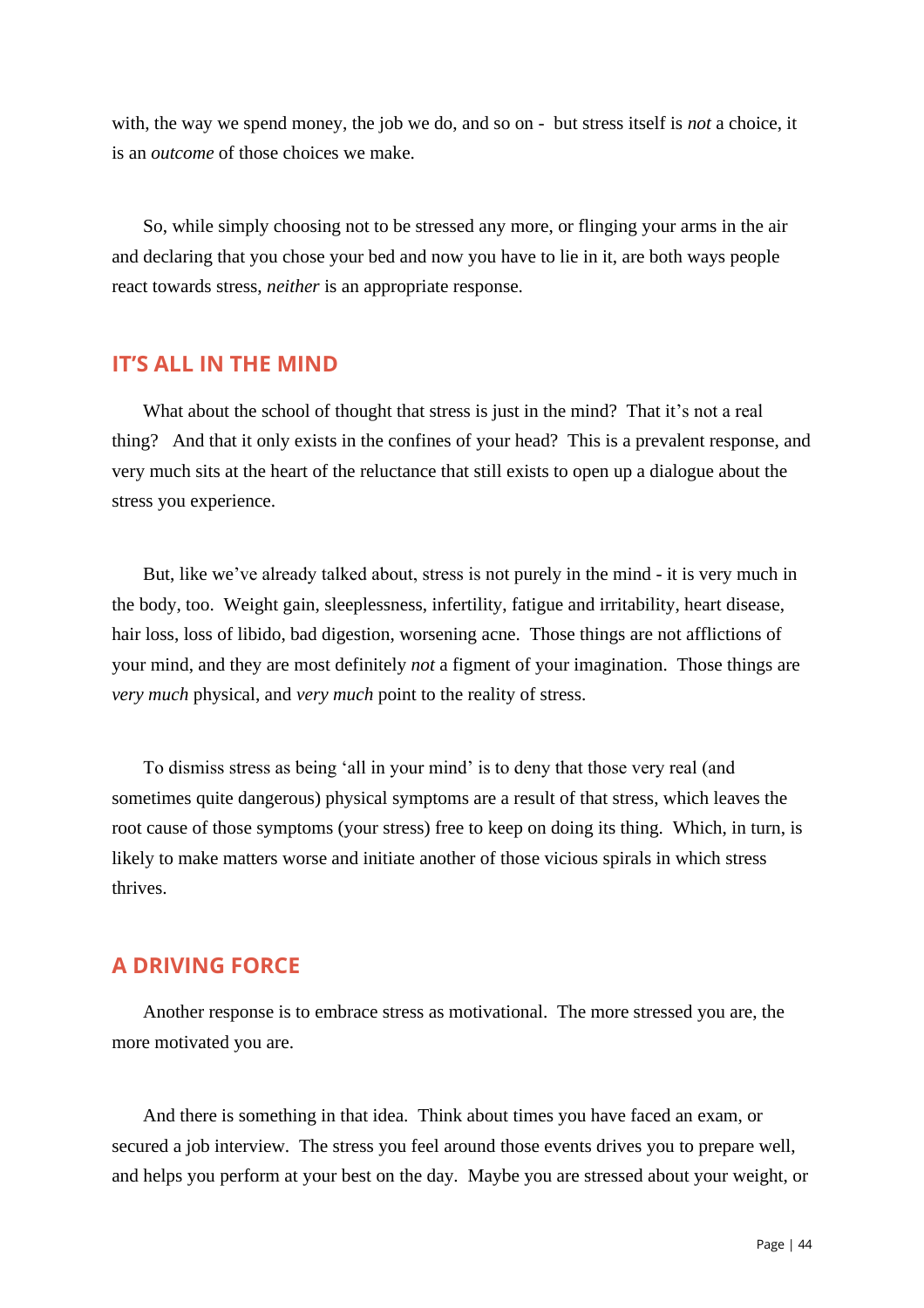your health, and that stress motivates you to eat better and get fitter.

So, in the short-term the stress you experience *could* work as a catalyst to initiate a process of change, or to help you raise your game to a level where you achieve a desired outcome. But, as a long-term strategy for goal achievement or personal development, to see stress as a source of ongoing motivation spells disaster. Stress may motivate you to do something different or new, or briefly motivate you to work that little bit harder to get the outcome you want. But, if, day after day, you face the same stresses, your ability to follow through on that new or different something will gradually be crushed.

Remember, stress is a fight or flight response, and you are not meant to stay in that state for anything more than a brief moment.

### **MEDICATE IT**

There is also a school of thought that stress is a condition, just like an infection or the flu, and the only way to deal with it is through medication. Far from being resistant to having their stress exposed, people who respond to stress this way make a beeline for a doctor's surgery and are only too happy to lay their symptoms on the table, so the doctor can give them some tablets to make it all go away.

But this response is a little like sticking a band-aid on a deep wound. It may mask the bleeding for a while, but it won't heal the wound itself. And, eventually, the blood will seep through the plaster and another band-aid on top of the existing one will be required. But the wound remains open, and, no matter how many band-aids you pile on, the blood keeps flowing.

And so it is with stress. Medication may well be (and often is) part of the solution - that *initial* band-aid to stop stress in its tracks and give you the space to regroup and reassess. But where this response falls down is that medication alone won't fix the stress, it'll merely help you cope with it in the here and now. And, if you see medication as the answer, you will fail to address its root causes, which means your stress goes no-where and you remain reliant on medication to remain standing, without ever making progress.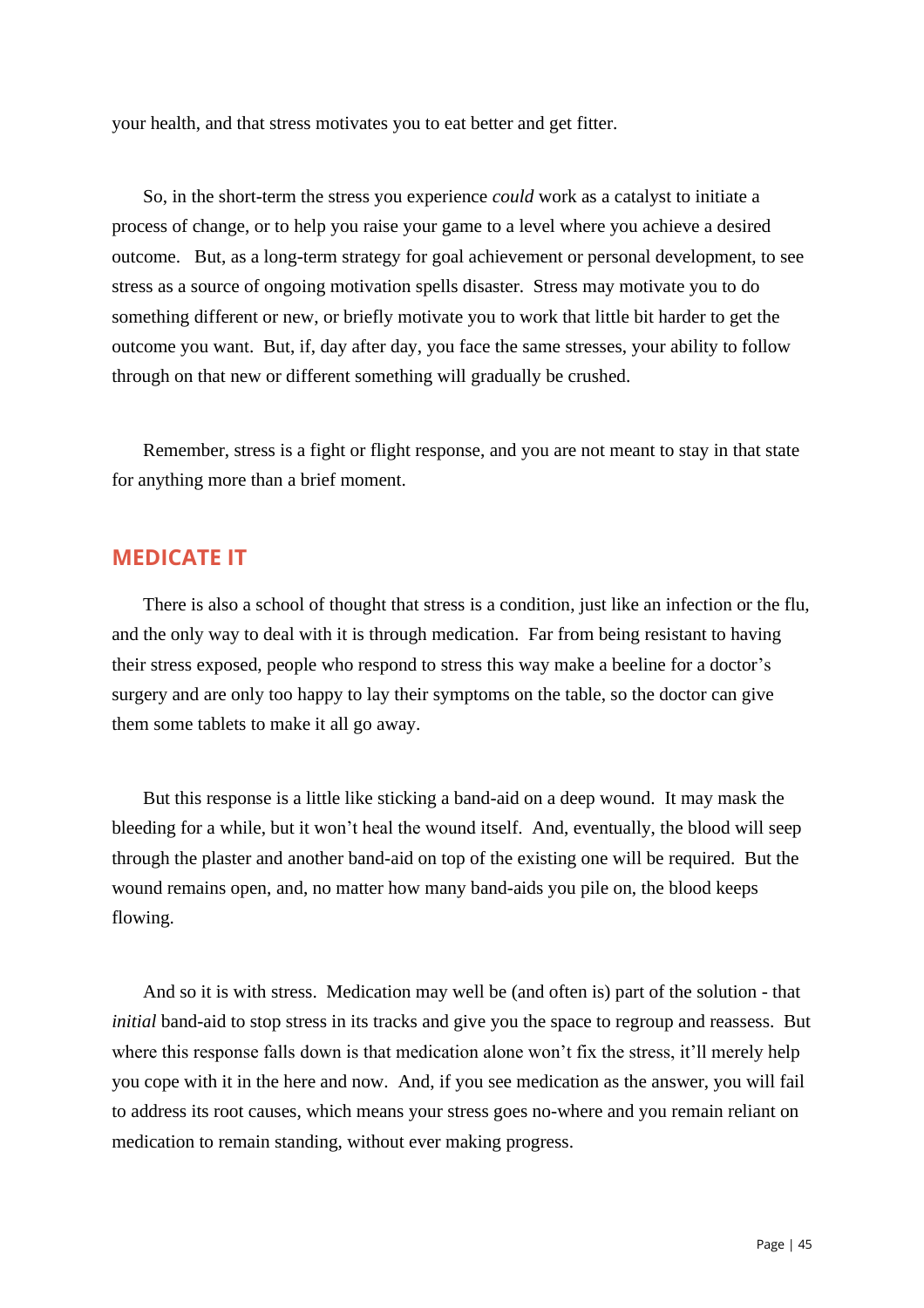One of my consulting clients works with people who are battling heroin addiction, and this response to stress (using medication as the solution to fix it) reminds me of the cycle that many heroin addicts get trapped in. The only way to break free of the hold of the opiate is to become abstinent, but many find that they become reliant on a substitute (methadone), which is initially prescribed to move the individual away from the street drug, and help them to find stability.

For the heroin addict, methadone is not the answer, it is only ever intended to be a shortcircuit – that initial band-aid that provides the space to deal with root causes – a means to end that requires much more besides medication to reach. The same is true for the person suffering with stress - medication is a means to an end, not the end itself.

### **THERE'S ALWAYS SOMEONE WORSE OFF THAN YOU**

This is one of my personal favourite responses. Not least because I used to use it all the time.

At the peak of my periods of stress – right at the point where I should have been reaching out for help – I dismissed what was happening to me by telling myself that everyone was in the same boat and, in reality, a lot of people have it worse than me. In fact, I made sure I could always point to an actual person who had more reason to be feeling the strain than me, because that gave (in my mind, at least) actual justification to my response to my stress.

And those people I could point to genuinely were having a hard time of it. They had reasons a-plenty to feel stressed. More reasons than I had. I mean, I hadn't just lost my partner, or my job. I hadn't just received a terminal health diagnosis. I wasn't in the middle of a divorce. Who was I to feel sorry for myself?

So I hid my stress, didn't get help, and things got worse. Which was a deeply flawed strategy. You see, while other people may face horrific situations that appear to make yours look tame, your situation is *your* situation, and your capacity to deal with it is *your* capacity to deal with it, no-one else's. You cannot compare your situation to another's - it is yours, and the effect it will have on you is unique to you. And, ultimately, if it is a situation that causes stress, that stress needs to be dealt with, not dismissed.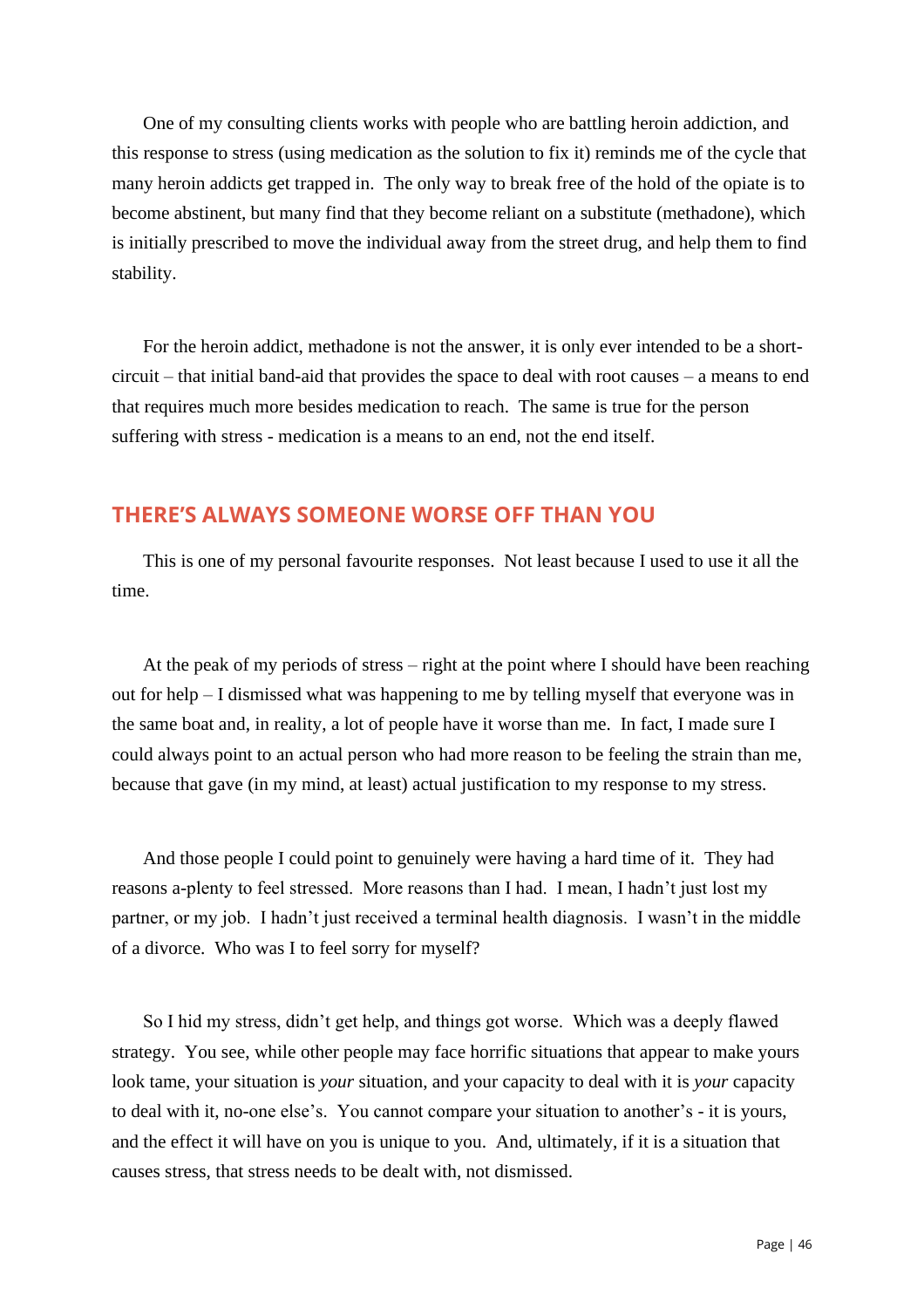# **IN THE LAP OF THE GODS**

Finally, there's the fatalistic response. This is the 'my future and what happens to me is in the lap of the gods' response.

It is the response that says if you're going to 'get stress' you are going to get it. And, if you do get stress, you are going to have put up with it for the rest of your life. There's nothing you can do to change it. It's fate. Which means that there is no point in fighting it, because the whole thing is outside your control.

Now, I don't subscribe to fate on any level or for any thing, least of all when it comes to stress. To say that your experience of stress is outside your control and a matter of fate is to abdicate responsibility for the choices you make. You see, you very much can do something to change the stress you experience, and it very much can be under your control.

You *will* experience stress for the rest of your life, that's a fact. But that's not down to fate, it's down to life. And, while stress may be a part of your life for the *rest* of your life, it doesn't have to be present all day every day, and it doesn't have to be harmful. But, it will most likely be both those things if you consign your stress experience to the lap of the gods.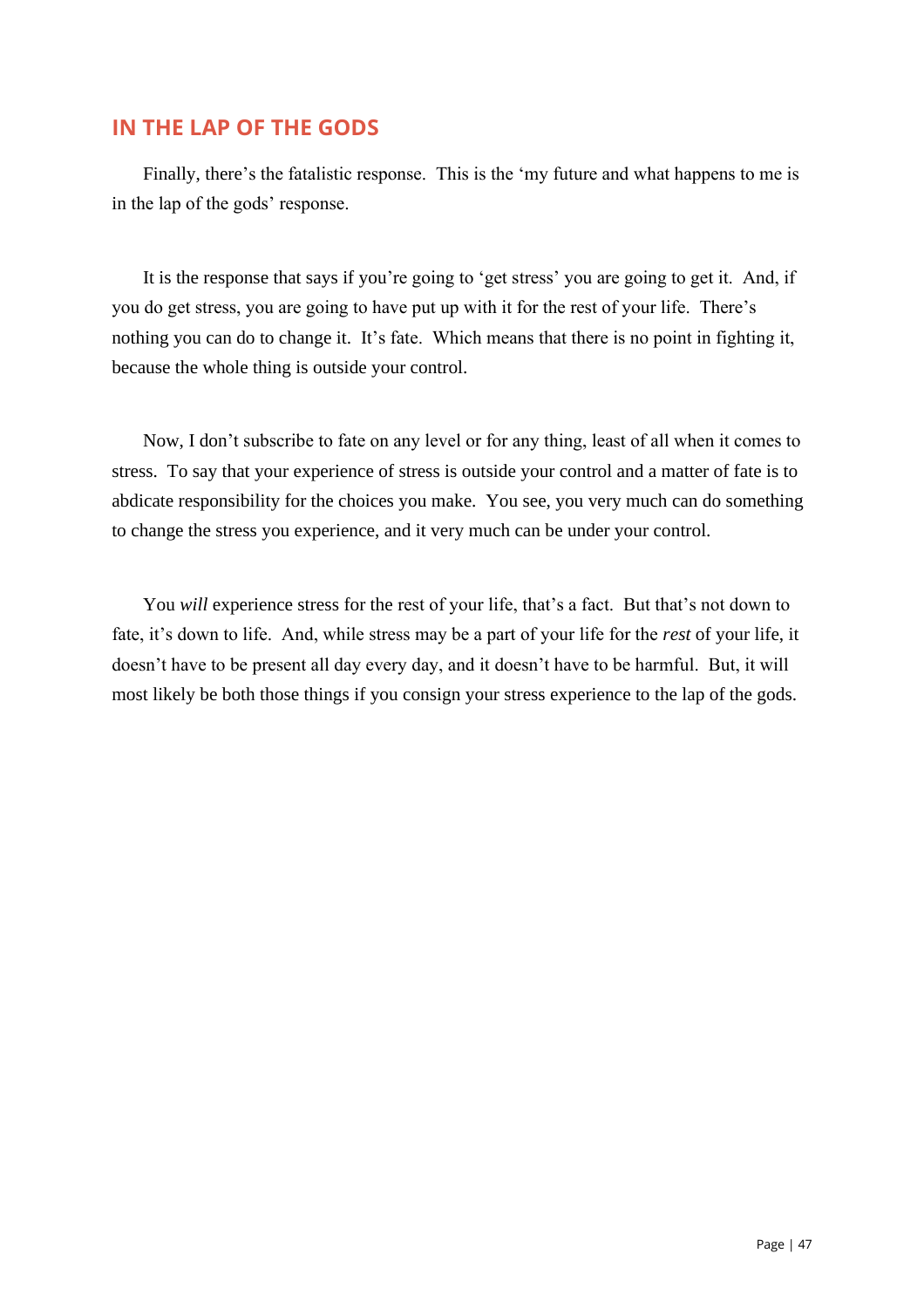# **Chapter 10: A Different Approach**

The net result of any or all of those responses to stress is fear, inactivity and a failure to manage the stress you experience. Which opens the door for all the symptoms and effects we've just unpacked to take hold, and for a negative cycle to be unleashed where guilt, shame and avoidance create more stress, which creates more guilt, shame and avoidance, and so on.

So, if those responses to stress we just looked at in Chapter Nine all lead to such negative outcomes, and, as was demonstrated as we explored each one, they are all unjustifiable, how *should* you respond to stress?

# **A NEW WAY OF SEEING THINGS**

Well, step one to creating a new approach to stress – a more helpful response to the stress you experience - is to change your mindset.

Start by seeing stress through a different lens. Stop seeing stress as the enemy and quit seeing your relationship with stress as a war. Until you do, you will never manage your stress effectively, because you will always be at odds with it – always in a state of conflict.

The only way to win any war and ensure longstanding peace (or at least a longstanding truce) is to make it so there are no grounds for a fight. So, you need to remove the grounds for your fight with stress. And you do that by first figuring out who's doing what to stoke the fire of conflict.

The fact is, stress is not the cause of the conflict  $-$  it is not stoking the fire  $-$  the circumstances *resulting* in your stress are. Stress is not the bad guy here, he's just the frontman, so to speak. Those *circumstances* are the bad guy.

And only when you identify, and change, the circumstances that cause your stress will you remove the cause of the conflict. And when there is no cause for conflict, there is no enemy. And when there is no enemy, there is no war.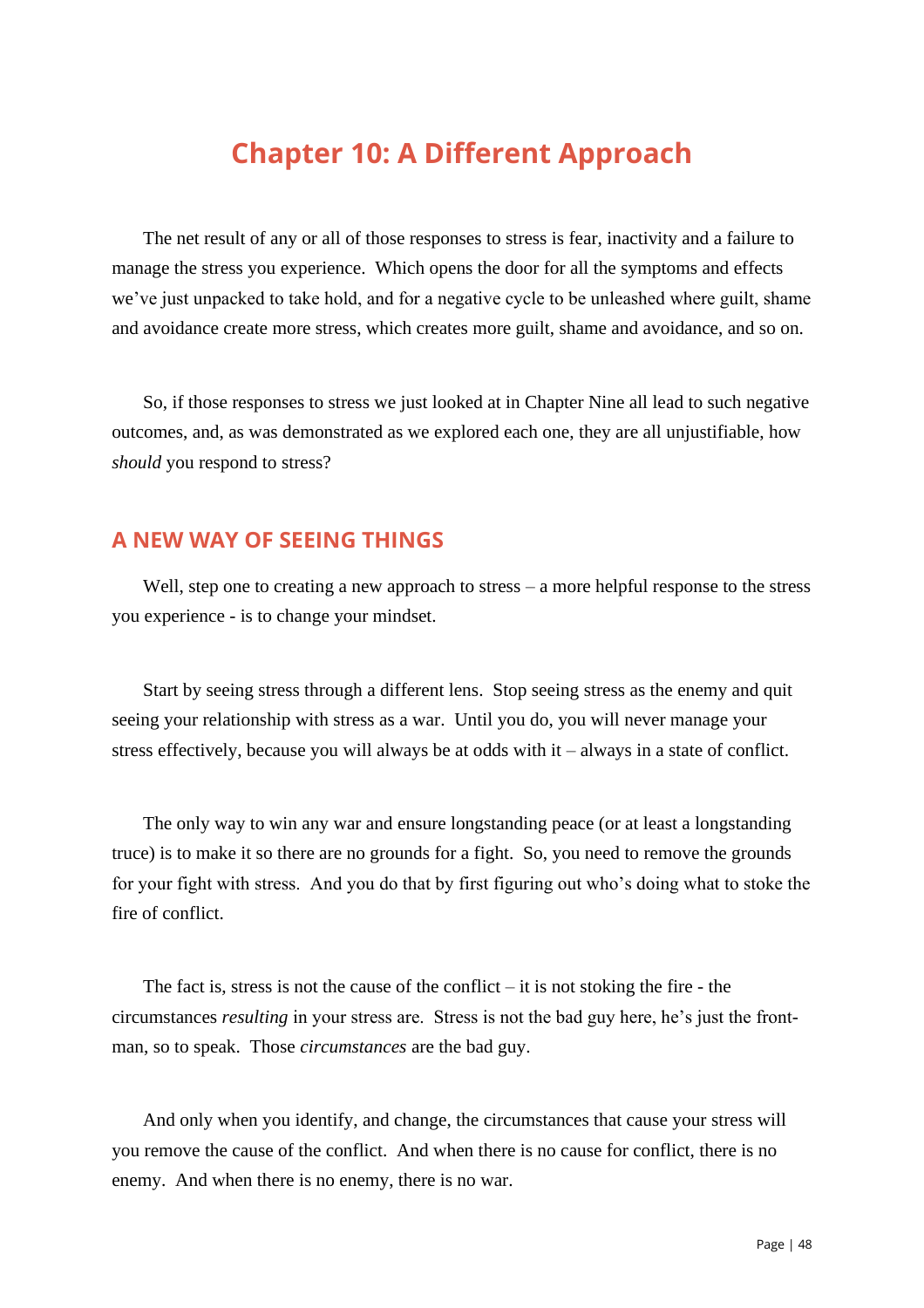So, each time you experience stress, don't let your attention fall on the front-man - the way you feel - but instead go in search of the *real* bad guy, and ask yourself what made it possible for the front-man to take centre stage - what was the thing that caused those feelings to surface. And, when you find the cause, take small and simple actions to change what you can change, and control what you can control.

And remember, the stress you feel is the product of a release of hormones, and that release of hormones has been triggered by events. Control the events, and you control the hormones.

# **A 'NOT GUILTY' VERDICT**

Next, acknowledge that guilt and shame have no part to play in your relationship with stress. Like we said towards the end of Chapter Nine, your stress is your stress. And your capacity to deal with the situations you face is your capacity. There is no validity whatsoever in comparing your circumstances to those of other people, because their capacity to cope with the circumstances they face has absolutely no effect on your capacity to deal with your own.

Struggling to cope, needing to take your foot off the gas for a bit, changing direction – that's not failing, and it doesn't make you a disappointment. There is no shame in stress, and even less shame in admitting that you are suffering its effects.

And there is no shame in wanting something different for your life. You may have many reasons to be grateful. You may count yourself one of the lucky ones. You may have all the trappings of success – the stuff of glossy magazines and commercials. Your life may appear to be one that stirs envy in the heart of others. But, if success doesn't look like a yacht, a snappy suit, a fast car, a big house, or whatever, for you, then those things will never satisfy. Not because you are ungrateful, but because they are not a part of who you are.

Which means there is no guilt in wanting something different. There is no guilt attached to wanting to change course in order to throw off the stress you feel. If anything, there can only be any room for guilt if you *deny* the things that truly make you who you are, and resign yourself to a version of you defined by those glossy magazines and commercials, when that definition simply doesn't fit *for you*.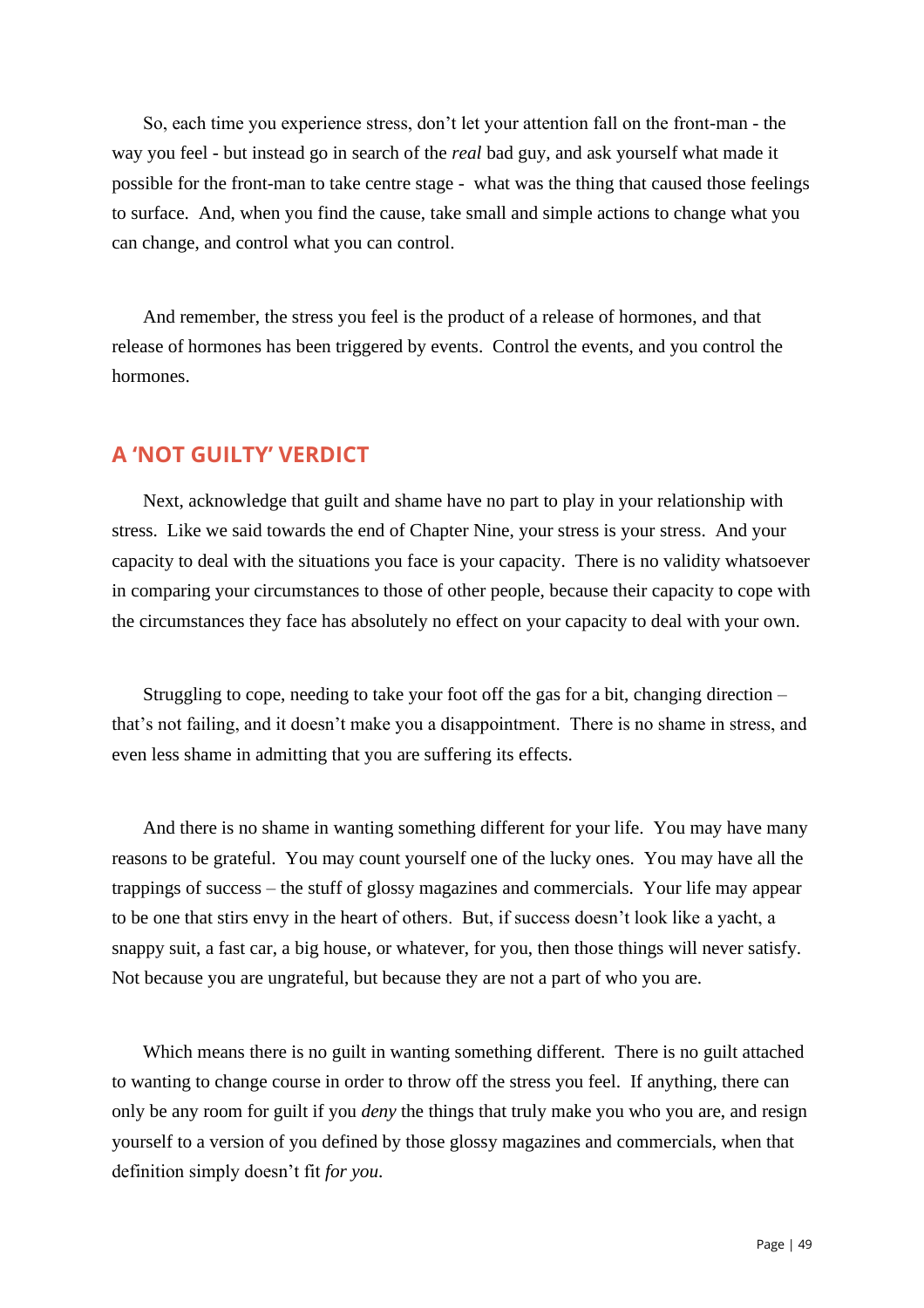Absolve yourself of guilt right now, and give yourself the freedom to explore what you really want from life. Maybe you'll come full circle and realise that, actually, what you have already is what you truly want. Or, maybe, you'll realise you want something different. But, when you approach that process free from guilt, you can have greater certainty that the answer you reach – whatever it may be - is the right one.

# **TAKE YOUR THINKING TO TASK**

With a changed perspective on how you view your stress, and a new found freedom from guilt, it's time to tackle your 'stinking thinking'.

By 'stinking thinking', I'm referring to those views you hold of stress that are just plain wrong: that stress is a sign of weakness, it doesn't exist, it's inevitable and so on. Take each view you hold of stress and put it in the dock. Challenge it, test it, accuse it. Make it prove its innocence and, where it can't demonstrate that it should not be sent down to the dungeons, reshape it so that it's accurate - root out the flaws in that view you put on trial, and leave behind the facts.

But be assured – this is not about developing some positive mindset that is not grounded in reality - about developing a *delusional* approach to stress. It's about revealing and holding onto the *facts,* so that you establish a firm foundation upon which you can build solid structures and take control of the stress you encounter.

And remember: no amount of changed thinking will *ever* make stress your friend, but it can help you turn it into your *ally*.

# **FIND THE COMMON GROUND**

And a key element of that process of reframing your relationship with stress as one of allies rather than enemies lies in finding common ground.

If I've learnt anything from years of negotiations, it's that the best outcomes are not found by focusing on what divides the parties around the negotiating table, but what binds them. What do they have in common? Where are they aligned? Where do they agree?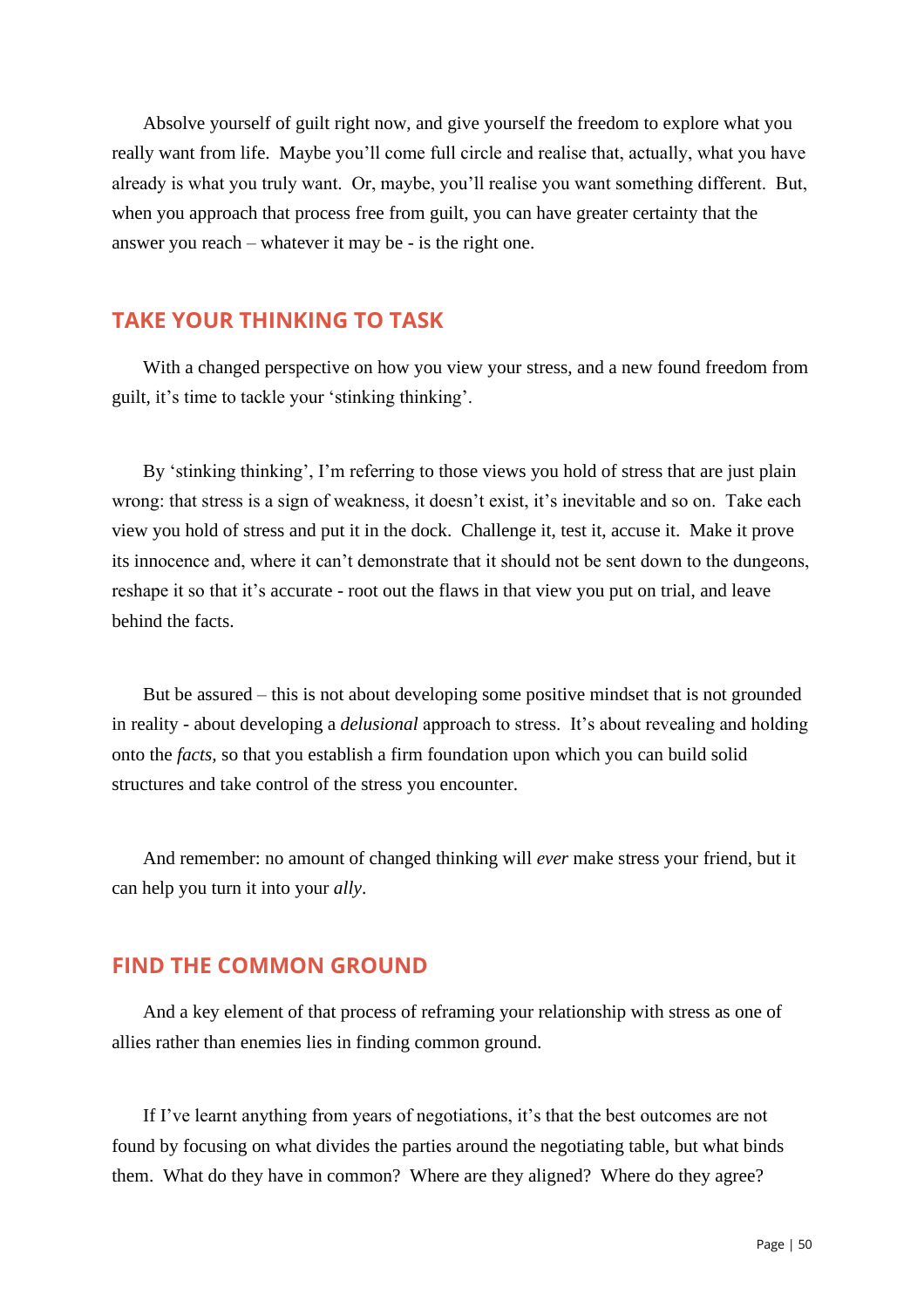When you find the common ground, you create a starting point. A safe space. A place from which whatever differences and disagreements may arise can be addressed positively.

When it comes to stress, the common ground is found in what lies at its source. Remember, stress is a product of your fight or flight response, and your fight or flight response is designed to do you good, not harm - to keep you alive and to help you make progress, not pummel you into the ground with a hormone overload. So, fundamentally, while it may not feel like it, stress actually wants to be on your side, rooting *for* you not fighting against you. And that common ground that you and your stress response share - that desire for you to experience good things – is your starting point. And, from that starting point, you can explore the root cause events that trigger your stress more constructively – not automatically seeing them in a negative light, but being open to the possibility there may be something positive and helpful to be found.

It is the root cause event that is the fuel that gives stress its momentum. And just like with a fire, when you add fuel it increases in intensity, and when you remove the fuel it goes out, in the same way, if you add fuel to your stress its intensity increases, and if you remove it, it dies away. So, if that common ground reveals that the event triggering your stress is generating a positive momentum, then add fuel. But, if the momentum is negative, and that hormone overload is building, then remove it.

And, as you focus on using that common ground to better understand each new encounter with stress, so your relationship with stress shifts away from enemy and moves closer to ally.

#### **ACKNOWLEDGE THE REALITY**

With the common ground firmly established, you have also recognised that your stress really does exist. It is an actual thing. There is no-longer any room to deny it, or ignore it. So, acknowledge it. Say the words out loud: "I am experiencing stress", or "I feel stressed". There is something about saying words out loud, as opposed to holding them within, that brings a reality to your circumstances.

Like you, I've heard all the motivational stuff about 'speaking things into existence', but *this* is not *that*, You see, *that* is about trying to bring something not yet real into reality -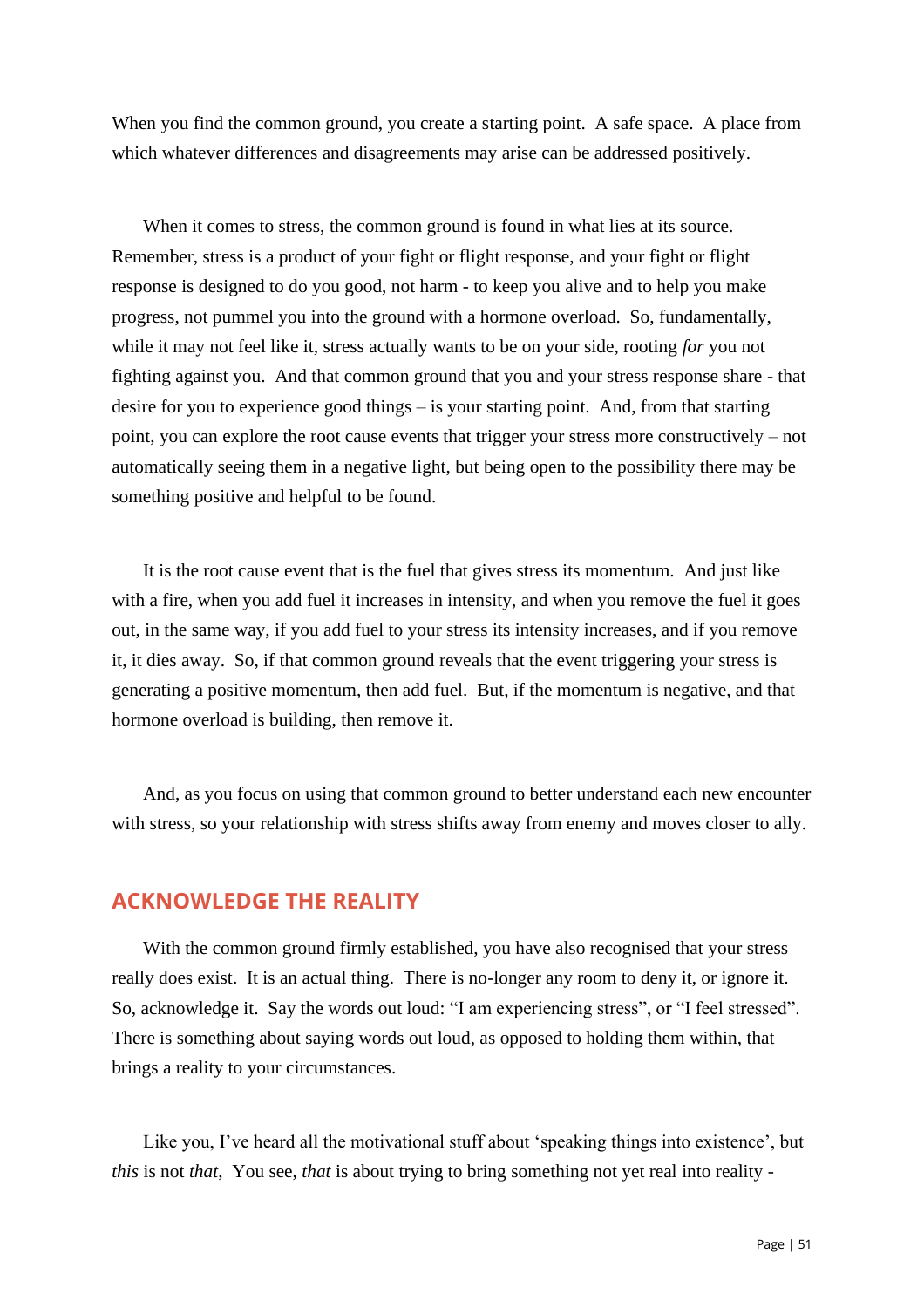something that does not yet exist as a state of being or as a tangible object into existence. *This*, on the other hand, is about recognising something that already *is* reality, and already *is* in existence - your stress - and acknowledging its presence.

And this is an important step, because, like we've said previously, until you acknowledge the reality of something, you can't change it. Simply denying its existence, or burying your head in the sand, as we said in the previous chapter, may avoid the problem in the short-term, but no amount of ignoring or denying will make it actually go away. To make a problem whether it be stress, or anything else - go away, you first have to recognise and acknowledge that there even *is* a problem.

Keep in mind, though, that to acknowledge a problem is not to *accept* it. Acknowledgement is realism, acceptance is resignation, and you can acknowledge that your stress exists without *accepting* its presence in your life. In fact, you can acknowledge your stress and *reject* its presence in your life all in the same breath.

#### **UNDER THE MICROSCOPE**

Having acknowledged it, analyse it. Get to grips with the facts of the matter. Until you understand what you are up against you will simply be guessing what the best way to tackle it might be.

So spend some time unpicking what you are experiencing. Ask yourself some simple, but crucial, questions.

What is causing your stress? Are you stressed because of looming deadlines, or are you trapped in a situation that jars with your values, for example? Is it down to a pressure you put on yourself, or a pressure put on you by others? Are you experiencing upheaval in your life? Are you surrounded by uncertainty?

Revisit Chapter Seven and see which of the causes of stress outlined there apply to your situation. When you know what lies behind your stress, you can begin to identify actions you can take, and strategies you can adopt, to tame it and manage it.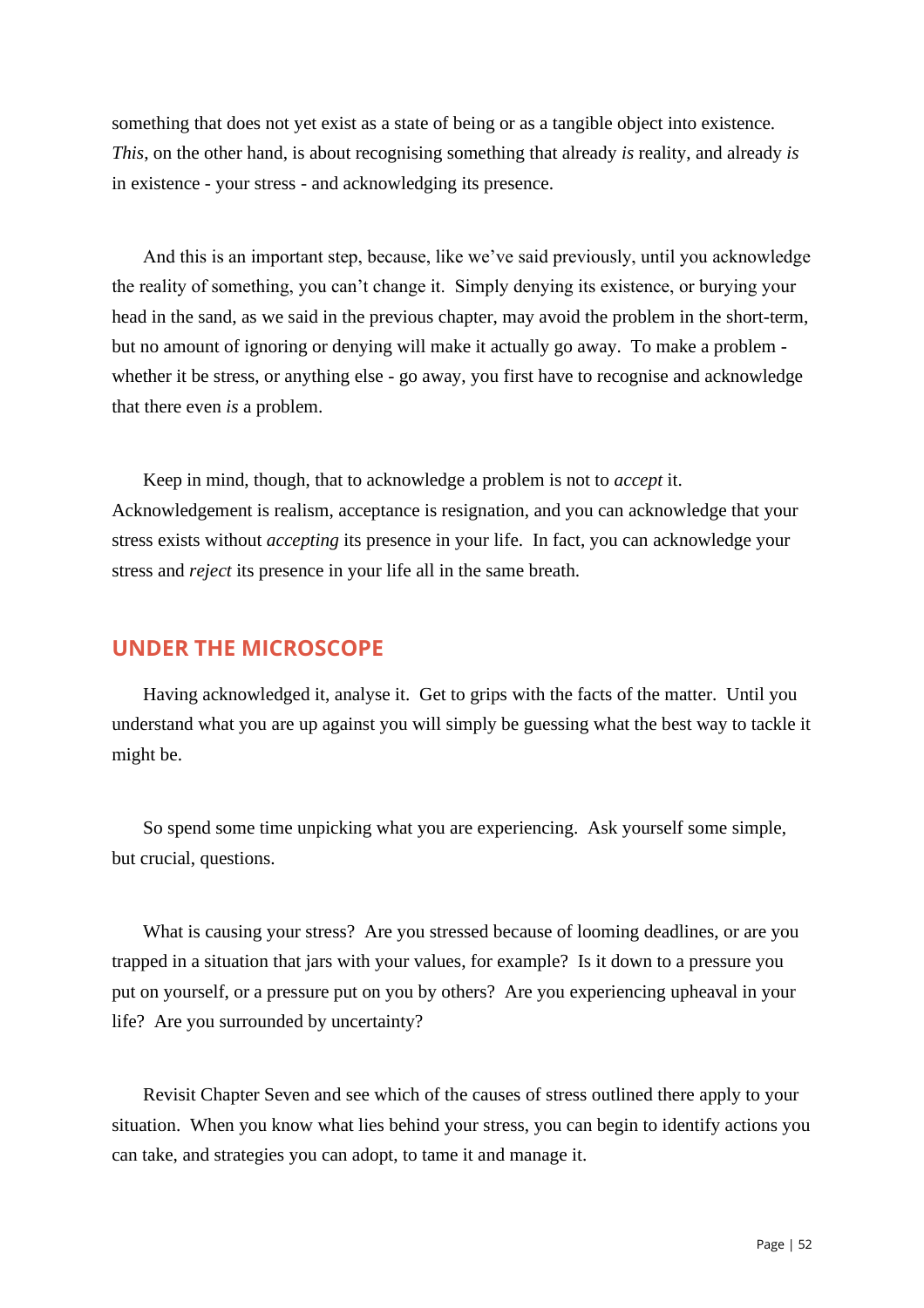*Where does it show itself?* Where are you when those feelings of stress surface? At work? At home? With particular people? In a particular place?

Begin to build a picture of when and where your stress shows its face, and look for patterns. The more you understand about the times and locations you experience stress, the more prepared you can be, and the more preventative measures you can take to head it off at the pass.

*What effect does it have?* When stress does put in an appearance, how does it make you feel?

Think back to the effects of stress outlined in Chapter Four and see which, if any, of those key signs of stress you recognise in yourself. Do you notice any early warning signs that stress is building?

*What messages do you give yourself when you feel its effects?* When you experience stress, how do you respond? Do you bury your head? Go to war? Suck it up? Deny it? What messages do you tell yourself in those moments? Look again at Chapter Nine and see which of those responses to stress resonate with you.

Putting yourself in control of your stress - taming and managing it - is not rocket science, but it does require intent and action. So, get intentional and (starting with those four simple but powerful questions) take the actions you need to take in order to understand your stress, get to know it, and get underneath and inside it. Unpack it. Figure out what gives it its power, and how you can take that power away. Leave no stone unturned as you uncover the reality of the stress you experience.

# **PUT YOURSELF IN THE DRIVING SEAT**

And with every aspect of your stress uncovered, use what you uncovered to discover what needs to change in order to put you in control.

You identified the causes of your stress, so what do you need to *do* take charge of those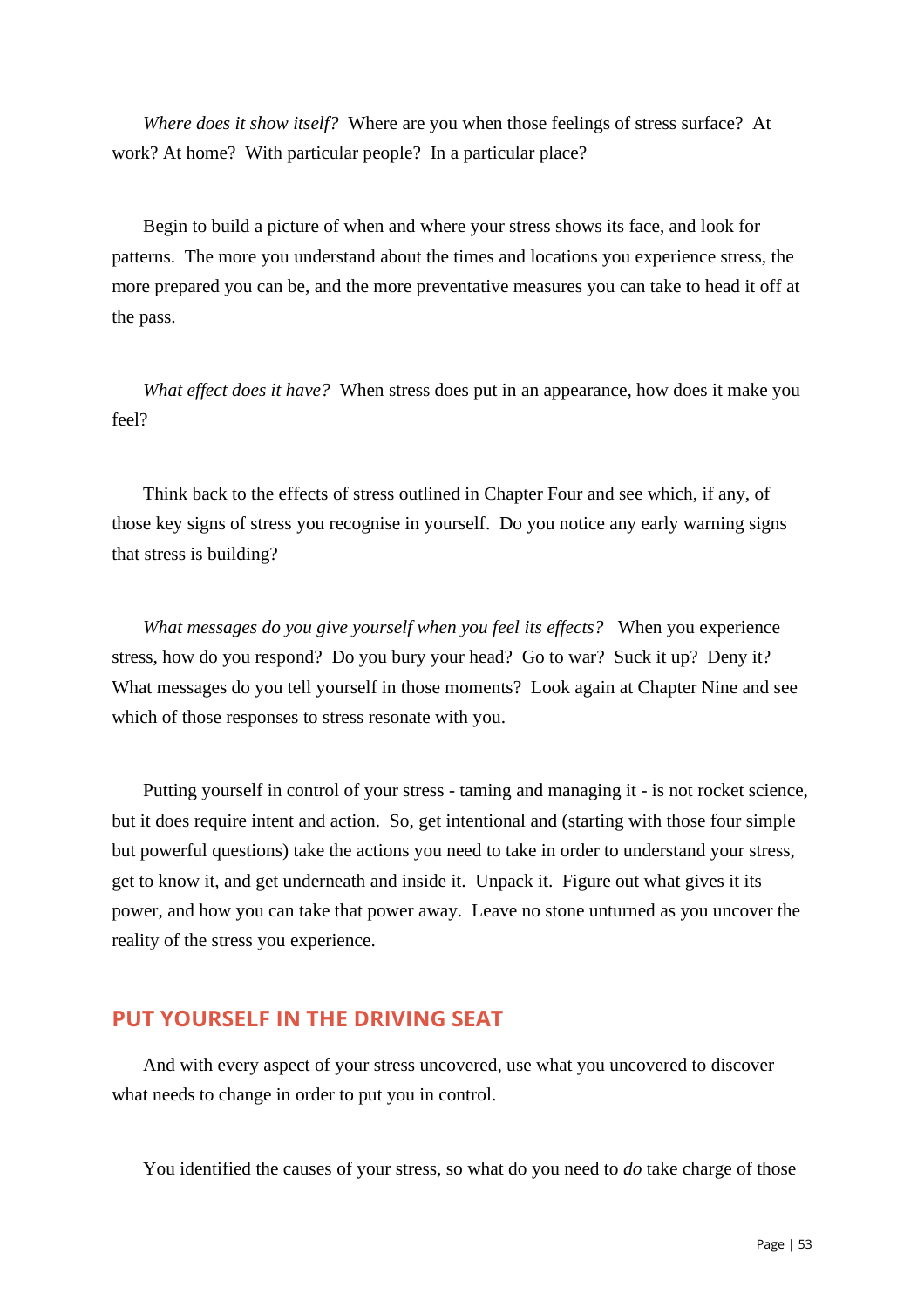situations? Is it a question of better time management, hanging out with a different group of people, or changing your routine, for example? And, if it is, what changes *could* you make? Or is it something bigger than time management, a change of friends, or tweaks to your routine? Perhaps you need to make wider-reaching changes in your life. Are there circumstances that give rise to your stress that do not fit with who you are? What is it that jars against your values, or robs you of your joy? What would have to be different for that stress you feel in those moments to have no air to breathe?

You took the time, and put in the effort, to uncover your stress, so make sure you don't let that time and effort go to waste. It can seem pretty daunting to take on stress, but now you understand it inside out, you hold all the cards, so use them to your advantage.

### **TAKE OWNERSHIP**

And finally own your stress. The temptation can be to shrink away and brush it aside especially if you are in a moment where stress seems a thing of the past. Maybe it wasn't actually that bad. Maybe you blew it all out of proportion. Maybe you were just 'having a moment'. No point in fixing something that doesn't actually seem to be broken, right?

Resist that temptation. At all costs.

Remember what we said about acknowledging the reality of stress? You weren't imagining it - your stress was real, and it's going no-where unless you do something about it. It may be lying low and everything may seem to be smooth sailing. You may be having a good day - a stress free day - and that's to be savoured, but you know all too well that there will be days ahead that don't feel this good - days where your stress levels are through the roof. So, don't pass it off, hide it (or hide *from* it), or look to brush it off as no big deal, or even something other than what it is. Own it.

You see, ownership underpins change. When you own your stress, and all that goes with it, you make yourself accountable and responsible. You give yourself the platform to create the change that will establish a new set of circumstances. Circumstances where that difference that's needed is established, and your stress finally has no air to breathe.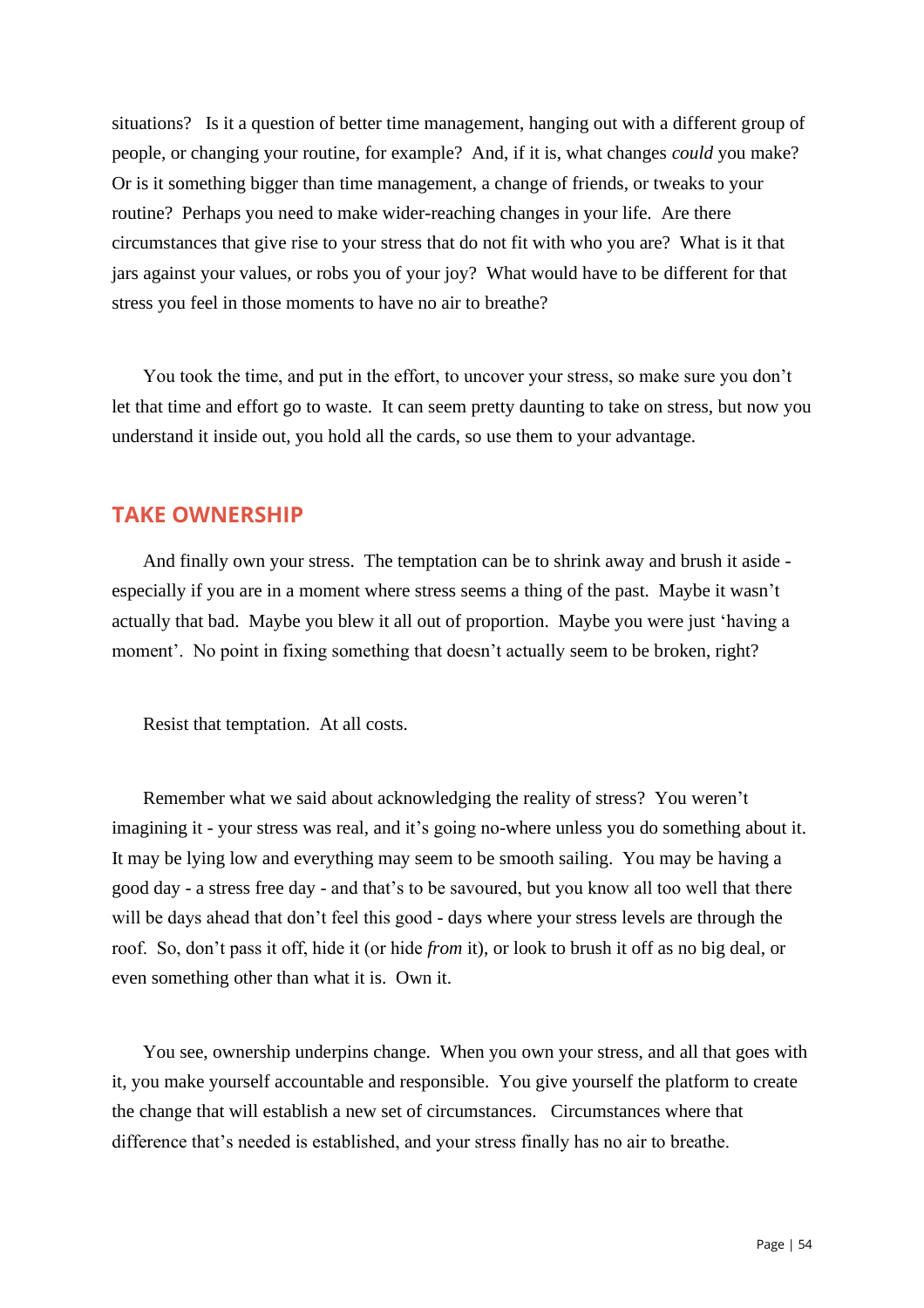And the change that ownership underpins, enables control. When you know what needs to change you can take action. And when you take action, that platform you created is no longer simply a platform upon which you *can* build a new set of circumstances, it is the *foundations* upon which you *are* building those circumstances. A foundation for putting yourself firmly in control.

And control opens up a new future. When you are in control you can set your own trajectory. You can create a future that fits with who you are and what you want. A future that is tailor-made for your best self. A future in which you can truly live your best life.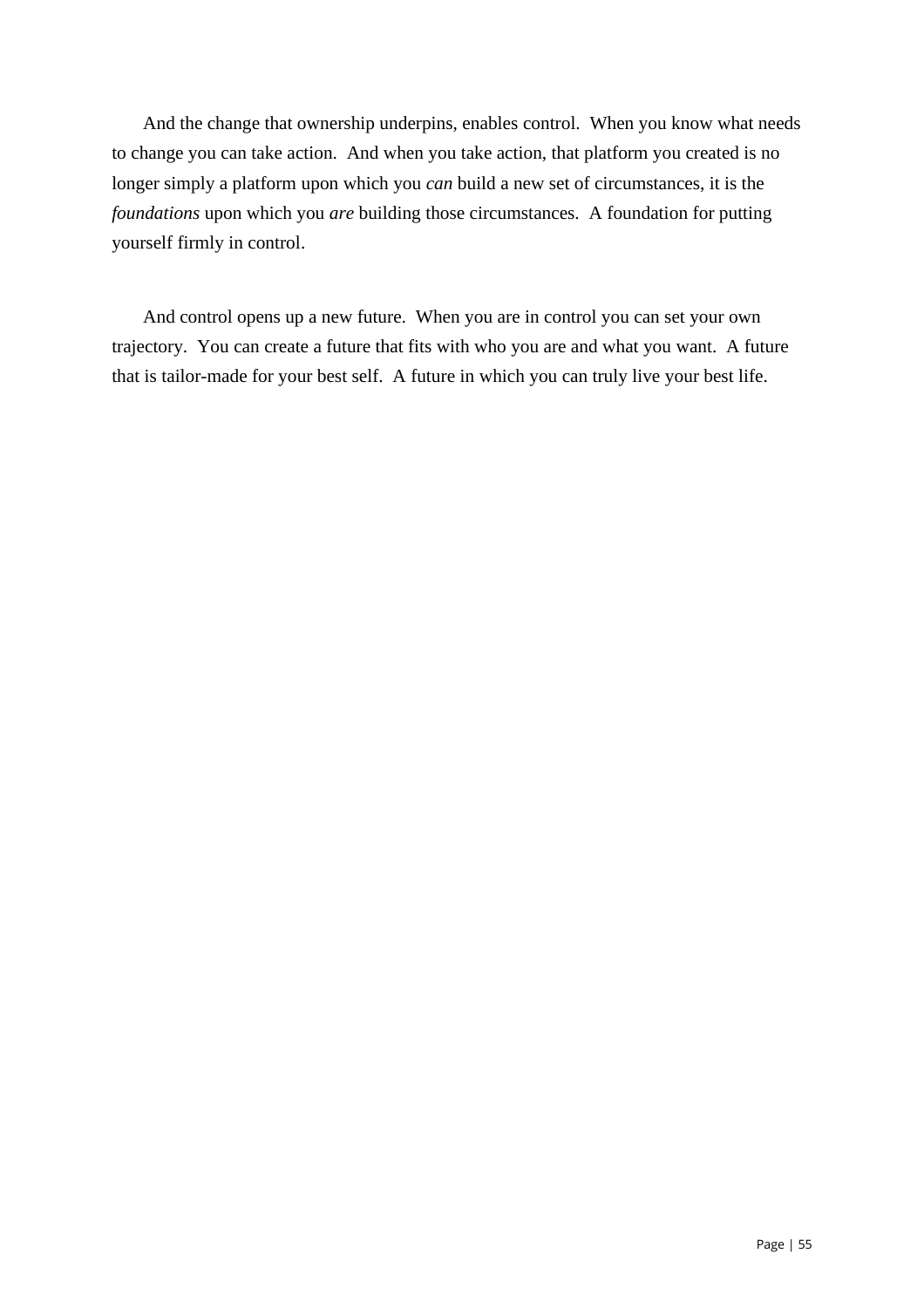# **Chapter 11: Resistance to Change**

Own your stress, embrace change, take control. Sounds straight-forward enough, right? No part of that is rocket science. It may be tough, sure, and it may take time, but it's totally achievable. So why don't more people do it? Why do so many people walk to the door of change and then decide to stay right where they are? Why did I do that exact same thing for the best part of a decade? Why, perhaps, do you?

When I think back to that period of my life where stress was building to unmanageable levels and burnout was fast approaching, I knew that where I was, was not where I needed to be. I knew that every day I was sinking deeper and deeper under an ever-increasing tsunami of stress. And I knew that no-one but me could fix it. And yet, somehow, I remained rooted to the spot, trapped in inertia, unable to seize the moment and create a new reality. Until, that is, the option for inertia was taken away and my world caved in around me. Why was that? Why did I do that?

# **THE BOILED FROG**

Well, human beings have an incredible capacity to acclimatise to discomfort, allowing it to become a new baseline for normality. And that's all well and good if it's an acclimatisation that helps you push through the wall when you are running a marathon, or keep working late into the night when you are studying for an exam, or dealing with a ridiculous deadline at work. Or, in other words, it's all well and good if it's confined to the short-term  $-$  if there is an end in sight.

It's like the fable about the boiled frog. You've no doubt come across the story - it's a much used, and rather gruesome and inhumane, metaphor. And I'm going to borrow it here to demonstrate a big reason why we so often walk up to the door of change, but refuse to go through it.

So the fable goes, if you drop a frog into a pan of boiling water (put aside questions about why you might want to do that, for a moment), unsurprisingly it'll do all within its power to get straight back out. But, sit it in a pan with some cold water and it will start out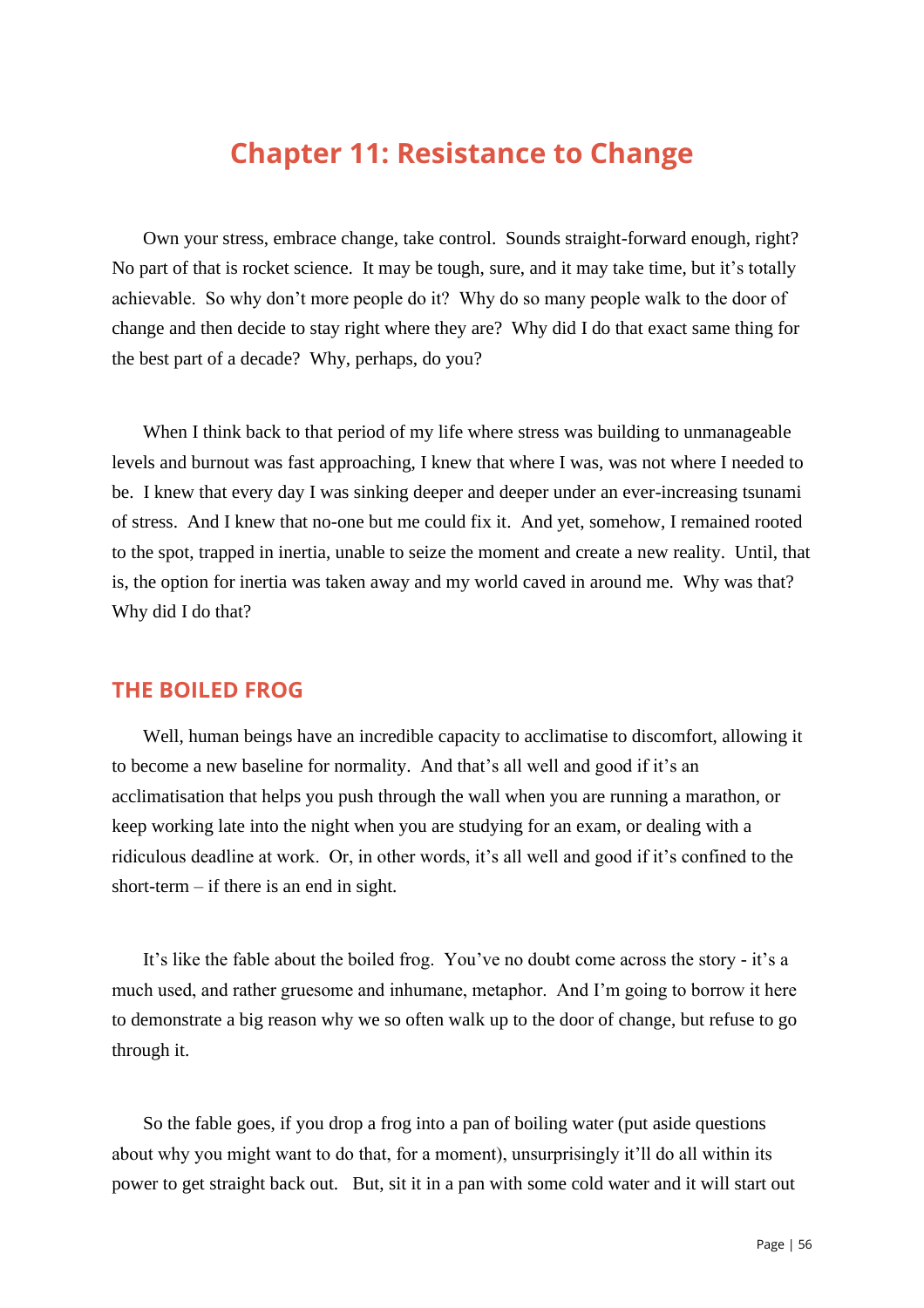as happy as Larry. Begin to gently heat the water, and it won't try and get out, it will just acclimatise to the increasing temperature, still as happy as Larry, right up to the point the water is so hot it cannot survive, and it's game-over.

And your stressful situation is a bit like that. If stress hits you like a truck out of nowhere, an existential crisis that manifests itself in a single moment - you will do everything you can to avoid it or escape it. You are that frog that has been dropped into a pan of already boiling water. But, if it builds slowly over time - if the heat is gently turned up, and your stress begins to slowly simmer around you rather than drive right over you - you risk becoming that frog placed in a pan of cold water on a gently warming stove.

When stress creeps up on you, rather than crashes into you, if you aren't careful you'll become acclimatised to its slowly rising levels, just as the frog grew acclimatised to the slowly warming water. In fact, you will become so used to the increased levels of stress that, as uncomfortable as it is, you simply accept it as the 'new normal' way of feeling. Until, eventually, your body cries 'enough', a warning that, as I can attest from my own experience, if it goes unheeded, could, at its most extreme, lead you to the same painful end as the frog.

But why *do* we allow ourselves to acclimatise to the harmful effects of stress? Well, the answer lies in the status quo.

# **DON'T ROCK THE BOAT**

The status quo is the easy option. It's comfortable, risk-free and predictable. Change, on the other hand, can be daunting.

Change involves tough decisions. It can mean hardship and upheaval. It may cause tensions and frictions in relationships. In fact, change is everything the status quo is not: uncomfortable, filled with risk, and more-often-than-not, completely unpredictable.

And getting out of that pan requires change. What's on the outside? What will you encounter? Will you like what you find? And, while you may not especially like what you have *already* found, it's familiar, and less scary or difficult, than any uncertain alternatives. As the saying goes, better the devil you know.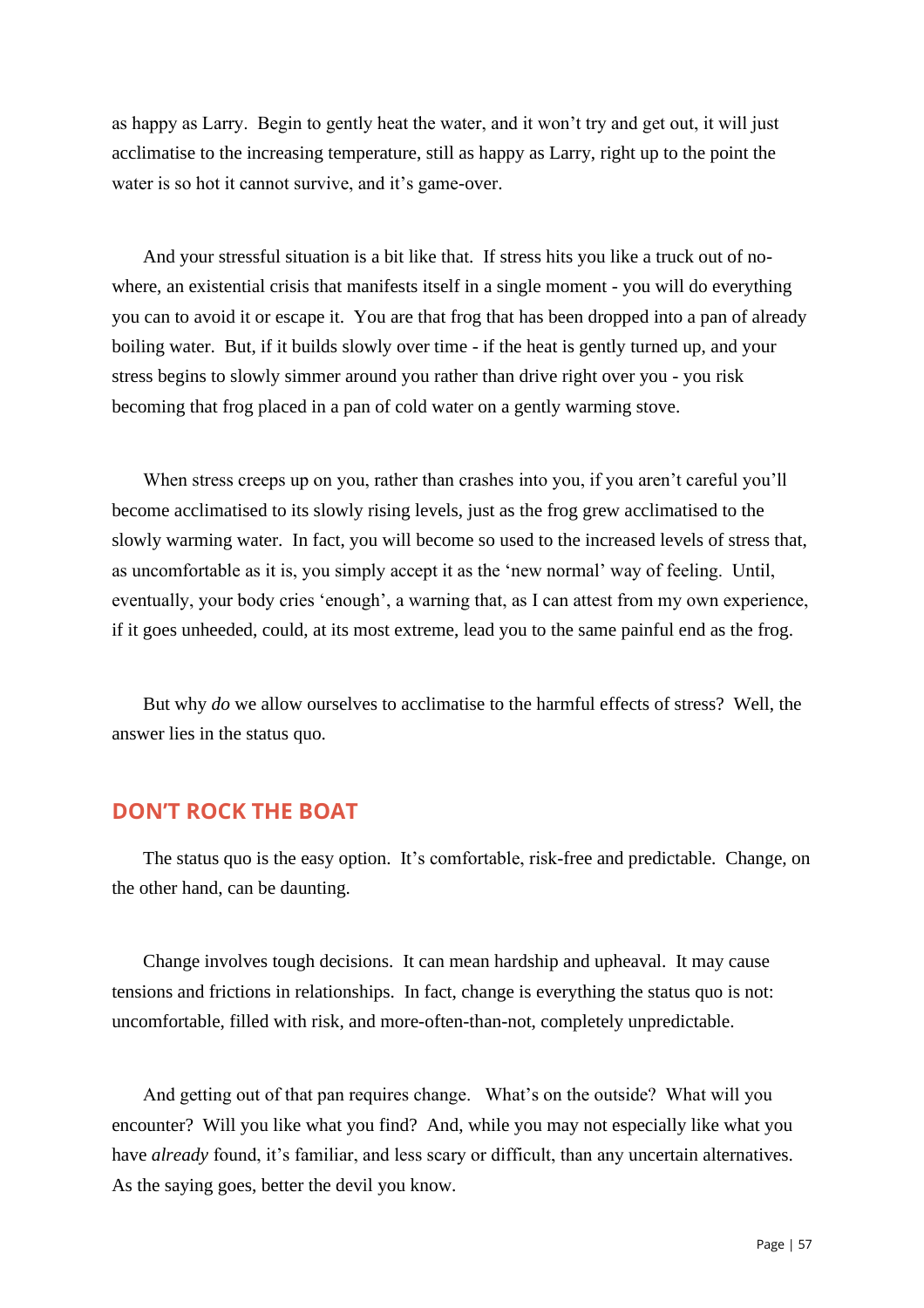And change jars. It jolts. It can be like a bull raging in a china shop. And no-one likes being jarred, or jolted, or ducking flying crockery. So at the first sniff of the status quo being interrupted, society circles the wagons and sets about nipping your desire to do things differently in the bud. The seeds of doubt get sown. The disapproving looks and comments begin to flow. Some friends and family – even some total strangers - may question your motives, or even your sanity. You'll be told you haven't thought it through, that you are never satisfied, that you should be thankful you have it so good, that you are ungrateful, or selfish.

And that all sounds like a lot of heartache, which sounds worse than your present reality. So, on balance, maybe the line of least resistance is the one to take. Maybe you should stick with the status quo. And anyway, back to reason number one – who knows if you'll even like what you'll find on the other side of the pan, so why put yourself through it?

# **FEAR OF THE UNKNOWN**

And then there's fear. Not only is there the fear of change being hard and unpleasant, and stirring up difficulties and turmoil, there's also the fear of 'what if'.

What if you screw it up? What if what you end up with is worse than what you started with? What if you lose everything – the good and the bad – that you currently have? What if it doesn't work out and there's no-way back? What if you choose the wrong option?

The fear that all those 'what ifs?' creates can be paralysing. My Dad was always looking to answer the 'What if I choose the wrong option?' question, especially when it came to major purchases. I remember how stressful buying a new TV or appliance could be for him. He would research it to the minutest of details. He would weigh every option - the features each had, the cost, the make, you name it. And sometimes he would spend so long researching his purchase that, by the time he'd made his decision, the option he'd decided on had been discontinued and replaced by a newer version, so he was right back at square one.

And I think that a little of my Dad's tendency towards analysis-paralysis rubbed off on me. In my pre-burnout days I was all about answering the 'what if?' question. I had a spreadsheet for everything (well, I was an accountant, after all). I played out scenarios, and I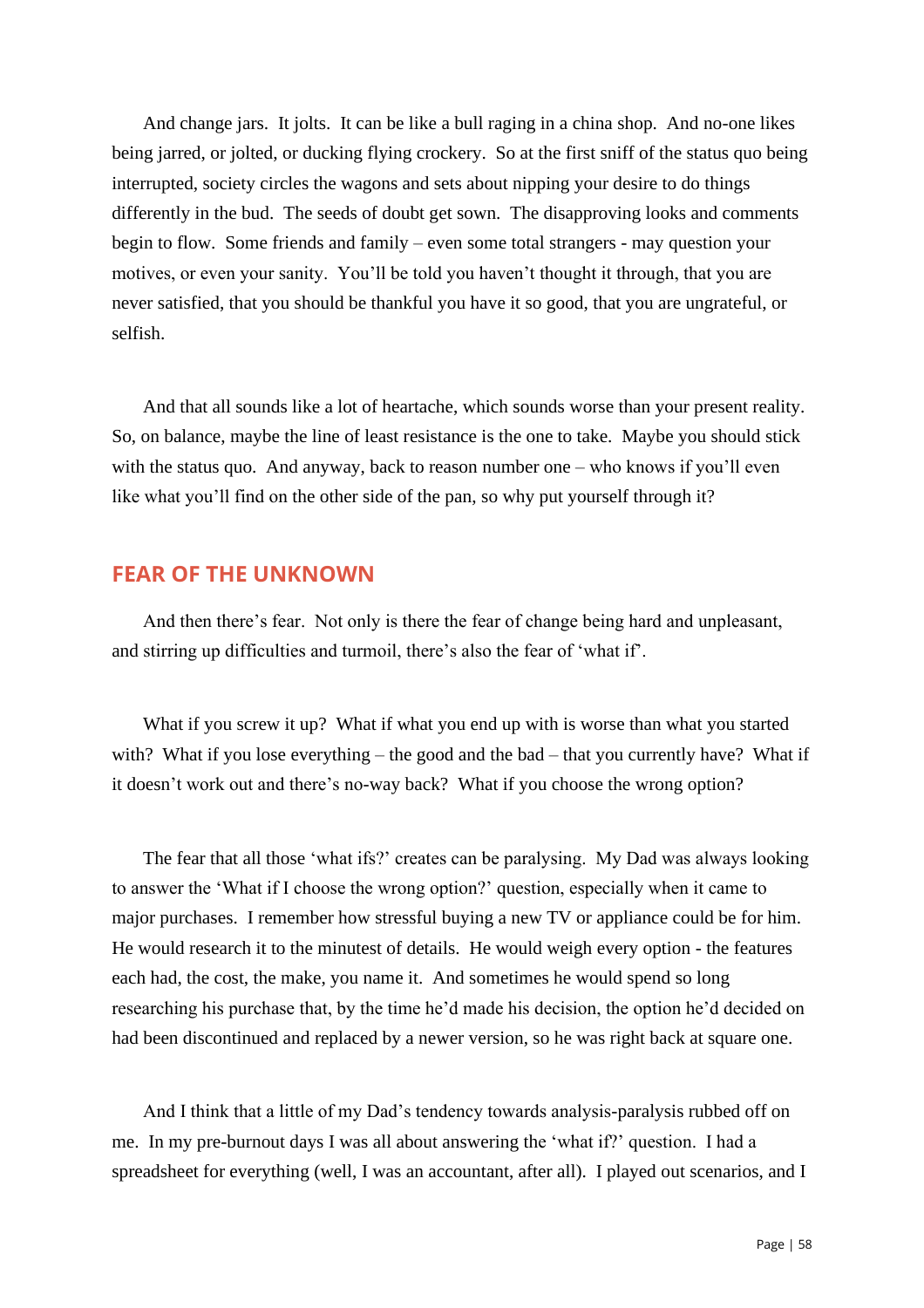had contingencies. I wanted to cover every base. Which was bizarre really, because in my heart I loved uncertainty and risk, but I had created a world where only certainty would do, so answering that 'what if?' question was what I did. The net result of tackling a plethora of 'what ifs' was that I ended up doing nothing. Which was OK, because doing nothing was a safe option. The safe option wasn't scary. There was no fear with the safe option.

But, as nice as it might be to not feel that fear of the unknown, there is a problem with the safe option: it keeps you firmly trapped in the gently warming water with the frog, because that water feels safe. Sure, it's a getting a little hot and maybe a little uncomfortable, but you can live with that. After all, who knows what's going on, on the other side of the pan? And, in any case, what's the worst that can happen if you stay right where you are, right?

#### **THE NEED TO SUCCEED**

Finally, there's the 'Success Illusion'. Contrary to the messages of many movies, magazines, TV commercials, billboards, novels and more, success is not a one-size-fits-all thing, it's personal. But that doesn't fit the norms that underpin the status quo that society craves, so an illusion of what success looks like is presented to you all day, every day.

Fast cars, snappy suits, closets filled with shoes, fancy restaurants, big houses, exclusive vacations, the latest gadgets, perfectly manicured features. The list goes on. Tick some of those boxes and you are on your way to becoming a success. Tick them all, and you have made it.

Only that's not how it is.

Success *may* look like some, or all, of those things for you. But it also may look like raising happy kids, being in a loving relationship, completing an overseas aid project, living a self-sufficient life on the land. It may not involve cars of any kind, fast or otherwise. You may not really care about the size of your house or how new your phone is. You may, for sure, and that's fine; but, equally, you may not, and that's fine, too.

But when the social expectation is the success put forward by magazines, TV screens and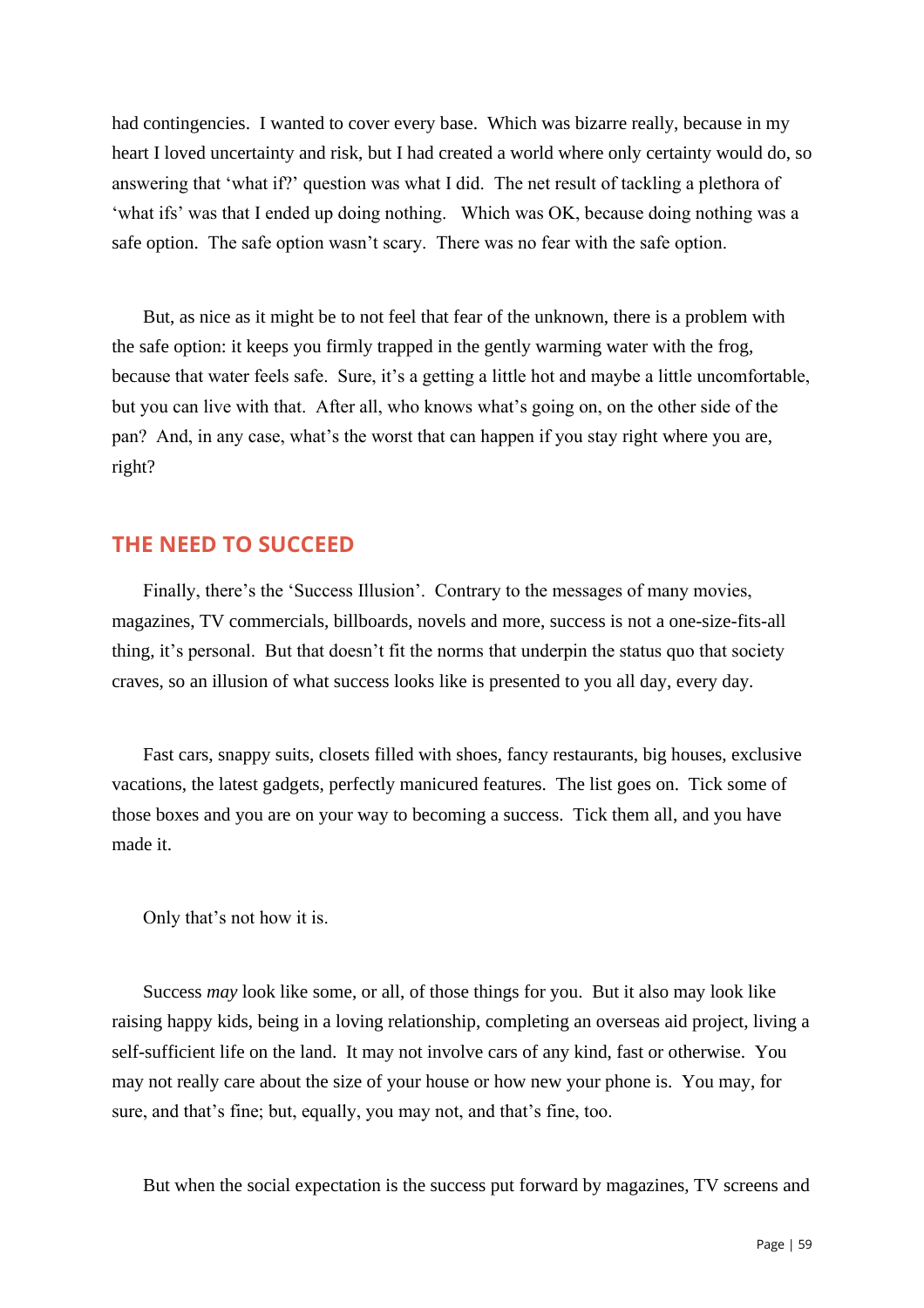movie theatres, to not strive for and attain at least *some* of that, is to fail. And therein lies the Success Illusion. An illusion that maintains the status quo, represents the safe option, and keeps you trapped in that pan of gently warming water, because no-one wants to fail.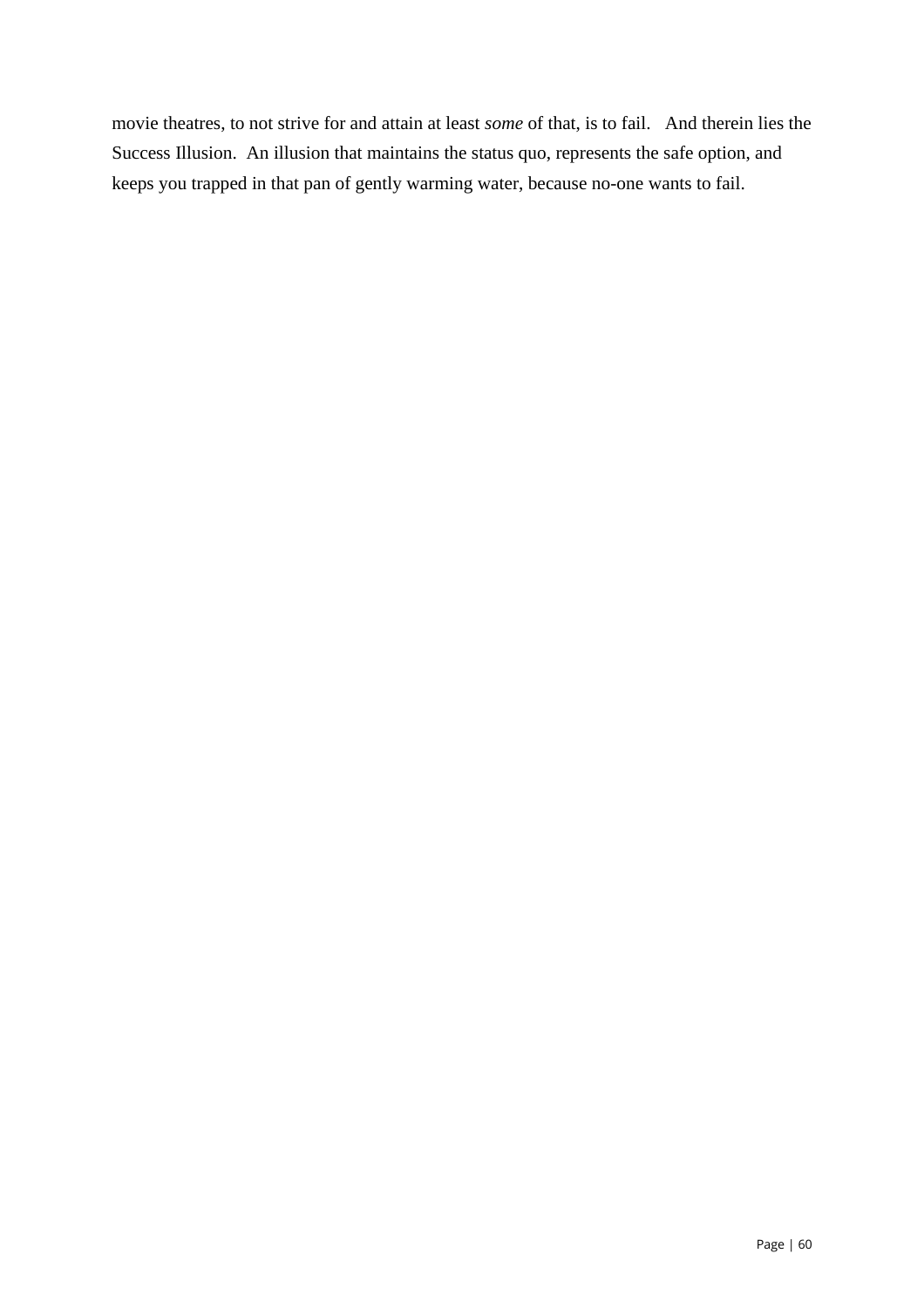# **Chapter 12: When the Lid Blows Off**

But here's the thing: when you stay trapped in that pan of gently warming water for too long, one of two things happen. Either, you sink yourself into it even deeper, until it's too late and the water gets too hot for you to survive; or you find yourself in the eye of a storm, and change is inevitable, however scary and painful it may be.

In early 2000, sitting in the now nearly boiling water of my own personal pan, I found myself squarely in the eye of one such storm. A storm where two worlds collided. The world of who I really was, but had spent 28 years denying, declared war on the world that I had convinced myself I wanted to live in: a world squarely defined by the Success Illusion. A world that, despite my genuine love of gadgets and cars with a turn of pace, was not a world that fitted who I really was. A world that was forcing me to live as a deeply flawed interpretation of the real me. A world that had become a pan of now *exceedingly* hot water.

And, as I squirmed in my pan, the guilt within me raged. I had it all. I was going places. My life was perfect. How could I be so ungrateful? How could I not want to give my wife and kids all that lay ahead in this world of career stardom?

And then the other voice of guilt would have its say: how could I sacrifice my family for my own selfish gain? How could I prioritise my career over time with my wife and kids? How could I work harder for a fast car than I did on my relationships? How could I be such a jerk?

The battle raged inside. The tensions grew. The stress mounted. Headaches, sleeplessness, night sweats, IBS. All the signs were there. But so were the labels. Loser. Weak. Failure. And I couldn't afford to be weak, or to fail. And I certainly didn't want to be a loser. To admit to stress was to commit career suicide. So I carried on. Until I couldn't carry on any more.

And the lid blew off. Big time.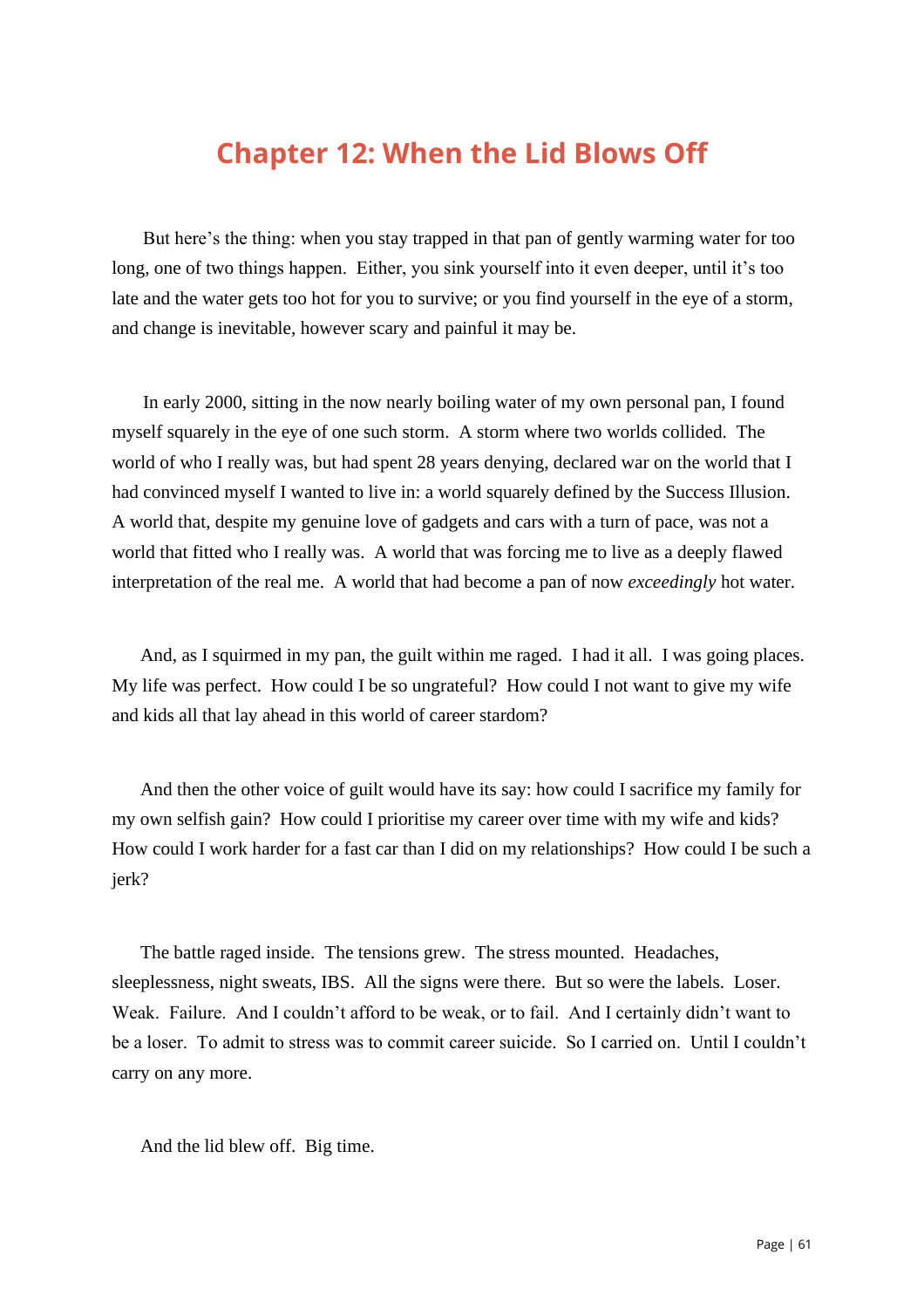It was early April, and we were two weeks from exchanging on a new house. Stood in a furnishing shop with Kate, after a busy day in the office, we were trying to complete a simple transaction for some new curtains.

The young girl serving was clearly new, and I really should have cut her some slack. This was probably an after-school job for her, and she was doing her best. But as she fumbled with the till and the minutes ticked by, I could feel the rage rising inside. I don't remember what I actually said, but it couldn't have been good, because I remember Kate apologising to our server and marching me out of the shop with the instruction to "shut up and wait here".

And that marked the beginning. The next day I awoke feeling like I had been run over several times by an articulated lorry. Everything hurt. I couldn't move. I literally had to pick up my legs off the mattress so I could swing them out of the bed. I couldn't stand. I could only crawl to the bathroom. What the hell had happened to me?

What followed was nearly two years off work. Two years of putting myself back together after stress had tipped into burnout and a breakdown. Two years that saw me reach the lowest point of my life. And that lowest point I have since come to call 'My Cheese Sandwich Incident'.

Stood in the kitchen of our new home I had managed to put together the basic ingredients of one of my favourite sandwiches: cheese and ploughman's pickle. I had the bread. The cheese. The pickle. And the butter. I even had a knife and a plate. I knew what I *needed* in order to make the sandwich, I just had absolutely no clue *how* to actually make it.

No amount of telling myself to get a grip, no amount of deep breaths, no amount of retracing my thought processes in my mind, could point the way to turning those ingredients into my lunch. And, as someone used to running multiple projects at the same time, and being totally bulletproof and able to fix any problem, this was a very new, and very humiliating, experience. To have to ask Kate to make me one of the simplest sandwiches you can make, because I could not figure out how to do it, was the lowest moment of my life, and one I never want to experience again.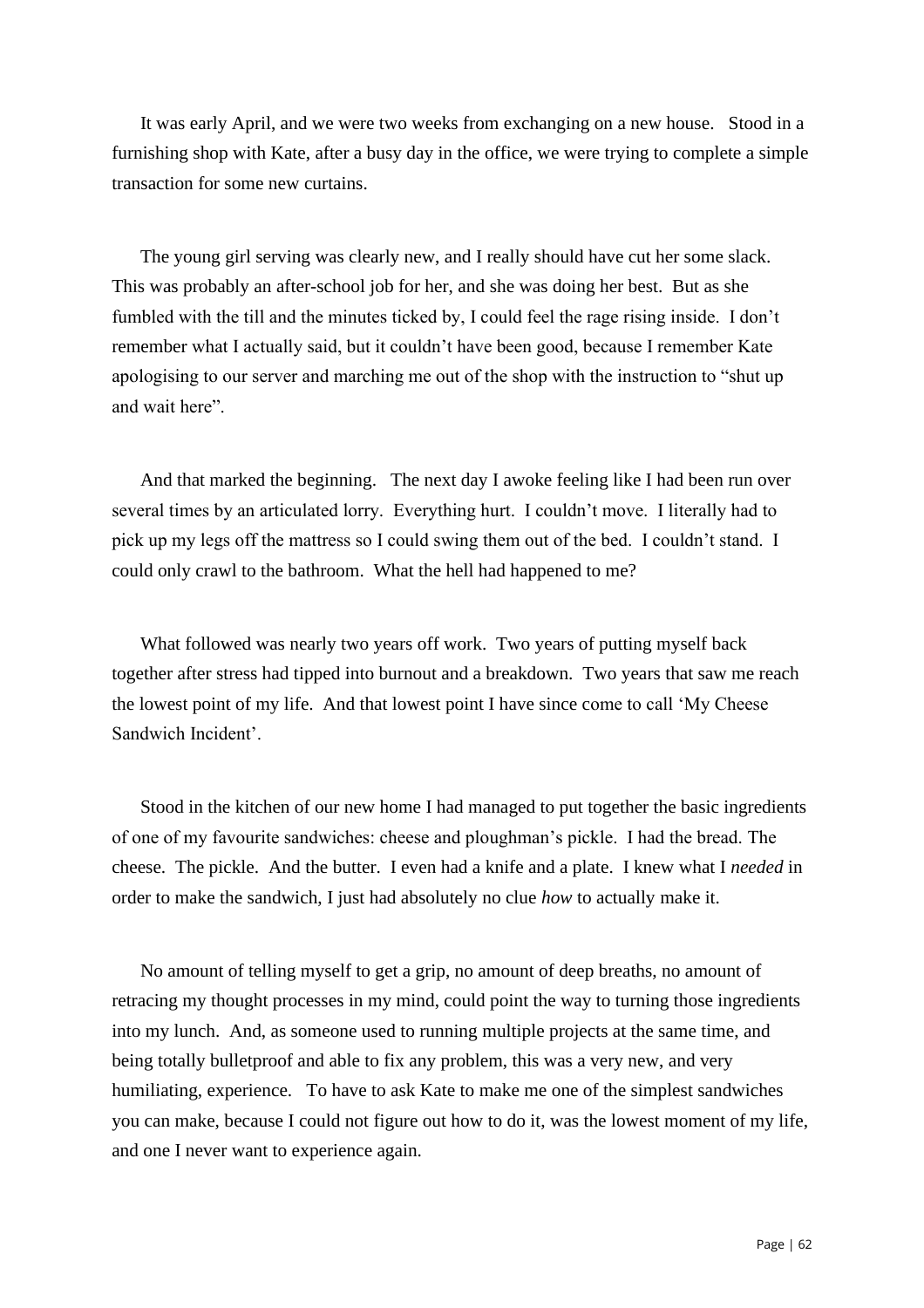But it also marked the turning point. For me, literally, the only way from there was up. I began an adventure of self-discovery, learning what made me who I really was, discovering the sources of the stress that had brought me to that point, and what needed to change, so I could start living my *real* life, and leave the flawed interpretation of me behind.

For me, discovering and committing to living my best life, took an existential crisis. A crisis that literally very nearly killed me. But it didn't need to, and it most definitely should not have. And, even if you've skimmed over most of this book so far, please pause here and take note:

*You don't need to have your own Cheese Sandwich Incident to break free from the stress and challenges keeping you trapped in your gently warming pan of water.*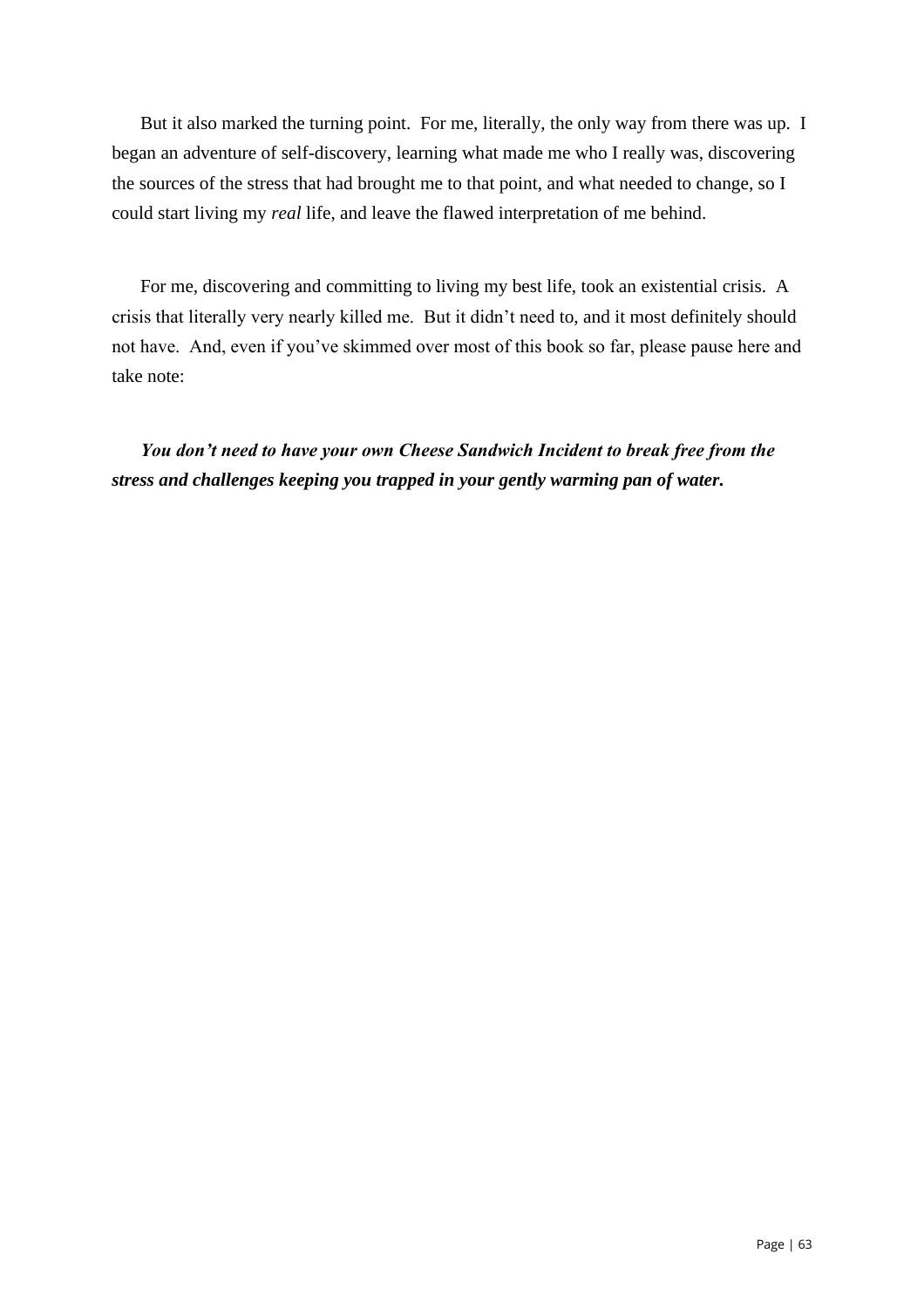# **Chapter 13: Embrace the Adventure**

In order to avoid your own Cheese Sandwich Incident (and trust me, you absolutely want to avoid your own Cheese Sandwich Incident), there are two fundamental building blocks you need to take hold of.

#### **THE FUNDAMENTAL BUILDING BLOCKS OF CHANGE**

The first building block you need to take hold of is the difference between deadline and circumstantial stress.

Deadline stress is the stress you get at work when a report or a delivery is due, or at home when you are rushing to catch a train or a plane. It is not necessarily bad. In fact, it can be good, keeping you focused and on track. And because there is a deadline, there is an end. And, as long as you can manage the factors around that deadline, you can manage the stress it creates.

Circumstantial stress, however, is a whole other ball game. Circumstantial stress arises when your present reality is in conflict with your values, and you have no control or influence over the disconnect. When your present reality does not fit the person you really are, eventually there is a tipping point – a point at which something has to give – either your values, or your present reality.

Circumstantial stress is never good in and of itself, but *can* be good when it becomes the catalyst for change. It was the type of stress that was the root cause of my burnout and breakdown, as I found myself trapped in a workplace that was, for the person I truly am, toxic, and I could do *nothing* to change it.

And the second building block is the realisation and acceptance that change is a *process*. As the saying goes, Rome wasn't built in a day. And, in the same way, stress isn't managed in a single action. Change takes time. It may not be possible to change some things immediately. And it may require a highly strategic, goal-driven approach and bucket-loads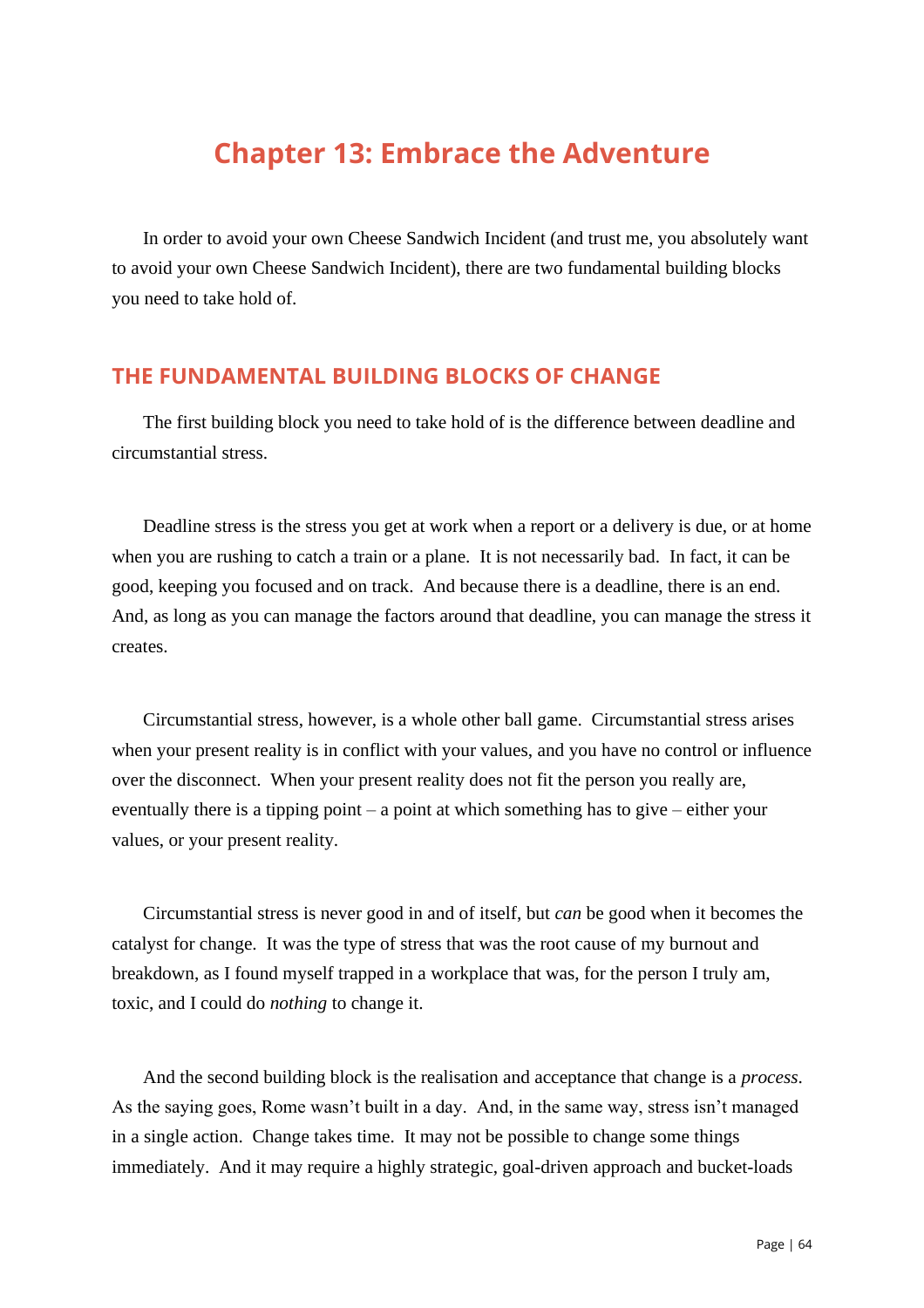of patience.

And change is a journey. Or, as I prefer to see it, an adventure – filled with highs and lows, twists and turns, laughter and tears. And, when you throw off any preconceptions that you can fix all this with a formula, or a simple 10-step process, and embrace that adventure, the game changes.

Then, with those two building blocks in place, you can begin to tackle stage one of that adventure into a new, changed future.

## **UNDERSTANDING YOUR RELATIONSHIP WITH STRESS**

And that first stage is to get to grips with your relationship with stress, and your readiness for change.

Knowing that you are under stress and knowing that something needs to change does not make you ready to make that change happen. Just like the alcoholic or person addicted to the slot machines may realise that things need to be different, until they are ready for that change, no amount of programs or interventions will make a lasting difference. But, when the time is right, and they are ready, change can happen.

So, where are you in your relationship with stress?

Are you aware of stress but not interested in changing anything right now? If you are, that's OK. Don't for one minute assume that's a bad thing. *Acknowledging* your stress is the big deal here, because, like we've said several times already, you can't change what you don't acknowledge. And there may be all sorts of reasons why, having acknowledged your stress, now is not the time to start the process of change. The important thing is to know that your stress has reached a stage where changes are needed.

Maybe you are at the point of getting out of your pan of warming water. You're ready to make some changes, you have had enough of your stress, and you are prepared for what lies ahead. You don't necessarily want to go on the adventure alone, but you know that you do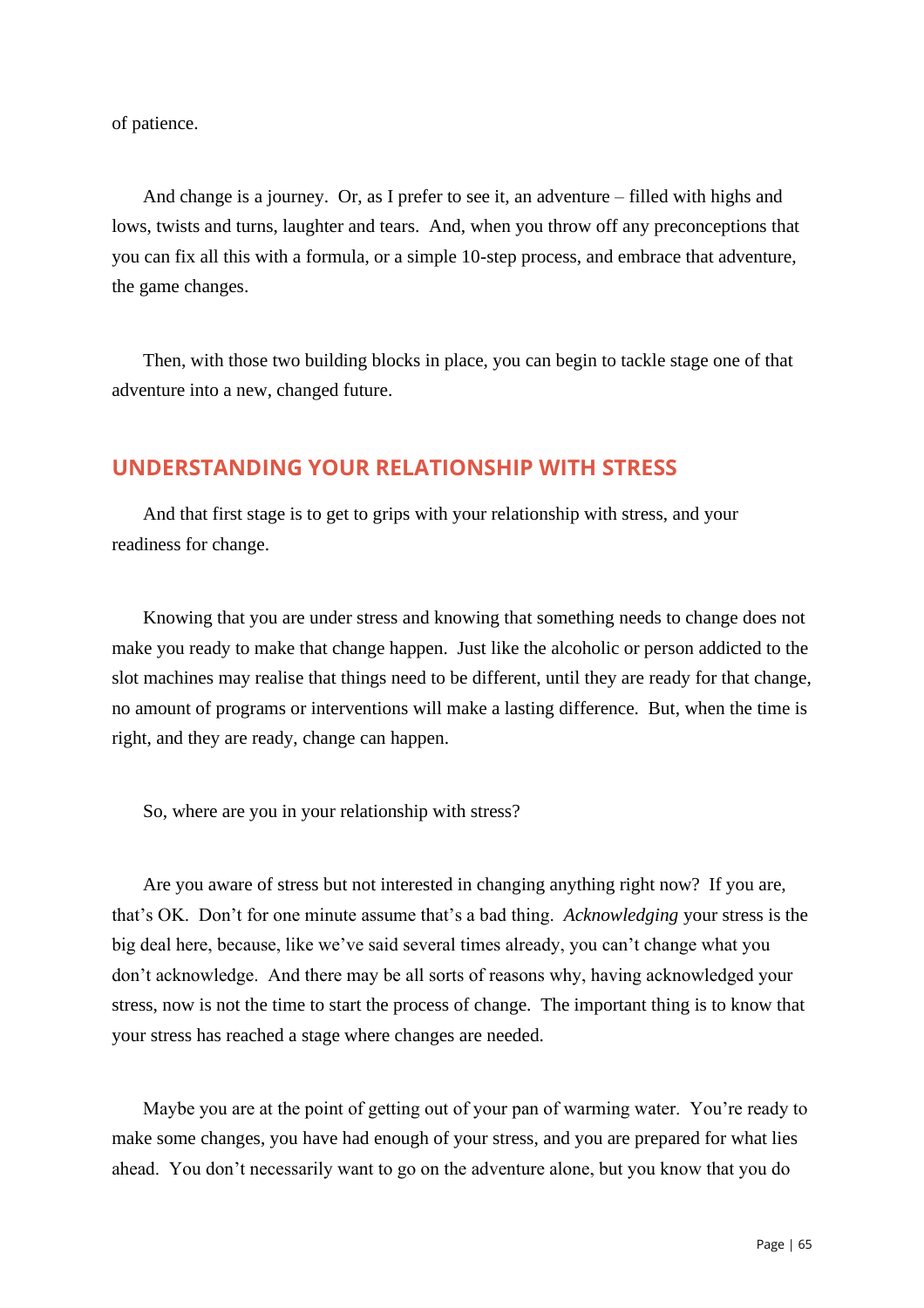want to go on it – you have a good idea what changes need to be made and you *are* ready to start making them.

Perhaps you recognised your stress long-ago, committed to doing something about it, and now you're all over it. Sure, you still have stress in your life, but those stresses are in your life on your terms, and you are becoming something of a Ninja when it comes to keeping it in line and under control.

Or maybe you are so in control of your stress that it is now not even a thing for you. There may be some stress in your life, but these days it just passes you by. So adept are you at managing and controlling your stress, that it's just second nature to you. But, just one note of caution here: if you see your relationship with stress this way, then be sure the reason you don't even notice it is because you are in *control*, and not because you have become so acclimatised to the water in your pan, that you aren't aware of the bubbles rising to the surface.

#### **GET THE EASY MARKS FIRST**

Back in the day, when I was doing my accountancy exams, the tutors at the training college would tell us to 'get the easy marks first' It was that whole thing about 80/20 - the Pareto Principle, where 20% of the effort gets you 80% of the results, while the remaining 20% of results will consume 80% of your effort. And that principle applies to how you approach dealing with stress - get the easy marks first; or, in other words, focus on doing the simple things.

Wherever you are in your relationship with stress, there are some simple things you can do that will either prepare the way for change at a later date, if you aren't quite there yet, or help you implement or maintain the change if you are. And those things are what I refer to as your 'short-game'. They are the simple things you can do right here, right now.

You don't need fancy techniques or expensive courses or retreats to get started managing your stress, you simply need to focus on the basics.

For example, spend 10 minutes a day doing some simple mindfulness practice. And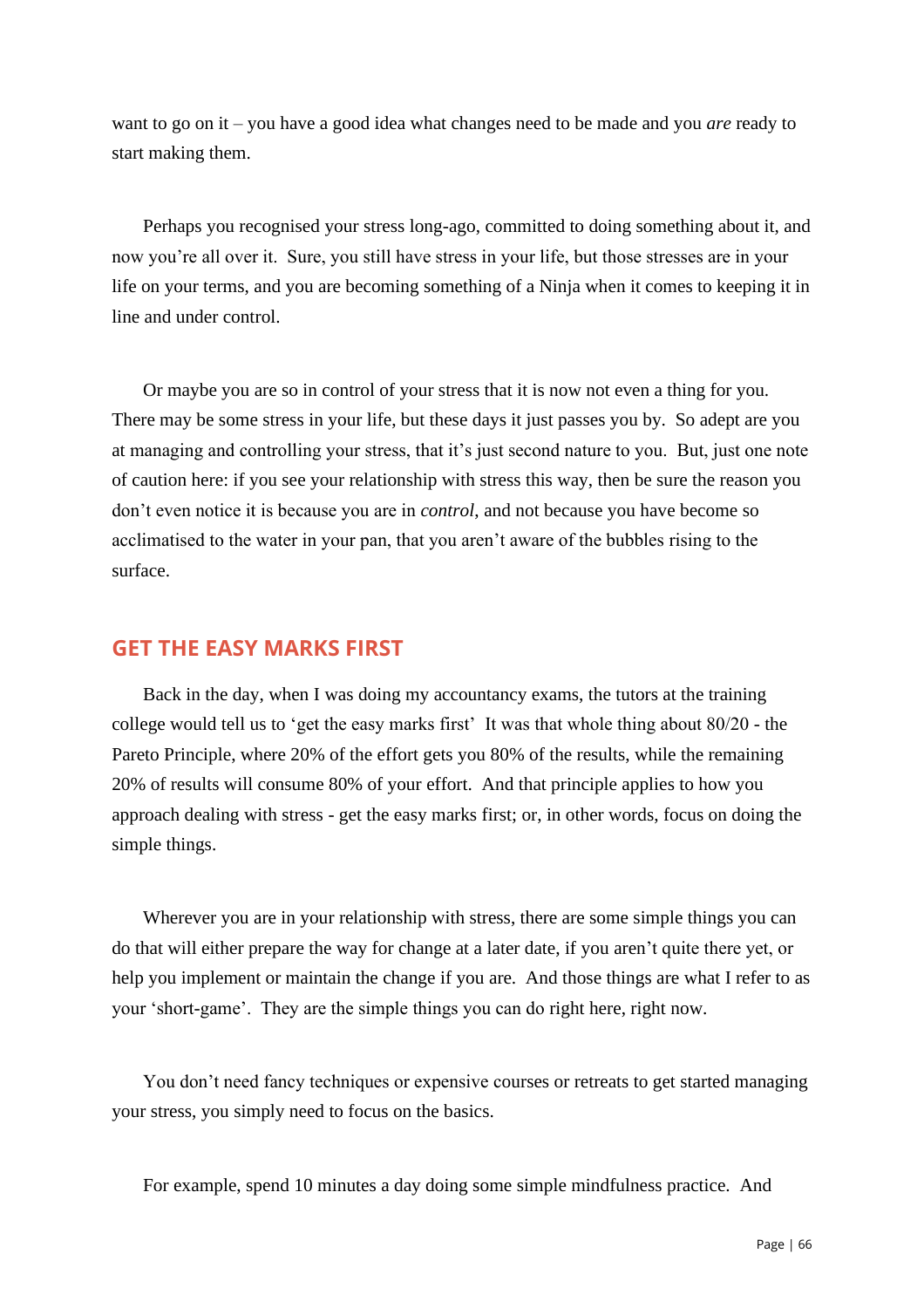when I say mindfulness practice, that can be as simple as sitting alone, eyes closed, breathing deeply, allowing your mind to clear. Sure, you can get apps, or CDs, or PDFs that will take you deeper into mindfulness, and some of those really are good; but you can also just get started by finding a quiet spot, sitting down, closing your eyes and breathing. Try breathing in through your nose for four seconds and slowly exhaling through your mouth for eight seconds. Try that for one minute to start with (that's just five breaths - easy, right?), and build from there.

Be sure to exercise every day. And I am not necessarily talking about running a 5k, hitting the gym, or cycling crazy distances. You *can* do those things if you want to, of course, but if that's not your thing, take a walk in your lunch hour, walk to the store instead of driving, or just pick up the pace when you walk the dog – all those things get the blood moving and the heart rate up a bit.

Lay off the easy food and start eating fresh. Take time to prepare your meal and savour the experience of creating something from scratch (which *in itself* can help with stress management), and fill yourself with the nutrients your body needs to perform at its best.

Lay off the alcohol. Don't have that extra glass of wine, or maybe give yourself a few alcohol-free evenings each week. And, on those alcohol-free evenings, maybe turn in a little earlier and benefit even more from some better-quality sleep.

Like I said, these are simple, easy to do techniques and, no matter how great or nonexistent your stress management is, they should feature as part of your daily practice.

### **SPOT YOUR TRIGGERS**

With the basics nailed down, identify your stressors. We touched on this in Chapter Ten, remember? These are the activities, people or places that cause you to experience stress.

A great way to do this is to keep a Stress Journal to track when you feel particularly stressed, and what was going on when those feelings came up. Each time you experience stress, especially if it was significant, take stock. Open up your journal and record the experience. Where were you? What were you doing? Who was with you? What happened?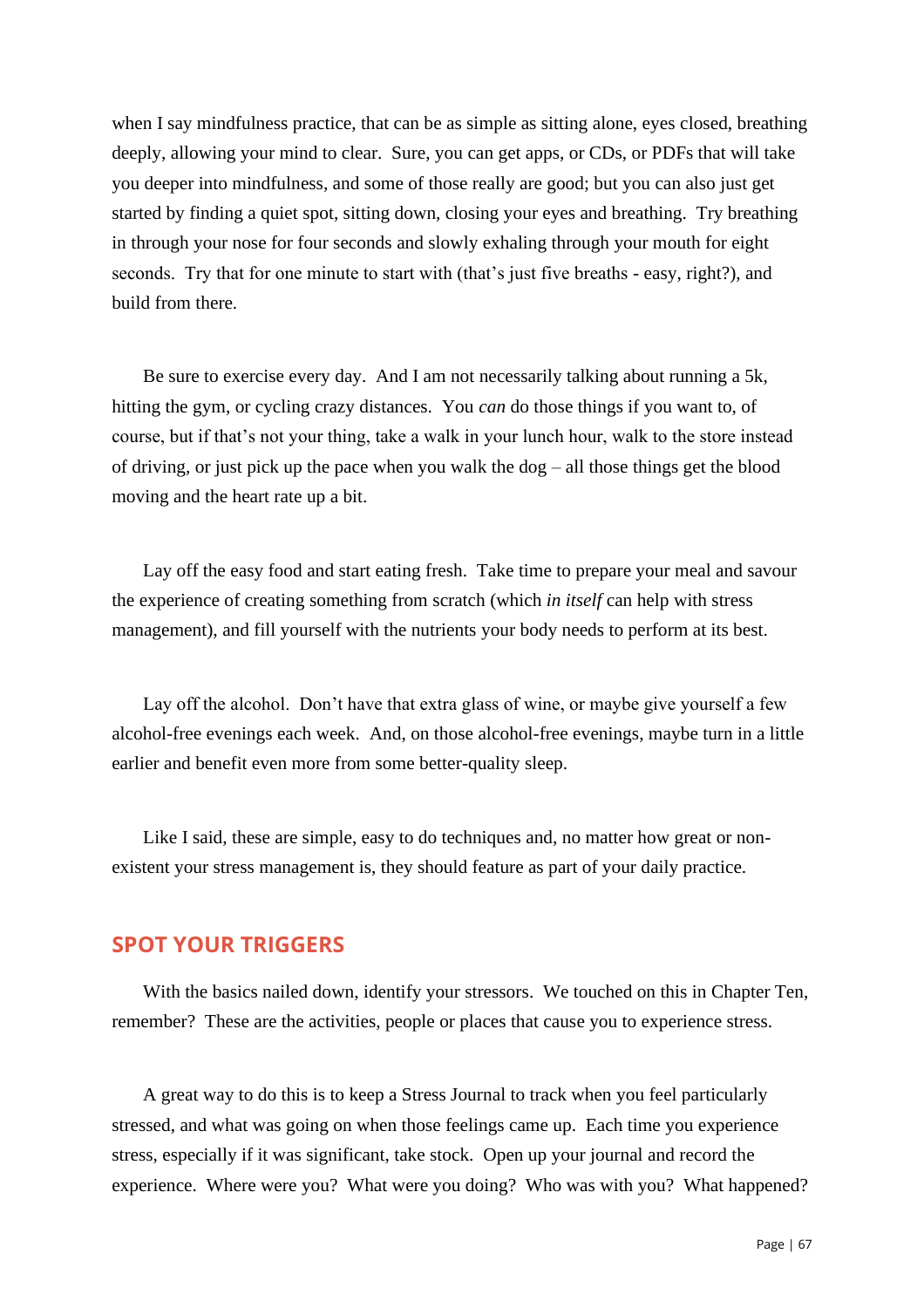Rank those feelings of stress on a scale of one to ten, where ten is my head was about to explode, and one is 'I've never felt so relaxed'.

Periodically, review that journal and look for patterns. Identify common places, people or activities that seem to be present whenever stress makes an appearance. The chances are that in amongst those will be your stressors. And, when you know what your stressors are, you can at the very least be on guard; and, if you're ready to take your stress to task, you can be on the front foot.

## **IDENTIFY THE SITUATIONS**

When you know what, who or where causes your stress, look for the situations you find yourself in where those activities, people or places become a factor. You see, sometimes it's easier not to put yourself in a situation in the first place, than to try and extricate yourself from it later.

Maybe it's at work, or when you visit certain friends. Perhaps it's mealtimes or kids' bath times. It might be social events, or perhaps times of isolation? It could be when you are in the spotlight, or maybe when you are forced into the shadows? Look through your Stress Journal and think about the situations you were in, and what was happening, when those stressful events occurred – focus on the *circumstances* rather than the specific activities, places, or people that were present.

When you know the situations that give rise to your stressors, you can manage your exposure to those situations and, in so doing, manage the stress you experience.

## **FIND WHAT NEEDS TO CHANGE**

With your stressors, and the situations that fuel them, identified, you can take a step back and survey the landscape. What would need to change for you to not feel stressed?

What would need to change for those stressors not to be a stressor anymore? And, if they will always be a stressor for you, what will need to change so that you can avoid situations where they feature? Start imagining a day where the stress you experience is not present, or,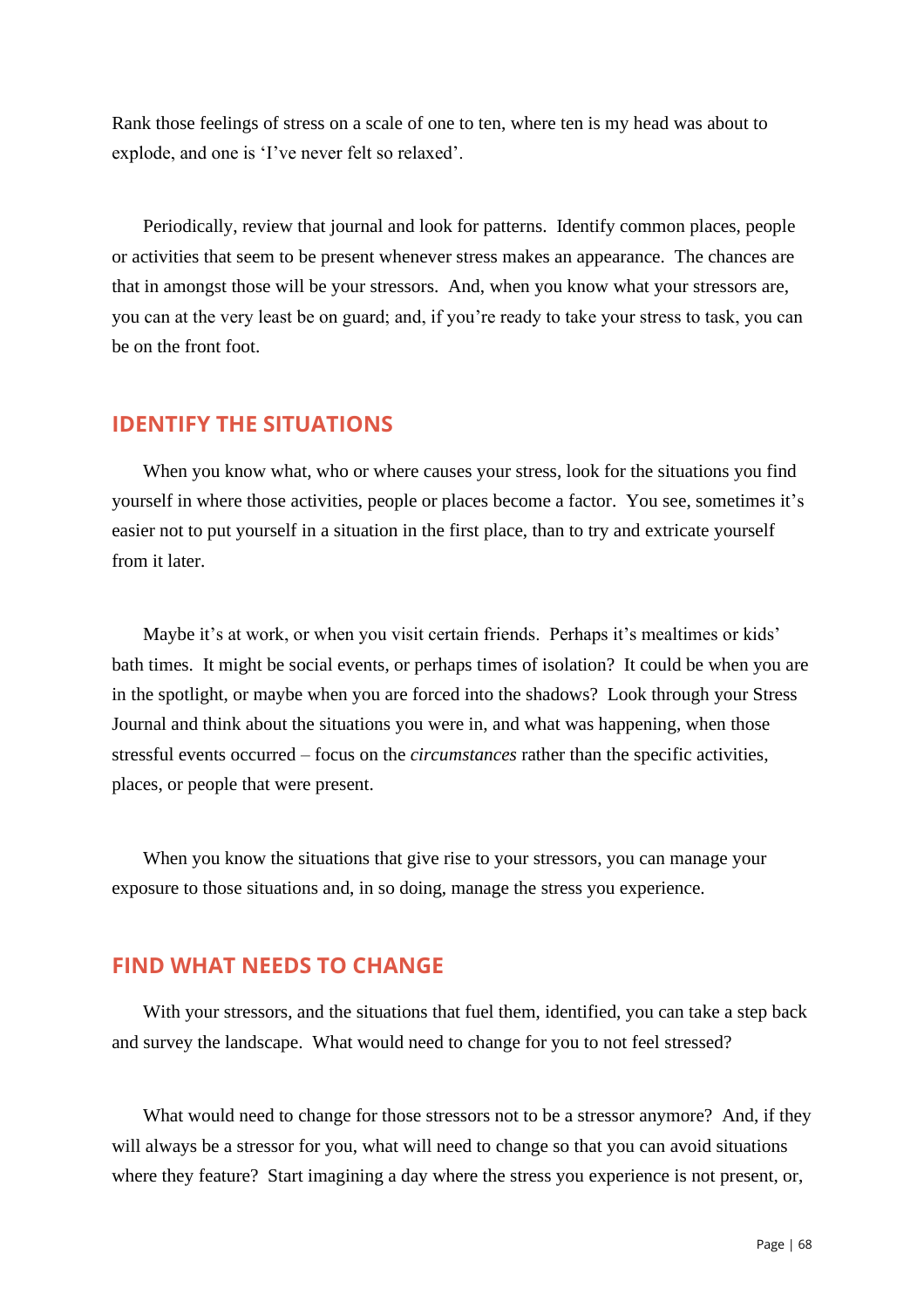at the very least, is well and truly under your control. How is that day different from your regular day? What is it about that day that means *you* are in control and not your stress? List out those differences.

Are you simply more aware of, and managing your stress more effectively? If so, why are now more effective at managing your stress - what are you doing differently on that day compared with your regular day? Are you in a different job, living in a different location, eating differently, sleeping better, hanging out with different people, for example?

As you review your list of differences, what needs to change to turn your regular day into that day where you are in control? What do you need to add into your life, and what do you need to remove? What do you need to differently, what do you need to stop doing altogether, and what do you need to keep doing at all costs?

And remember, even if you aren't ready to *make* the change just yet, knowing what changes *need to be* made will set you in good stead for when you *are* ready.

## **GET STRATEGIC**

When you know what changes you need to make, it's time to get strategic. Like I said a few moments ago, change is a process, and it takes time. You can't go at it all gung-ho, you need to approach it strategically.

Some changes will need to be made before others. Some will take longer than others. Some will be harder to implement than others. Some will need more groundwork to be done than others. In short, to make the changes that need to be made, you need some goals, and you need a plan to guide your actions as you work towards achieving those goals.

So, start by looking at the changes you have identified and begin to think about the goals you will need to achieve to make each change happen. For example, maybe in your 'in control' day you are in a different job - a job that you love - working for a company that totally aligns with your values. For that to happen, you need to actually get that different job; and to make sure *that* happens, you need to set a goal. So, for that example, you might set yourself a goal of 'working as [insert role here] at [insert name of company here] by [insert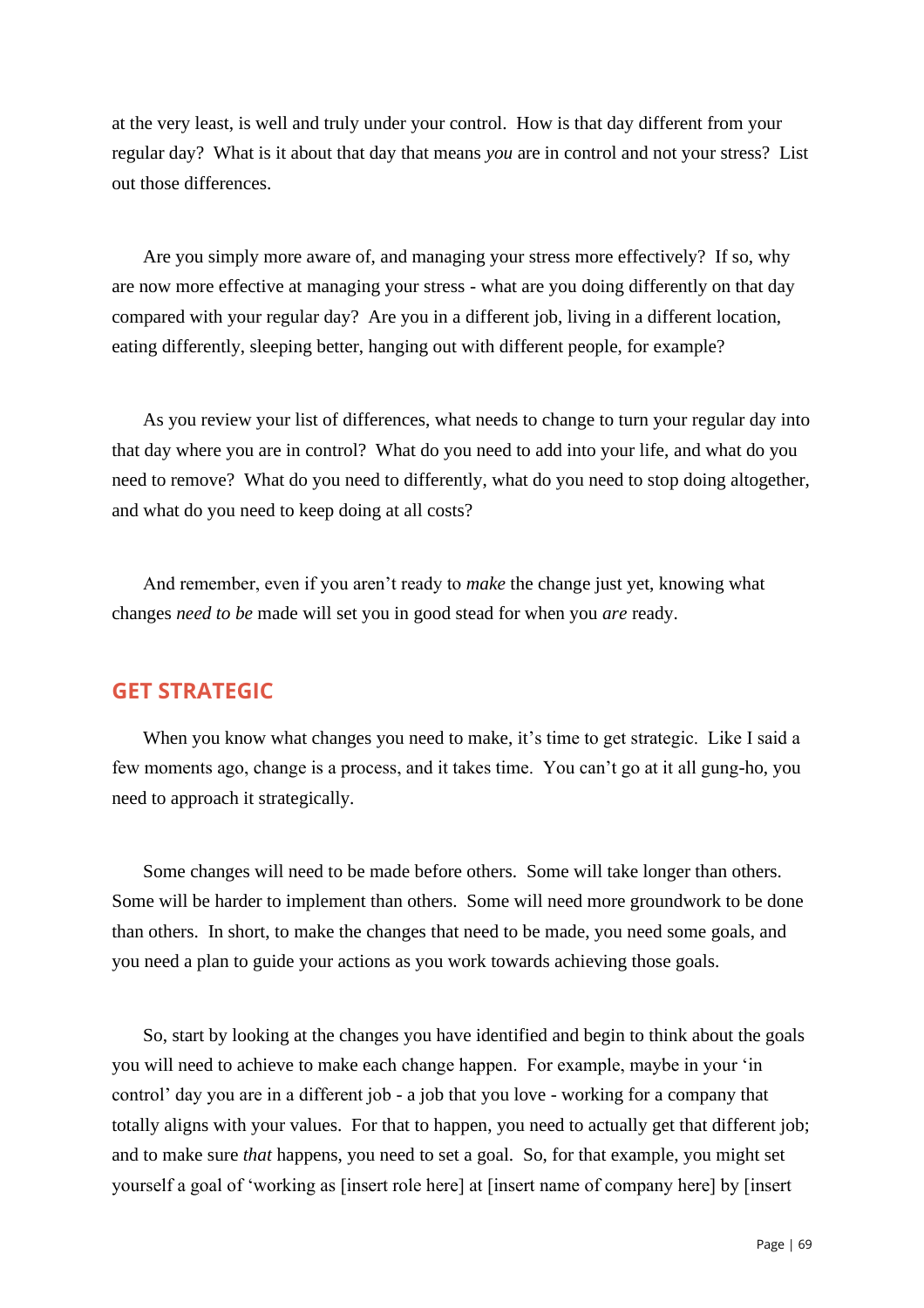date here].

Then with a goal identified for each change you want to implement, review those goals and pick out which ones seem like they might be easy wins. Then, with the easy wins picked out, identify what needs preparatory work to be done, which changes depend on others having been implemented (in other words, changes that can't be made without another change having been made first), and which will take time.

Next, pick apart each goal so you can figure out what needs to be *done* to achieve it. Some quick win goals may only need one or two actions to be taken to achieve them, and maybe those actions can be done right away. And, it can be super-tempting to take hold of those goals, put the others to one side, and make those easy win. Don't fall into that trap.

You see, some goals, like with getting that new job, for example, may require multiple actions that may need to be spread over a period of time. But, you have to start somewhere and, within those multiple actions are likely to be some that you can get cracking with right now. And, unless you have identified *all* the actions, and have taken steps to get the ball rolling by factoring in the actions you can get on with sooner than later, that goal of getting a new job, for example, will always be some way off in the distance.

Sticking with the goal of a new job, you may, for example, be able to start your job search, update your CV, and submit some applications right away. And you *need* to do that, because until you have your new job secured you cannot resign your current position, serve out your notice period and take up your new role. So, even though the goal may be reached some way down the track, don't miss the opportunity to get started in the here and now on what needs for be done in order to achieve it.

Armed with that knowledge of what you want to achieve (your goals) and what you need to do to achieve those things (your actions), map out a sequence you could follow, remembering the principle of getting the easy marks first. That sequence becomes your plan of attack, and will sit at the heart of you achieving your ultimate goal - that 'in control' day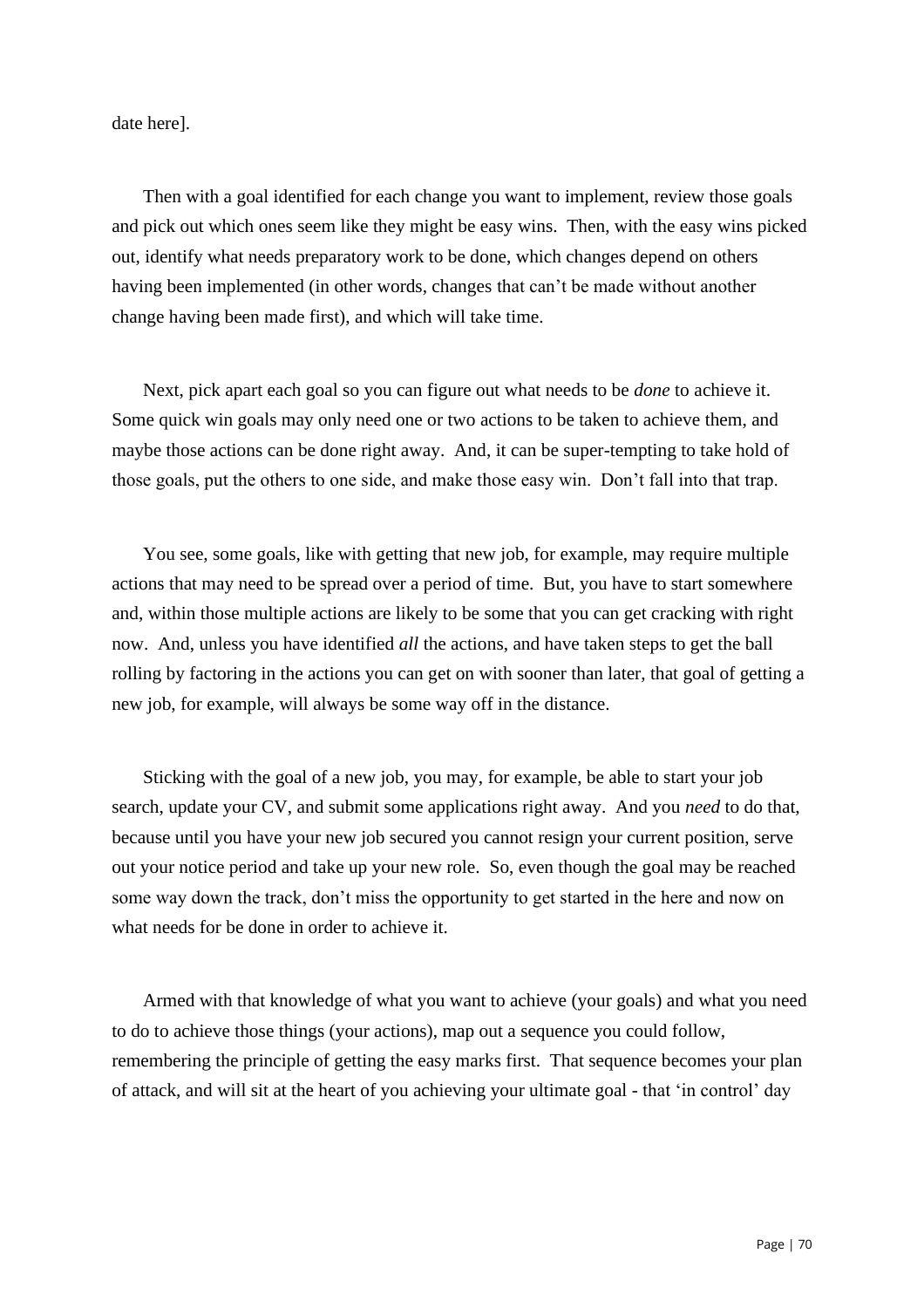#### **FOLLOW THROUGH**

Finally, you have to follow through. Knowing what needs to change, and having a plan to follow, in and of itself changes nothing. To see those changes you identified become a reality, and to reap the rewards of the effort those changes will take, you actually need to carry out the plan. You actually have to do what needs to be done.

Start by making a permanent reminder of why you are doing this - why you are going to the effort of making all these changes. To do that, create a picture of your 'in control' day in a way that works for you. Some people like to create 'dream boards', bringing together images that represent that day for them, and provide a focal point for their attention to remind them why they are doing what they are doing. Some people write it out as a poem or a piece of prose, or draw it. It doesn't matter how you do it, as long as the representation of that day is meaningful (and inspiring) for you.

Then, with the reason why you are doing all this firmly burned into your mind, take your plan and, with each action on it, build up a to do list. Then do the work. Take that to-do list and knock each 'to-do' over, ticking each one as you go to reflect your progress in your plan, and refreshing the actions you need to tackle as you work your way through your list.

And, you know what? While that 'in control' day may feel like it's a long way off, and requires a lot of hard work, just by identifying those changes you need to make, setting goals, building a plan, and actually getting to work, you will begin to experience a shift in your relationship with stress. You will begin to feel less like *it* rules the roost and more like *you* are taking charge. And, when that happens, those vicious downward spirals that stress loves to create get turned into positive, upward spirals, as you begin to see, and reap the rewards of, the progress you are making.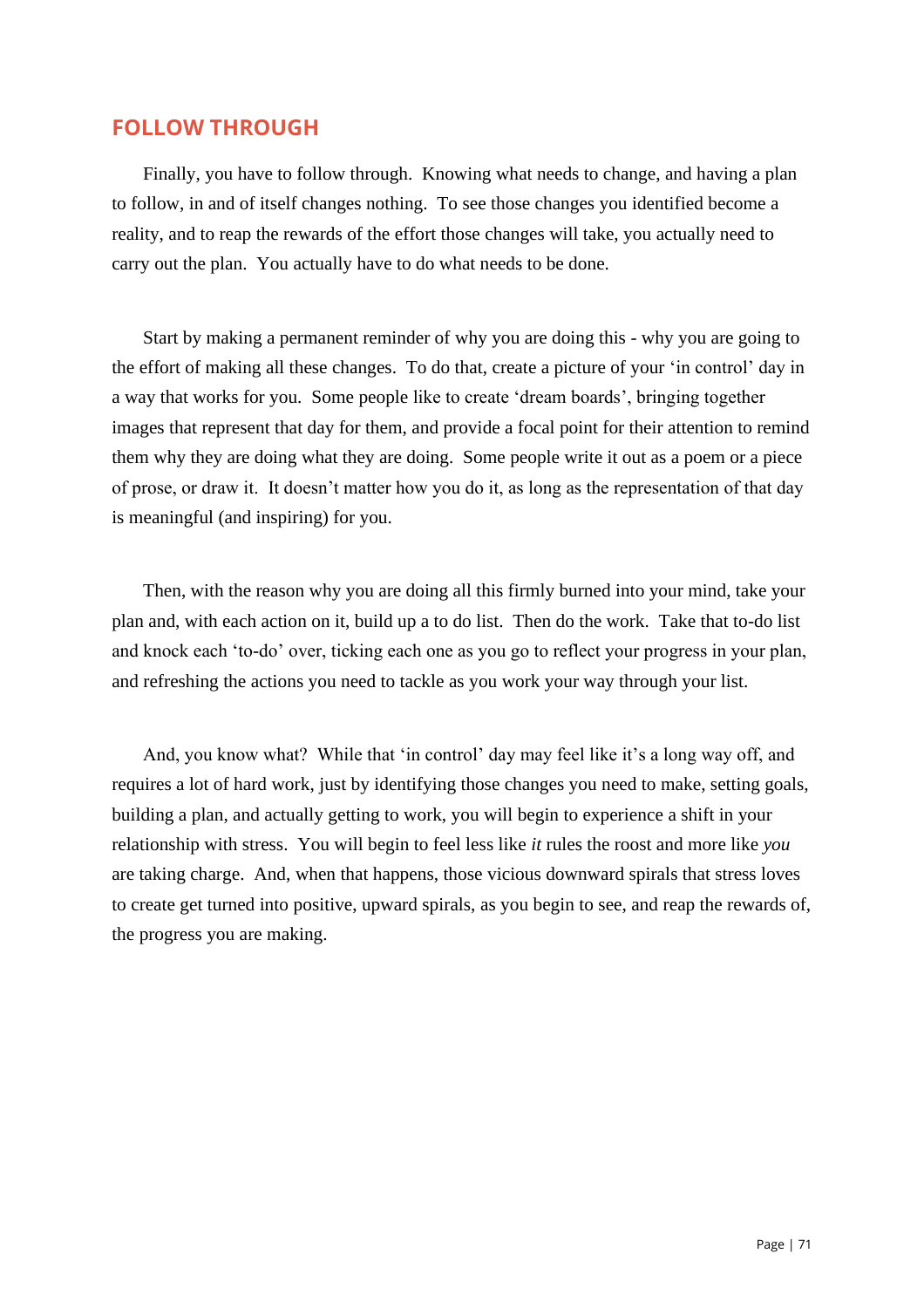## **Chapter 14: Play the Long Game**

All that sounds great, I know. And you may be feeling like now is the time to take your stress to task. And that's fantastic. And, if that's how you are feeling right now, then seize the moment and go for it.

However, just pause for a moment while we take a breath and keep expectations in check. There is a longer game to play here, too, and you have to keep in mind that this is not a one-shot deal. Never lose sight of the reality that stress is a fact of life - you can't tame it once and forget about it. Life ebbs and flows, new experiences come and go, and things change. And all of that means that, from time to time, no matter how good your abilities to manage it are, stress will, at some point, reappear.

But that's OK. You see, if you play the long game as well as the short game, you can keep those reappearances both to a minimum, and on your terms. And your long game comprises the bigger parts of your adventure – the parts that take longer, encompass more elements, and are generally a slower burn. These are the parts of your adventure that don't address the here and now, but set you up for what is to come.

And the starting point for your long game is to get to grips with who you really are. Not who you've been *told* you are, or who you have come to believe you *should* be, but who you *really* are.

Take note, though: this is not about creating a 'new' person, it's about stripping away the layers of interpretation that life, fear of change, the status quo and more besides have built up to hide the real version of you from sight. That version of you has always been there, it has never left you. It was there before you drew your first breath, and it is there today. And its greatest longing is be set free once more. And your long game is all about finding, and liberating that person, so that you can once more become the person you really are, and live the life that you were made for.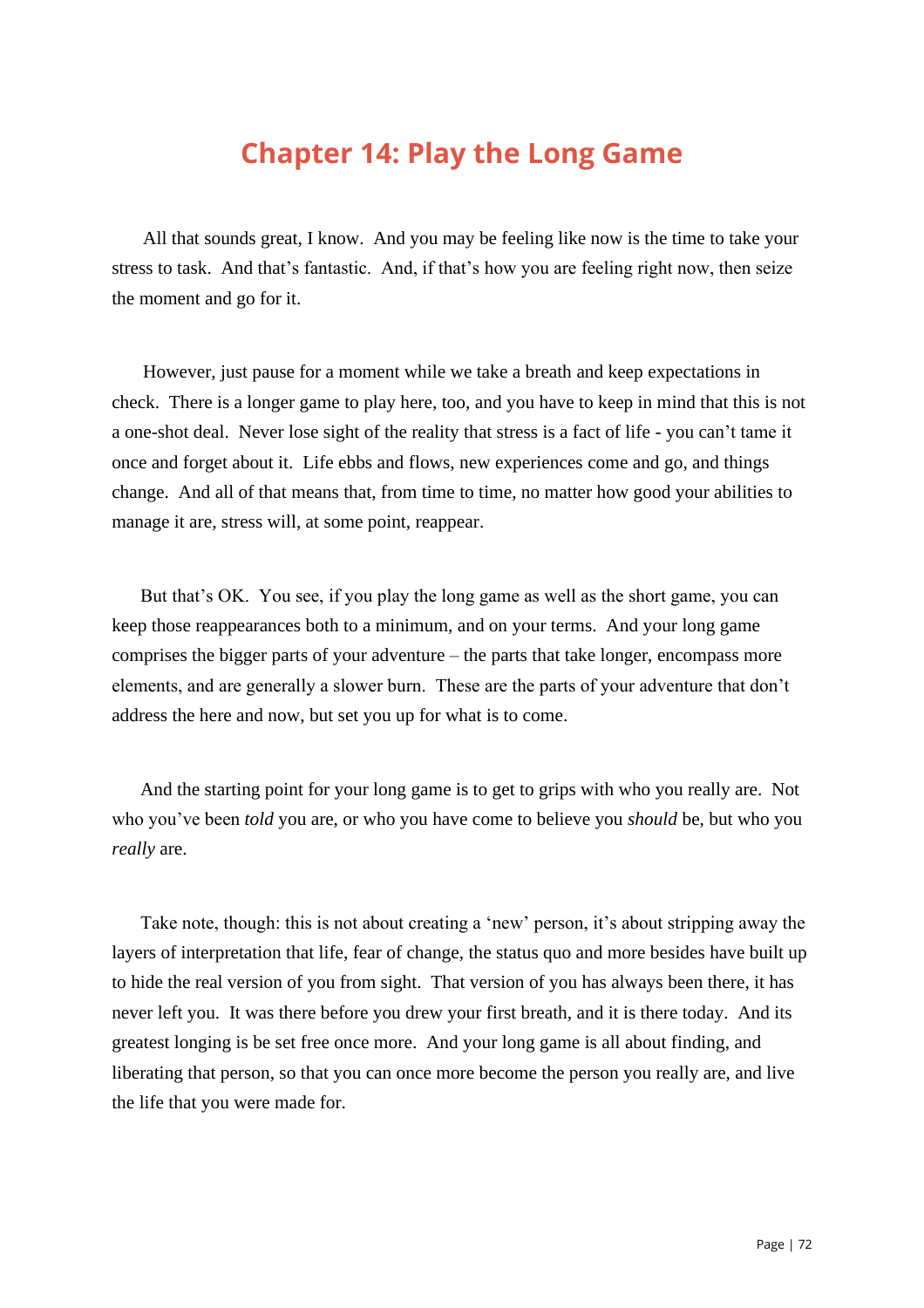#### **THE FUNDAMENTAL ELEMENTS**

There are some fundamental elements that go towards making you who you are. They are the things that start out as one thing and, as the Success Illusion spins its lies and the status quo tightens its grip, get shaped into things that no longer fit with who you really are. These fundamental elements are your strengths, your weaknesses, the things that make your heart soar, and those that make it sink, and the things that you are passionate about.

Why do those things matter? Well, quite simply, unless you are playing to your strengths, minimising the presence of your weaknesses, doing more things that make your heart soar than make it sink, and pursuing your passions, the door is left wide open for stress to walk on in. And, remember, we are talking about your actual strengths and weaknesses, the things that actually make your heart soar or sink, and the things that you are *actually* passionate about; *not* the things you have simply come to believe tick those boxes.

So, imagine for a moment that no-one can see you. No-one can judge you, or mock you, criticise you, or laugh at you. Nor can they applaud you, or praise you. You are alone. Free to do whatever you choose without fear. What will you do? How will you spend your time? Where will go? And, equally, what will you *not* do? Where will you *not* go. And how will you *not* spend your time? When there is no fear of judgement, or criticism - no sense of needing to live up to expectations - the things you do (and don't do) will reflect your true nature, rather than the interpretation of that true nature that you show to the world around you.

Think about what your answers to those questions reveal. What do they tell you about your strengths? Your weaknesses? What it is that puts a smile on your face? What it is that you love to do, and what it is that you hate to do? What do they show you about the things that you are passionate about? How different is that picture of you to the picture created by those strengths, weaknesses, likes, dislikes and passions that you present to the world at large on a day-to-day basis?

 Maybe the two pictures your answers paint are not that different at all, maybe they are poles apart, or maybe they fall somewhere in-between. But, whatever their differences or similarities, you *must* know what they are to stand any chance of unlocking the real version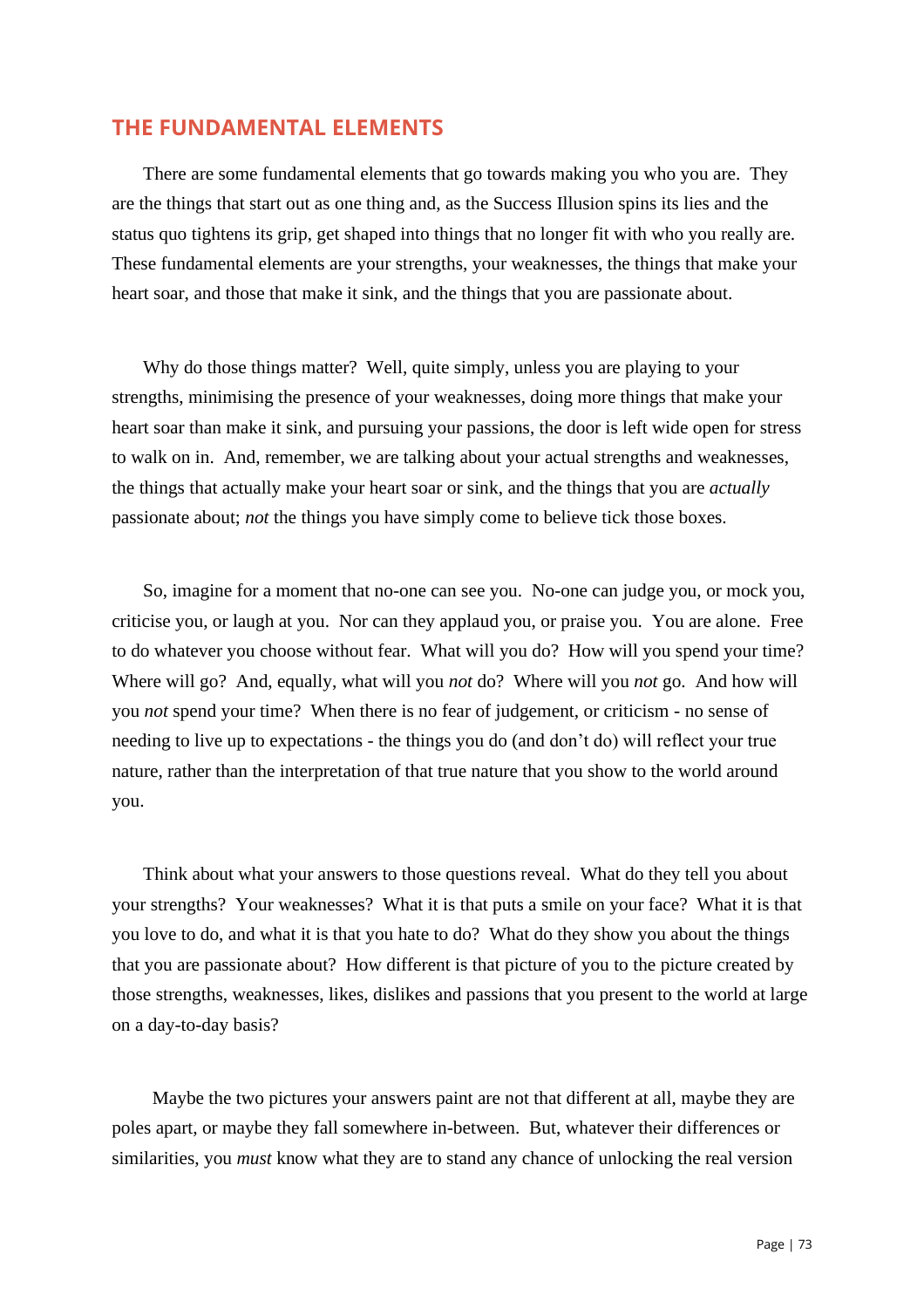of you. And unlocking the real version of you is essential to building the future you want.

You see, until you understand who you really are, you will *always* be trapped in an interpretation of you. And, while you are trapped in an interpretation of you, stress - in particular *circumstantial* stress - will be an ever-increasing feature of your life.

#### **A FOCUS ON YOUR VALUES**

Next, focus on your values. Your values are the things that truly matter to you. The things you look for in others, and in yourself. They are your inner compass, and guide your thoughts, words and deeds. When you find yourself thinking, speaking or acting in ways that go against your values, it jars. And, if you find yourself going against your values too often, stress builds.

Like I've already mentioned, it was the requirement to go against my core values day after day, that my role at work placed on me, that ultimately tipped me over the edge and led me to my Cheese Sandwich Incident. You simply are not built to live as someone you are not, and when you find yourself trying to inhabit situations that require you to do just that, stress is an inevitable outcome.

But, to recognise when you are being required to think and act in a way that is in conflict with your values, you first need to know what those values are. So, let me ask you: what truly matters to you? What would you fight for? Maybe even die for? What makes rage boil and joy erupt in you? What could you not live without? What can you not live with? In your answers to those questions lie your values, and in your values lies the essence of the real version of you.

Understanding your values is key to defining who you really are and the future you really want, because to live your best life, as the best version of you, that future must align with those values, or there will always be conflict. And, when you uncover your values as part of your long game, you equip yourself not just to construct a future that is aligned to them, but also to avoid the pitfalls of a future filled with elements that lead to conflict; which ultimately leads to a future where your stress can be effectively tamed and managed.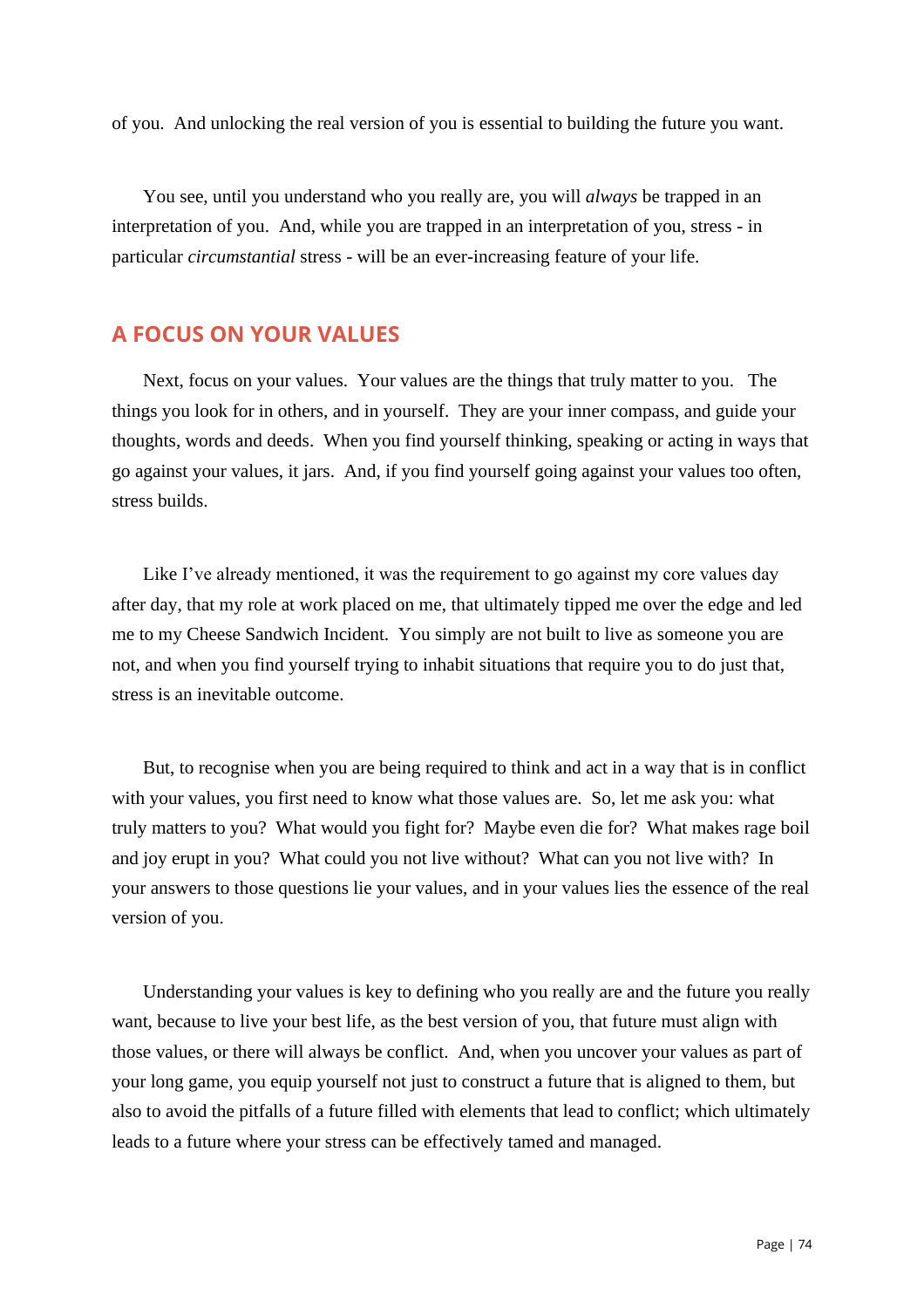#### **YOUR PERFECT DAY**

So now you know those things that make your heart soar (and sink), where your strengths (and weaknesses) lie, and what you are passionate about, as well as what truly matters to you in life (your values), the fun part of your long game can start. It's time to build a picture of what your best life - a life where you spend more time on things you love than things you hate, pursue your passions, play to your strengths and leave your weaknesses to one side, and that is aligned to your values - actually looks like.

I do this exercise with pretty much all of my coaching clients, because it establishes a vision for your life. When you know what your best life looks like, you know where you want your life to end up - you know the direction you want to travel in, and what that direction needs to give you. You give yourself a platform for certainty. Every decision you make has a reference point, and you have a rationale for accepting or rejecting opportunities: does saying yes (or saying no) help you or hinder you to build your best life? You have a reason for everything you do, and when you have a reason for doing what you do, you cut stress down to size, and become its master.

There are many ways to approach this, but I have a particular favourite, which, in my view, helps to take something almost unfathomable - your best *life* - and distil it into something that you can take hold of - your best *day*. If you could live your perfect  $day - a$ 24-hour period where nothing was out of whack, and everything was the absolute best it could be - everything you could hope for – what would that day look like? No reality checks, no yes buts, just a simple visualisation of what that perfect day would be.

You see, that perfect day gives you a snapshot of your best life, because the elements that feature in that single 24-hour period will also be a feature of your best life. And because it is simply a 24-hour period, you can hold it in your mind's eye, and use it as your reference point much more easily than the vast expanse of a whole life.

So, go on, what does that day look like for you?

Don't rationalise it. Don't see it as a flight of fancy or wishful thinking. This is not about confining yourself to your present reality, it's about opening the door to possibility.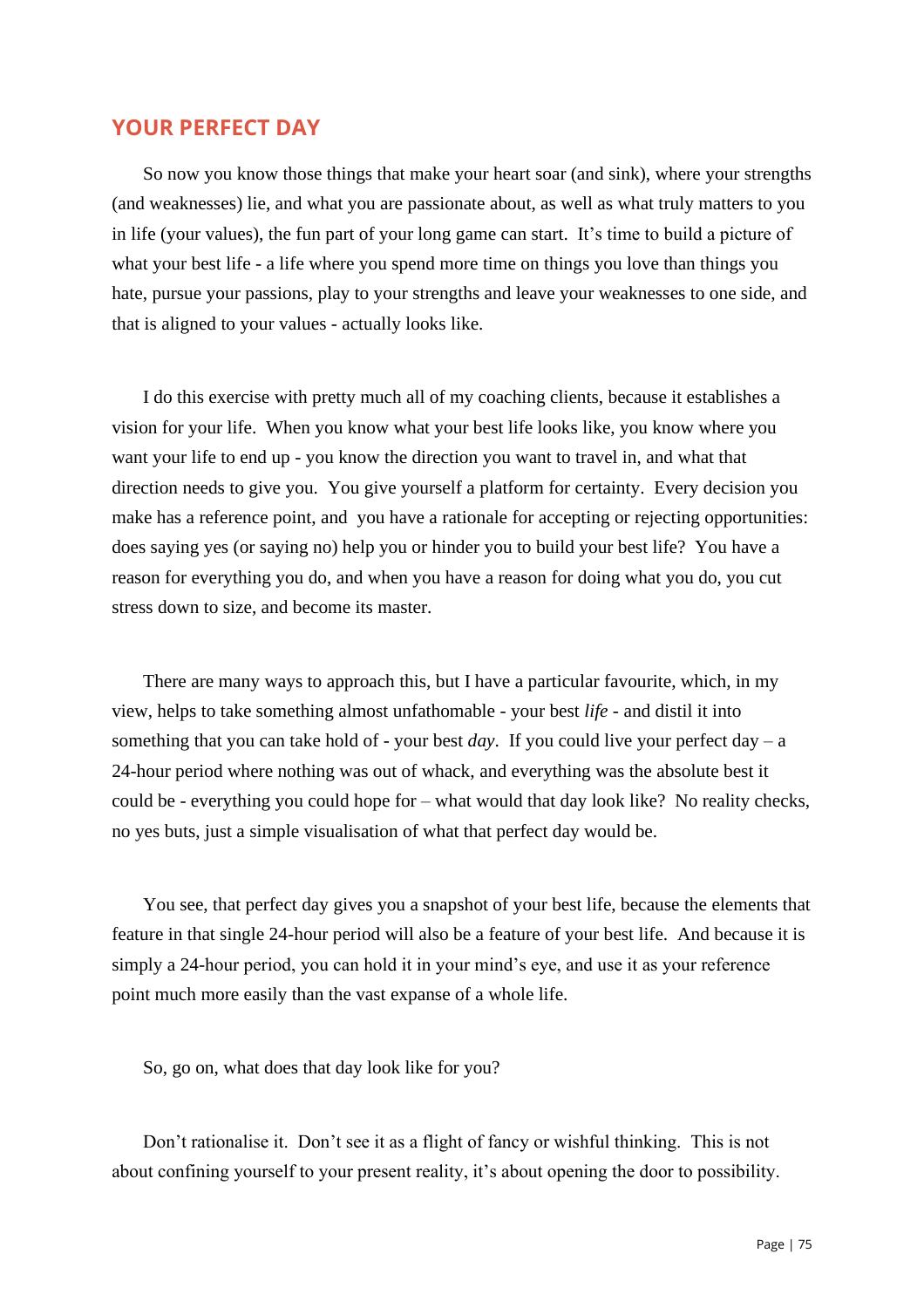Will you ever live that day? Unlikely. But, living your perfect day is not the point - the point is that you know what that day looks like and, as a consequence, you give yourself something to aim at, something to work towards - that reference point to guide each and every decision you make: "does it help me move closer to ever possibly living that perfect day, or not?".

#### **CREATE A ROADMAP**

When you know what your best life look likes (or at least what a perfect day within it looks like), it's time to create a roadmap that will help you navigate not just the here and now of your adventure, but also the parts of that adventure you haven't even dared to think of yet.

Your roadmap is where you identify the goals you need to achieve in order to build the life you want. And you identify the actions you need to take to bring those goals into a reality, as well as what you need in order to be able to complete each of those actions. It sets out what you will do, when you will do it, and how. Essentially it is a longer-term, widerreaching version of what you created in the previous chapter, when you set out your plan to implement the changes you identified that you needed to make, in order to have that day where you were in control of your stress.

As you cast your eye over your perfect day, what needs to happen in order for it to become a reality? Who are you with during that day? Where are you? How do you feel? What about where you are living? Do you have a partner? Children, perhaps? What are you doing to earn money, and what are you doing with your down time? Pull apart every aspect of that day and identify the key elements that are present. Then ask yourself what goal you need to achieve for each element to become a reality.

And then, with your goals identified, begin to figure out what you need to *do* to achieve each goal. Remember - a goal is just a wish unless you do something to make it happen, so taking the time to really drill down into the actions you need to take is crucial. For each action, think about what you need in order to be able to do it. Do you need assistance, maybe some new skills, or some equipment? This may seem like overkill and timeconsuming, but, trust me, a detailed roadmap is one way to take unnecessary stress out of the equation.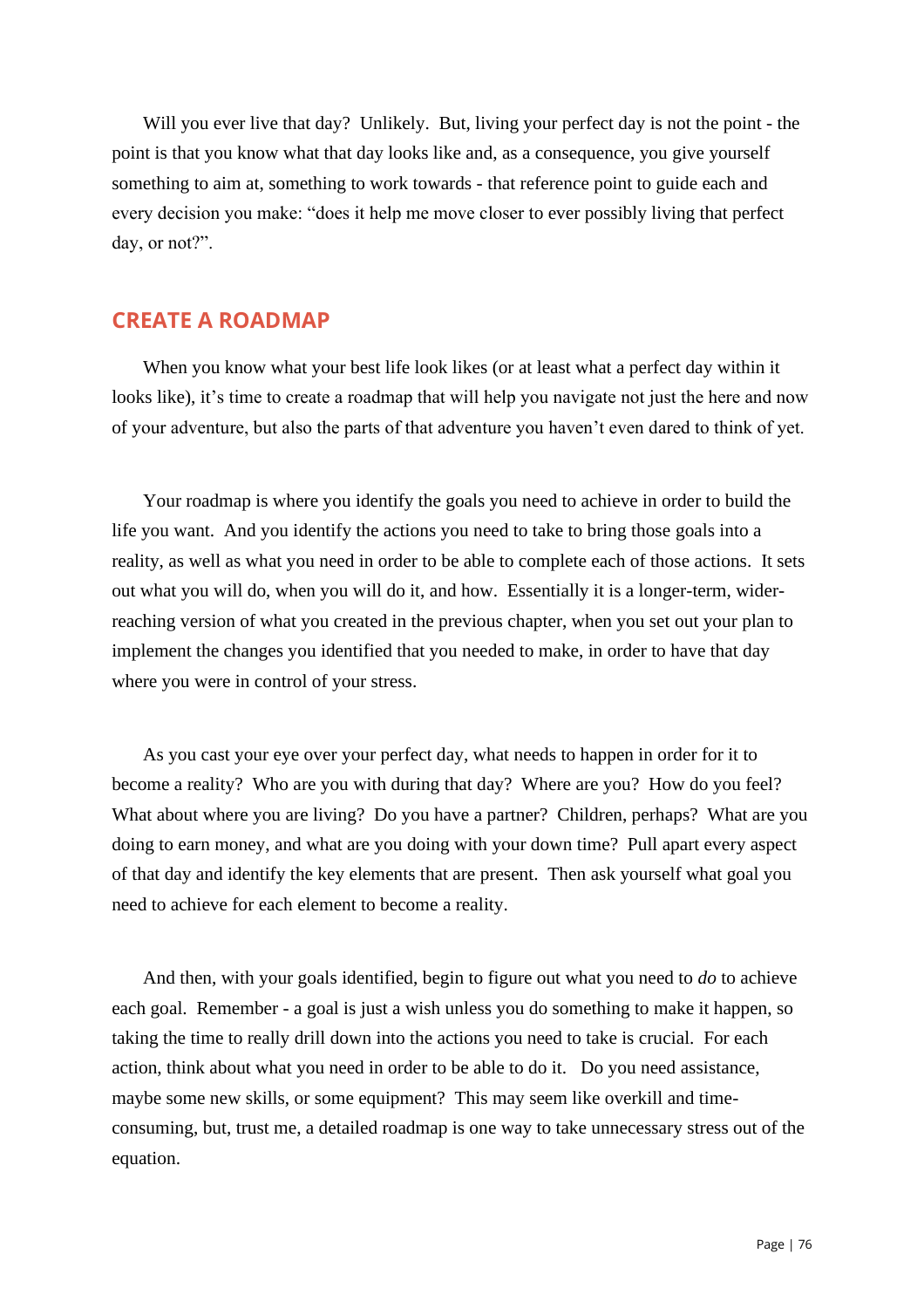Finally, sequence the actions. What are you going to do, and when? Look for actions that you can't do until others have been completed, and make sure you put them in the right order. Where possible, get the easy marks first (remember what we said about the 80/20 rule). If some actions have deadlines, make sure those deadlines are factored into the sequence. Knowing what you are doing and when you are doing it helps you move forward with confidence and certainty; and confidence and certainty slam the door on stress.

But remember the words of Robert Burns: "The best-laid schemes of mice and men Go oft awry". Or, in other words, a plan doesn't always go to plan. Life is unpredictable, and unforeseen events will often throw curve-balls across your path. So, hold onto your plan loosely. See it as a guide - a companion to help you navigate your adventure; fluid, rather than set in stone.

Be prepared to make adjustments as you go along, and as those curve balls cross your path. To fail to plan, as the saying goes, is to plan to fail; but, by the same token, to stick to your plan with unwavering determination is to plan for a whole bunch of stress you don't need. And, given that one of the intended outcomes of your roadmap is to create a life where you are well and truly in charge of stress, rather than it being in charge of you, that would be no good at all.

So, just as you would on a regular old car journey, put the co-ordinates for the adventure towards your best life into your 'sat-nav' (a.k.a. your roadmap), and be prepared to take diversions along the way.

#### **COMMIT TO ACTION**

And the final step in your long game is to commit. Stepping out of the status quo and into your best life is not a single-moment, it is a life-long adventure; and unless you commit to it, it won't happen. And you know what? You most likely will never get to the end of that adventure. You most likely will never experience the full extent of your best life. But, simply by committing to making the journey, you will create a future that carries you towards your best life; and that, by itself, may prove to be the single biggest step you take in taming and managing your stress.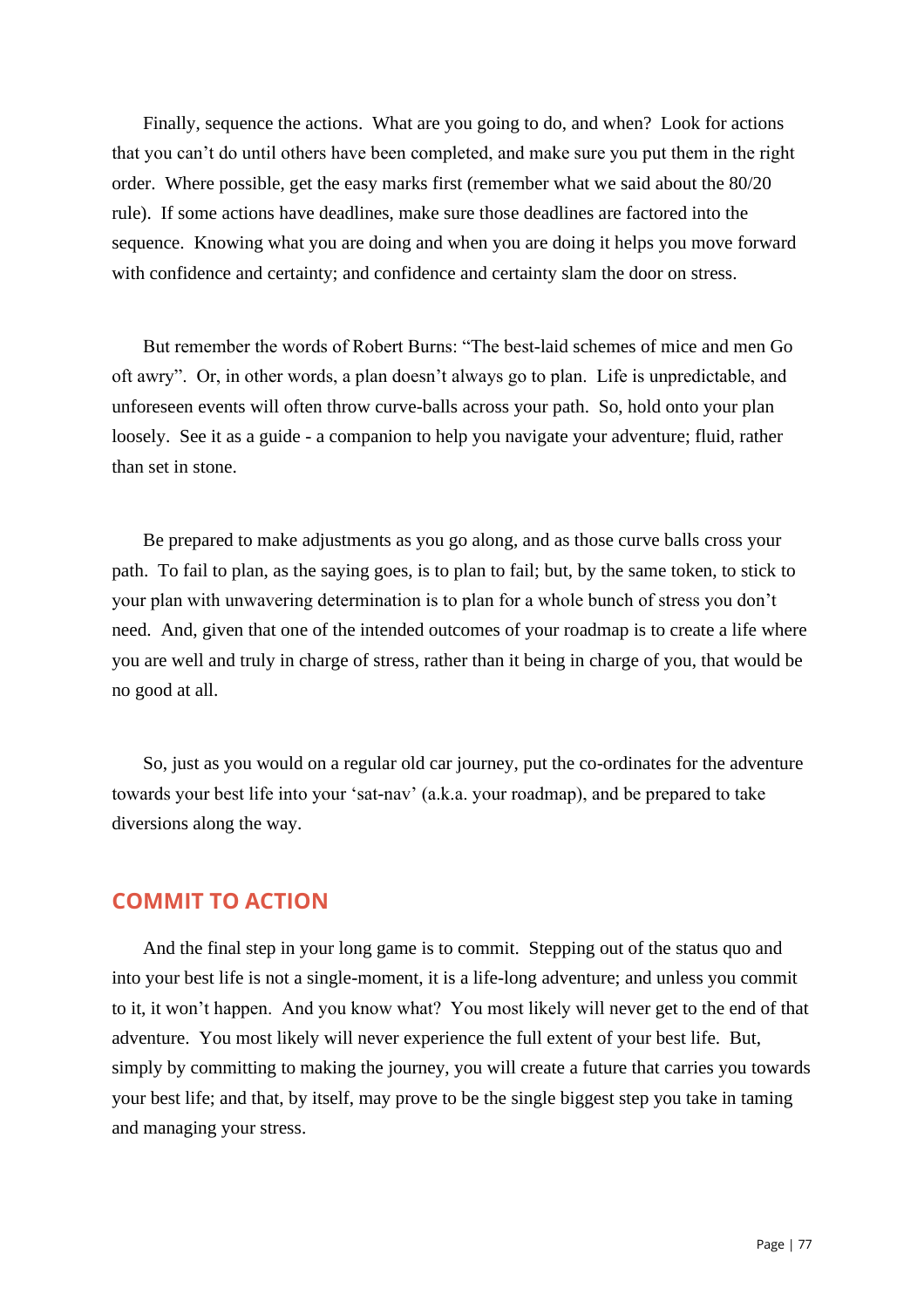I started my life-long adventure in April 2000. It was probably my Cheese Sandwich Incident, around September of that year, before I realised I was actually on that adventure, but ever since that realisation, I have been committed to it. I'm now more than two decades into it, and I know I may never reach the end of it. I know I may never fully embrace my best life. And I'm fine with that, because my life is closer now to my best life than it would be if I had never made that commitment. And, perhaps more than that, I also know that I am in control of my stress, that I am living a life that lines up with who I am; and if ever I fancy a cheese and pickle sandwich, I know exactly how to make it.